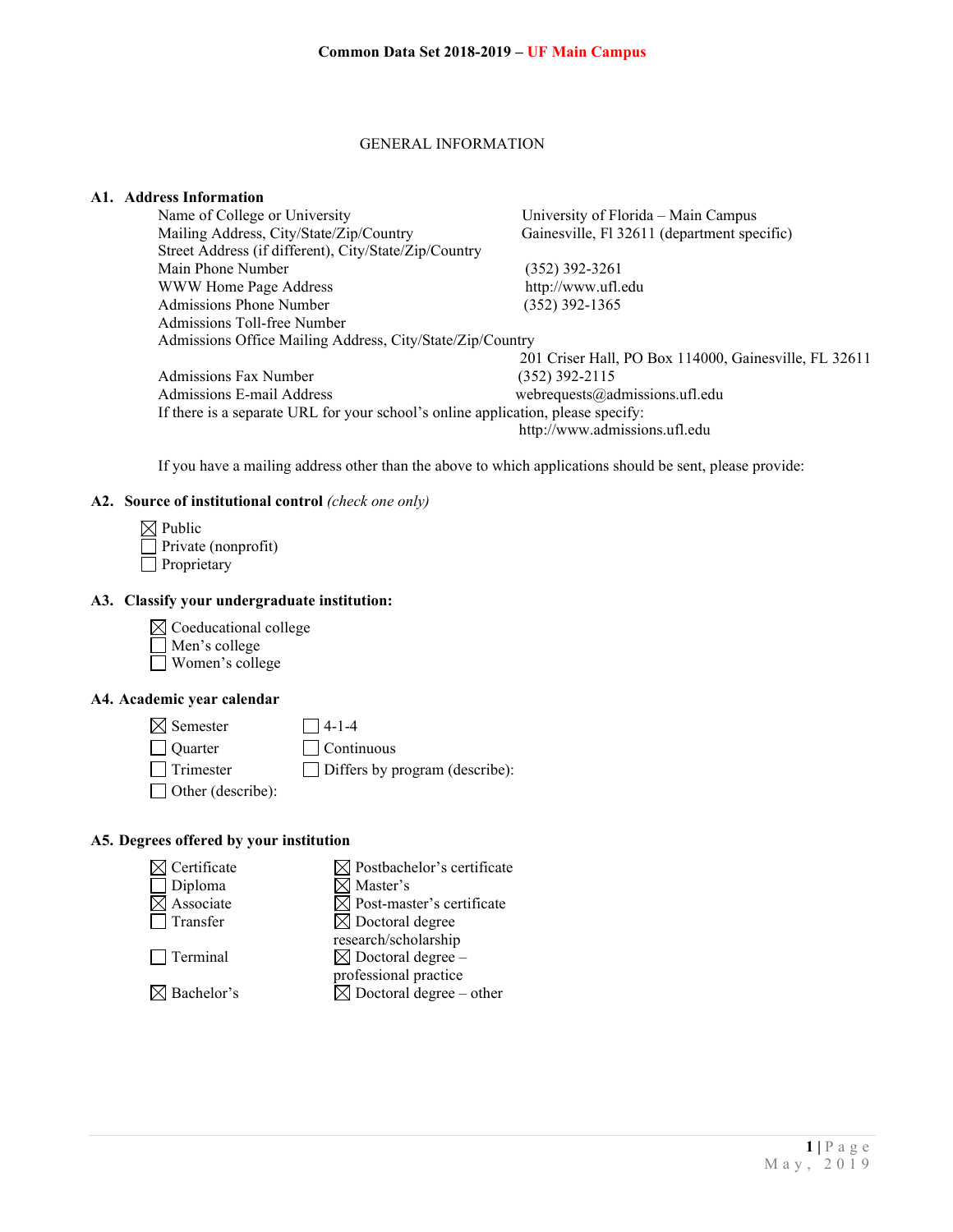## **B. ENROLLMENT AND PERSISTENCE**

**B1. Institutional Enrollment—Men and Women** Provide numbers of students for each of the following categories as of the institution's official fall reporting date or as of October 15, 2018. Note: Report students formerly designated as "first professional" in the graduate cells.

|                                                        | <b>FULL-TIME</b> |        | <b>PART-TIME</b> |       |
|--------------------------------------------------------|------------------|--------|------------------|-------|
|                                                        | Men              | Women  | Men              | Women |
| Undergraduates                                         |                  |        |                  |       |
| Degree-seeking, first-time<br>freshmen                 | 2,702            | 4,056  | 11               | 23    |
| Other first-year, degree-<br>seeking                   | 259              | 293    | 46               | 28    |
| All other degree-seeking                               | 10,672           | 13,764 | 1,454            | 1,256 |
| Total degree-seeking                                   | 13,633           | 18,113 | 1,511            | 1,307 |
| All other undergraduates<br>enrolled in credit courses | 151              | 312    | 209              | 255   |
| Total undergraduates                                   | 13,784           | 18,425 | 1,720            | 1,562 |
| Graduate                                               |                  |        |                  |       |
| Degree-seeking, first-time                             | 1,275            | 1,365  | 267              | 373   |
| All other degree-seeking                               | 4,342            | 4,755  | 1,363            | 1,985 |
| All other graduates enrolled<br>in credit courses      | 80               | 109    | 262              | 551   |
| Total graduate                                         | 5,697            | 6,229  | 1,892            | 2,909 |

*\*Graduate includes first professional*

Total all undergraduates: 35,491 Total all graduate: 16,727

GRAND TOTAL ALL STUDENTS: 52,218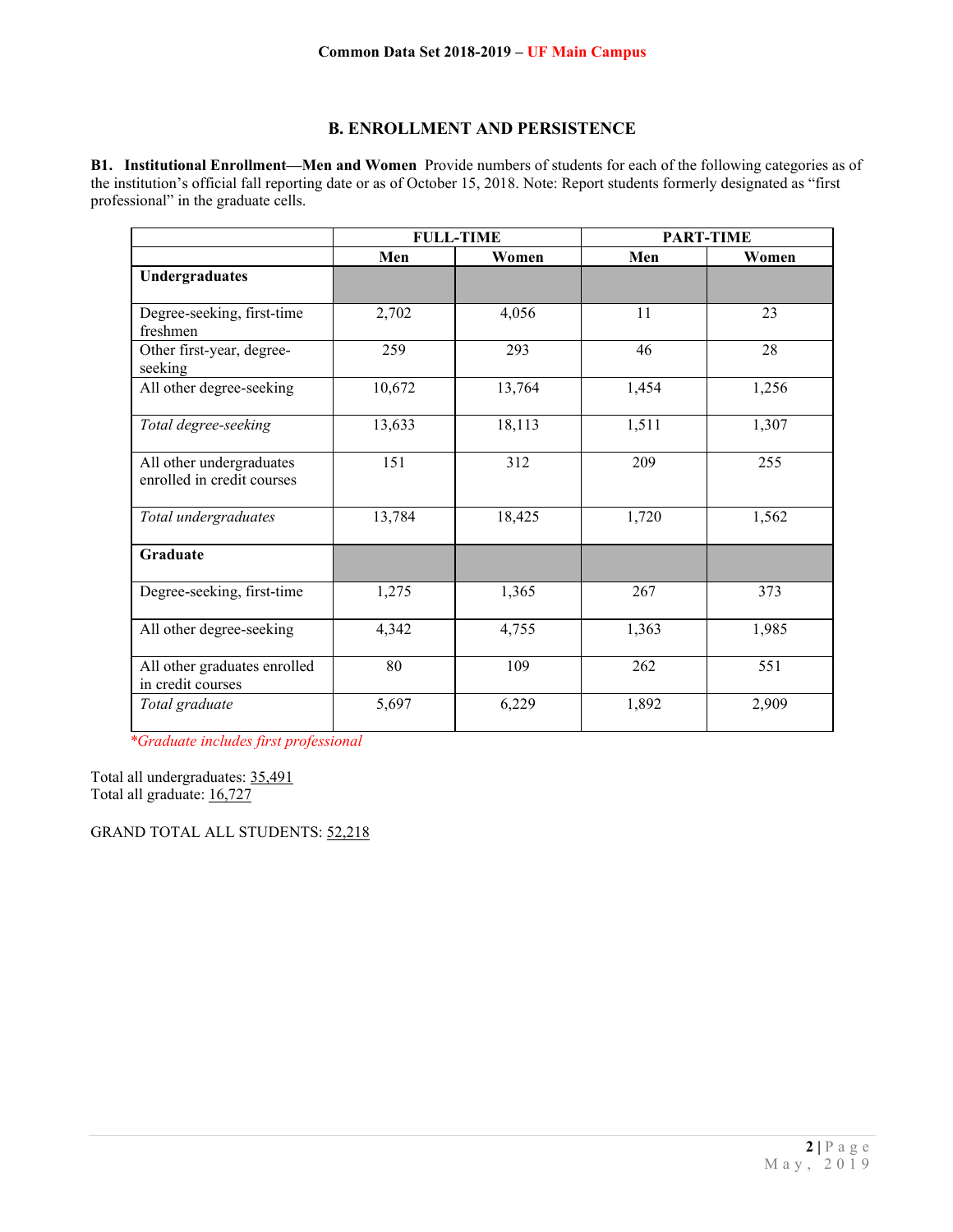**B2. Enrollment by Racial/Ethnic Category.** Provide numbers of undergraduate students for each of the following categories as of the institution's official fall reporting date or as of October 15, 2018. Include international students only in the category "Nonresident aliens." Complete the "Total Undergraduates" column only if you cannot provide data for the first two columns. Report as your institution reports to IPEDS: persons who are Hispanic should be reported only on the Hispanic line, not under any race, and persons who are non-Hispanic multi-racial should be reported only under "Two or more races."

|                                                            | Degree-seeking<br><b>First-time First year</b> | Degree-seeking<br><b>Undergraduates</b><br>(include first-time<br>first-year) | <b>Total</b><br><b>Undergraduates</b><br>(both degree- and non-<br>degree-seeking) |
|------------------------------------------------------------|------------------------------------------------|-------------------------------------------------------------------------------|------------------------------------------------------------------------------------|
| Nonresident aliens                                         | 183                                            | 742                                                                           | 923                                                                                |
| Hispanic/Latino                                            | 1423                                           | 7,641                                                                         | 7,798                                                                              |
| Black or African American, non-<br>Hispanic                | 469                                            | 2,194                                                                         | 2,254                                                                              |
| White, non-Hispanic                                        | 3,457                                          | 18,398                                                                        | 18,822                                                                             |
| American Indian or Alaska Native, non-<br>Hispanic         | 5                                              | 61                                                                            | 62                                                                                 |
| Asian, non-Hispanic                                        | 678                                            | 2,963                                                                         | 3,017                                                                              |
| Native Hawaiian or other Pacific<br>Islander, non-Hispanic | 6                                              | 139                                                                           | 140                                                                                |
| Two or more races, non-Hispanic                            | 332                                            | 1,323                                                                         | 1,354                                                                              |
| Race and/or ethnicity unknown                              | 239                                            | 1,103                                                                         | 1,121                                                                              |
| Total                                                      | 6,792                                          | 34,564                                                                        | 35,491                                                                             |

## **Persistence**

## **B3. Number of degrees awarded by your institution from July 1, 2017, to June 30, 2018.**

| Certificate/diploma                      |       |
|------------------------------------------|-------|
| Associate degrees                        | 301   |
| Bachelor's degrees                       | 8,864 |
| Postbachelor's certificates              |       |
| Master's degrees                         | 4,305 |
| Post-master's certificates               | 48    |
| Doctoral degrees - research/scholarship  | 772   |
| Doctoral degrees – professional practice | 1,211 |
| Doctoral degrees – other                 |       |

*Note: Matches IPEDS Completions, includes double-majors.*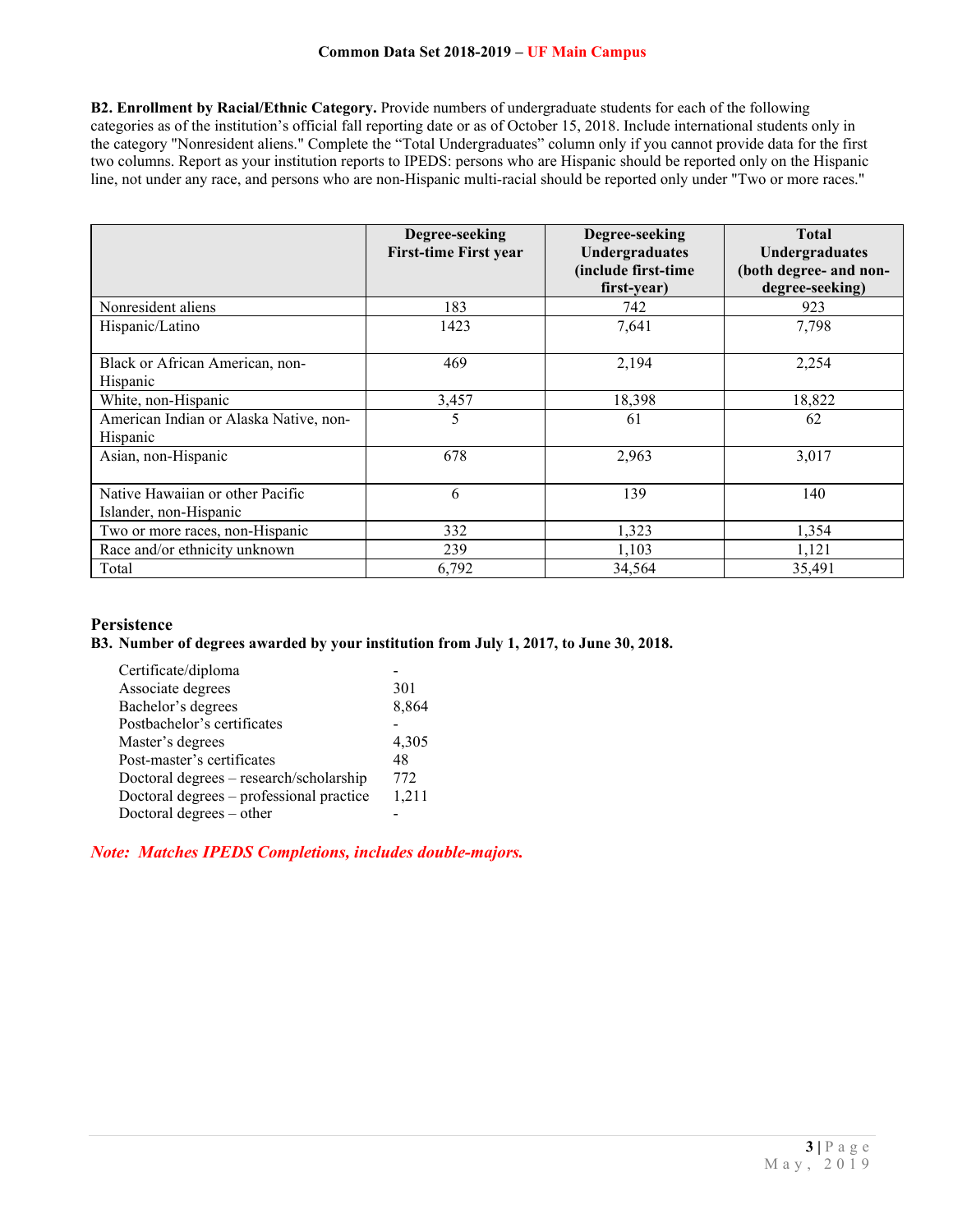## **Graduation Rates**

The items in this section correspond to data elements collected by the IPEDS Web-based Data Collection System's Graduation Rate Survey (GRS). For complete instructions and definitions of data elements, see the IPEDS GRS Forms and Instructions for the 2018-19 Survey.

In the following section for bachelor's or equivalent programs, please disaggregate the Fall 2011 and Fall 2012 cohorts (formerly CDS B4-B11) into four groups:

- **Students who received a Federal Pell Grant\***
- **Recipients of a subsidized Stafford Loan who did not receive a Pell Grant**
- **Students who did not receive either a Pell Grant or a subsidized Stafford Loan**
- **Total (all students, regardless of Pell Grant or subsidized loan status)**

\*Students who received both a Federal Pell Grant and a subsidized Stafford Loan should be reported in the "Recipients of a Federal Pell Grant" column.

For each graduation rate grid below, the numbers in the first three columns for Questions A-G should sum to the cohort total in the fourth column (formerly CDS B4-B11).

### **For Bachelor's or Equivalent Programs**

Please provide data for the Fall 2012 cohort if available. If Fall 2012 cohort data are not available, provide data for the Fall 2011 cohort.

## **Fall 2011 Cohort**

|                                                                                                                                                                                                                                                                                 | <b>Recipients of a</b><br><b>Federal Pell</b><br>Grant | <b>Recipients of a</b><br><b>Subsidized</b><br><b>Stafford Loan</b><br>who did not<br>receive a Pell<br>Grant | <b>Students who</b><br>did not receive<br>either a Pell<br>Grant or a<br>subsidized<br><b>Stafford Loan</b> | Total (sum of 3<br>columns to the<br>left) |
|---------------------------------------------------------------------------------------------------------------------------------------------------------------------------------------------------------------------------------------------------------------------------------|--------------------------------------------------------|---------------------------------------------------------------------------------------------------------------|-------------------------------------------------------------------------------------------------------------|--------------------------------------------|
| A - Initial 2011 cohort of first-time, full-<br>time, bachelor's (or equivalent) degree-<br>seeking undergraduate students                                                                                                                                                      | 2,106                                                  | 480                                                                                                           | 3,797                                                                                                       | 6,383                                      |
| B - Of the initial 2011 cohort, how many<br>did not persist and did not graduate for<br>the following reasons: deceased,<br>permanently disabled, armed forces,<br>foreign aid service of the federal<br>government, or official church missions;<br>total allowable exclusions | $\bf{0}$                                               | $\bf{0}$                                                                                                      | $\mathbf{2}$                                                                                                | $\mathbf{2}$                               |
| C - Final 2011 cohort, after adjusting for<br>allowable exclusions                                                                                                                                                                                                              | 2,106                                                  | 480                                                                                                           | 3,795                                                                                                       | 6,381                                      |
| D - Of the initial 2011 cohort, how many<br>completed the program in four years or<br>less (by Aug. 31, 2015)                                                                                                                                                                   | 1,387                                                  | 312                                                                                                           | 2,640                                                                                                       | 4,339                                      |
| E - Of the initial 2011 cohort, how many<br>completed the program in more than four<br>years but in five years or less (after Aug.<br>31, 2015 and by Aug. 31, 2016)                                                                                                            | 334                                                    | 93                                                                                                            | 684                                                                                                         | 1,111                                      |
| F - Of the initial 2011 cohort, how many<br>completed the program in more than five<br>years but in six years or less (after Aug.<br>31, 2016 and by Aug. 31, 2017)                                                                                                             | 61                                                     | 12                                                                                                            | 90                                                                                                          | 163                                        |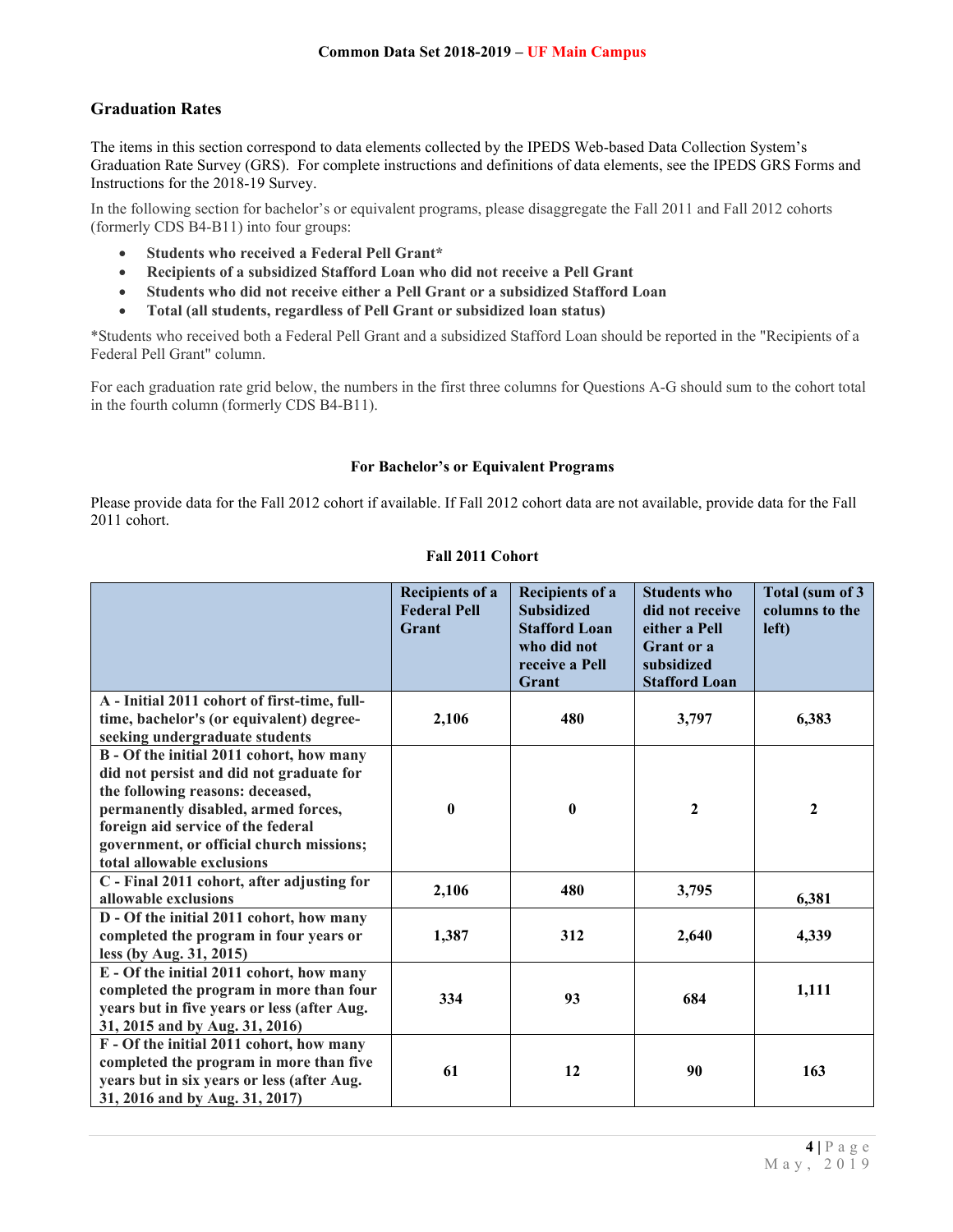| G - Total graduating within six years (sum<br>of lines D. E. and F)   | . 782 | 417 | 3.414 | 5.613 |
|-----------------------------------------------------------------------|-------|-----|-------|-------|
| H - Six-year graduation rate for 2011<br>cohort $(G$ divided by $C$ ) | 85%   | 87% | 90%   | 88%   |

## **Fall 2012 Cohort**

|                                                                                                                                                                                                                                                                                 | <b>Recipients of a</b><br><b>Federal Pell</b><br>Grant | <b>Recipients of a</b><br><b>Subsidized</b><br><b>Stafford Loan</b><br>who did not<br>receive a Pell<br>Grant | <b>Students who</b><br>did not receive<br>either a Pell<br>Grant or a<br>subsidized<br><b>Stafford Loan</b> | Total (sum of 3<br>columns to the<br>left) |
|---------------------------------------------------------------------------------------------------------------------------------------------------------------------------------------------------------------------------------------------------------------------------------|--------------------------------------------------------|---------------------------------------------------------------------------------------------------------------|-------------------------------------------------------------------------------------------------------------|--------------------------------------------|
| A - Initial 2012 cohort of first-time, full-<br>time, bachelor's (or equivalent) degree-<br>seeking undergraduate students                                                                                                                                                      | 1,856                                                  | 579                                                                                                           | 3,725                                                                                                       | 6,160                                      |
| B - Of the initial 2012 cohort, how many<br>did not persist and did not graduate for<br>the following reasons: deceased,<br>permanently disabled, armed forces,<br>foreign aid service of the federal<br>government, or official church missions;<br>total allowable exclusions | $\mathbf{2}$                                           | $\boldsymbol{2}$                                                                                              | $\bf{0}$                                                                                                    | $\overline{\mathbf{4}}$                    |
| C - Final 2012 cohort, after adjusting for<br>allowable exclusions                                                                                                                                                                                                              | 1,854                                                  | 577                                                                                                           | 3,725                                                                                                       | 6,156                                      |
| D - Of the initial 2012 cohort, how many<br>completed the program in four years or<br>less (by Aug. 31, 2016)                                                                                                                                                                   | 1,204                                                  | 381                                                                                                           | 2,623                                                                                                       | 4,208                                      |
| E - Of the initial 2012 cohort, how many<br>completed the program in more than four<br>years but in five years or less (after Aug.<br>31, 2016 and by Aug. 31, 2017)                                                                                                            | 337                                                    | 102                                                                                                           | 700                                                                                                         | 1,139                                      |
| F - Of the initial 2012 cohort, how many<br>completed the program in more than five<br>years but in six years or less (after Aug.<br>31, 2017 and by Aug. 31, 2018)                                                                                                             | 67                                                     | 23                                                                                                            | 93                                                                                                          | 183                                        |
| G - Total graduating within six years (sum<br>of lines D, E, and F)                                                                                                                                                                                                             | 1,608                                                  | 506                                                                                                           | 3,416                                                                                                       | 5,530                                      |
| H - Six-year graduation rate for 2012<br>cohort (G divided by C)                                                                                                                                                                                                                | 87%                                                    | 88%                                                                                                           | 92%                                                                                                         | 90%                                        |

## **Retention Rates**

Report for the cohort of all full-time, first-time bachelor's (or equivalent) degree-seeking undergraduate students who entered in Fall 2017 (or the preceding summer term). The initial cohort may be adjusted for students who departed for the following reasons: death, permanent disability, or service in the armed forces, foreign aid service of the federal government or official church missions. No other adjustments to the initial cohort should be made.

**B22.** For the cohort of all full-time bachelor's (or equivalent) degree-seeking undergraduate students who entered your institution as freshmen in Fall 2017 (or the preceding summer term), what percentage was enrolled at your institution as of the date your institution calculates its official enrollment in Fall 2018? 97%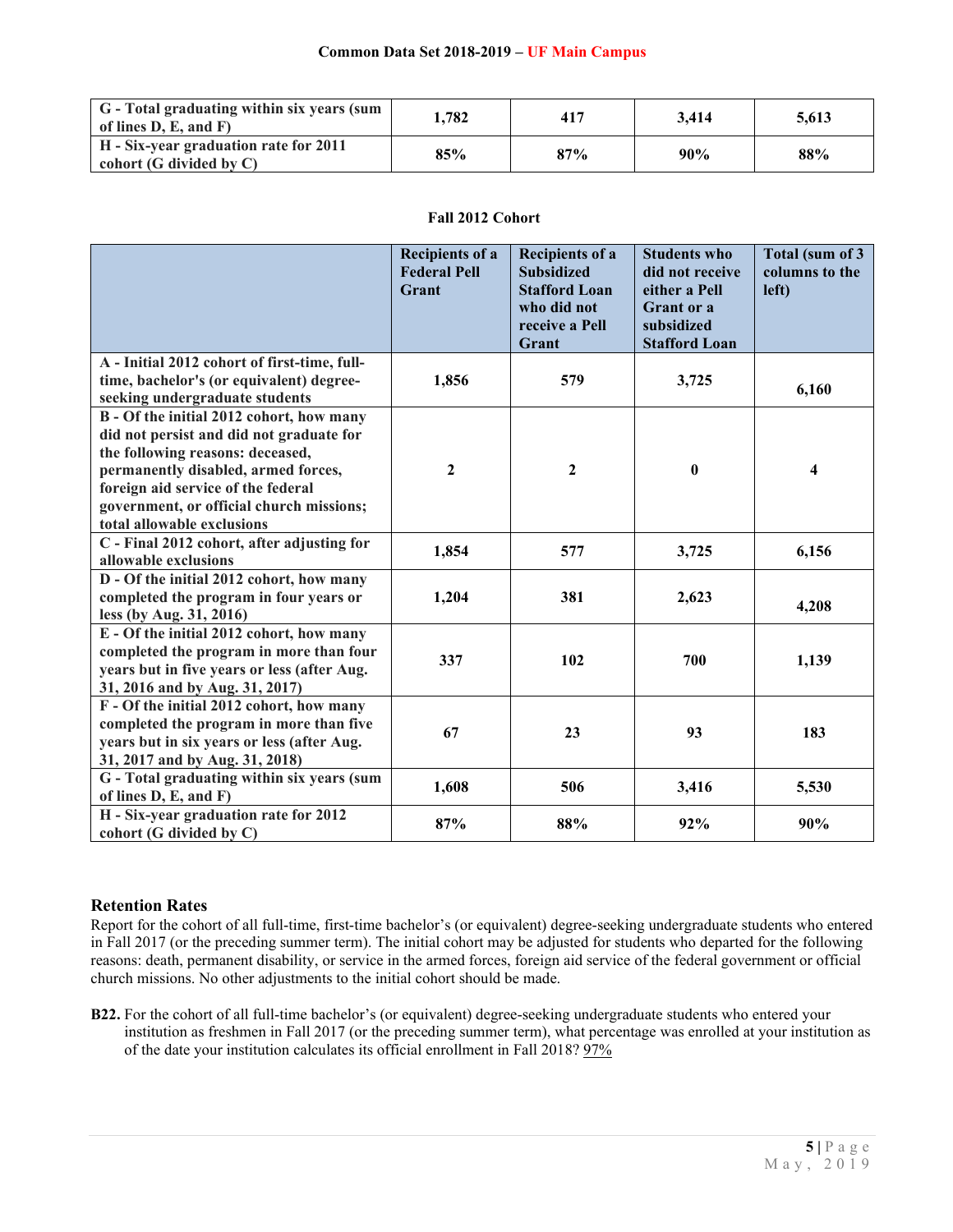## **C. FIRST-TIME, FIRST-YEAR (FRESHMAN) ADMISSION**

### **Applications**

**C1. First-time, first-year (freshman) students:** Provide the number of degree-seeking, first-time, first-year students who applied, were admitted, and enrolled (full- or part-time) in Fall 2018. Include early decision, early action, and students who began studies during summer in this cohort. Applicants should include only those students who fulfilled the requirements for consideration for admission (i.e., who completed actionable applications) and who have been notified of one of the following actions: admission, non-admission, placement on waiting list, or application withdrawn (by applicant or institution). Admitted applicants should include wait-listed students who were subsequently offered admission.

| Total first-time, first-year (freshman) men who applied               | 16,465 |
|-----------------------------------------------------------------------|--------|
| Total first-time, first-year (freshman) women who applied             | 22,440 |
| Total first-time, first-year (freshman) men who were admitted         | 5,906  |
| Total first-time, first-year (freshman) women who were admitted       | 9,171  |
| Total full-time, first-time, first-year (freshman) men who enrolled   | 2,705  |
| Total part-time, first-time, first-year (freshman) men who enrolled   | 11     |
| Total full-time, first-time, first-year (freshman) women who enrolled | 4,063  |
| Total part-time, first-time, first-year (freshman) women who enrolled | 22     |

**C2. Freshman wait-listed students (students who met admission requirements but whose final admission was contingent on space availability)**

| Do you have a policy of placing students on a waiting list? $\Box$ Yes $\boxtimes$ No |  |
|---------------------------------------------------------------------------------------|--|
| If yes, please answer the questions below for Fall 2018 admissions:                   |  |

Number of qualified applicants offered a place on waiting list \_\_\_\_\_ Number accepting a place on the waiting list Number of wait-listed students admitted \_\_\_\_\_

Is your waiting list ranked?

If yes, do you release that information to students? Do you release that information to school counselors?

### **Admission Requirements**

#### **C3. High school completion requirement**

- Check the appropriate box to identify your high school completion requirement for degree-seeking entering students:
	- $\boxtimes$  High school diploma is required and GED is accepted
	- $\Box$  High school diploma is required and GED is not accepted
	- $\Box$  High school diploma or equivalent is not required

#### **C4. Does your institution require or recommend a general college-preparatory program for degree-seeking students?**

- $\Box$  Require
- $\boxtimes$  Recommend

Neither require nor recommend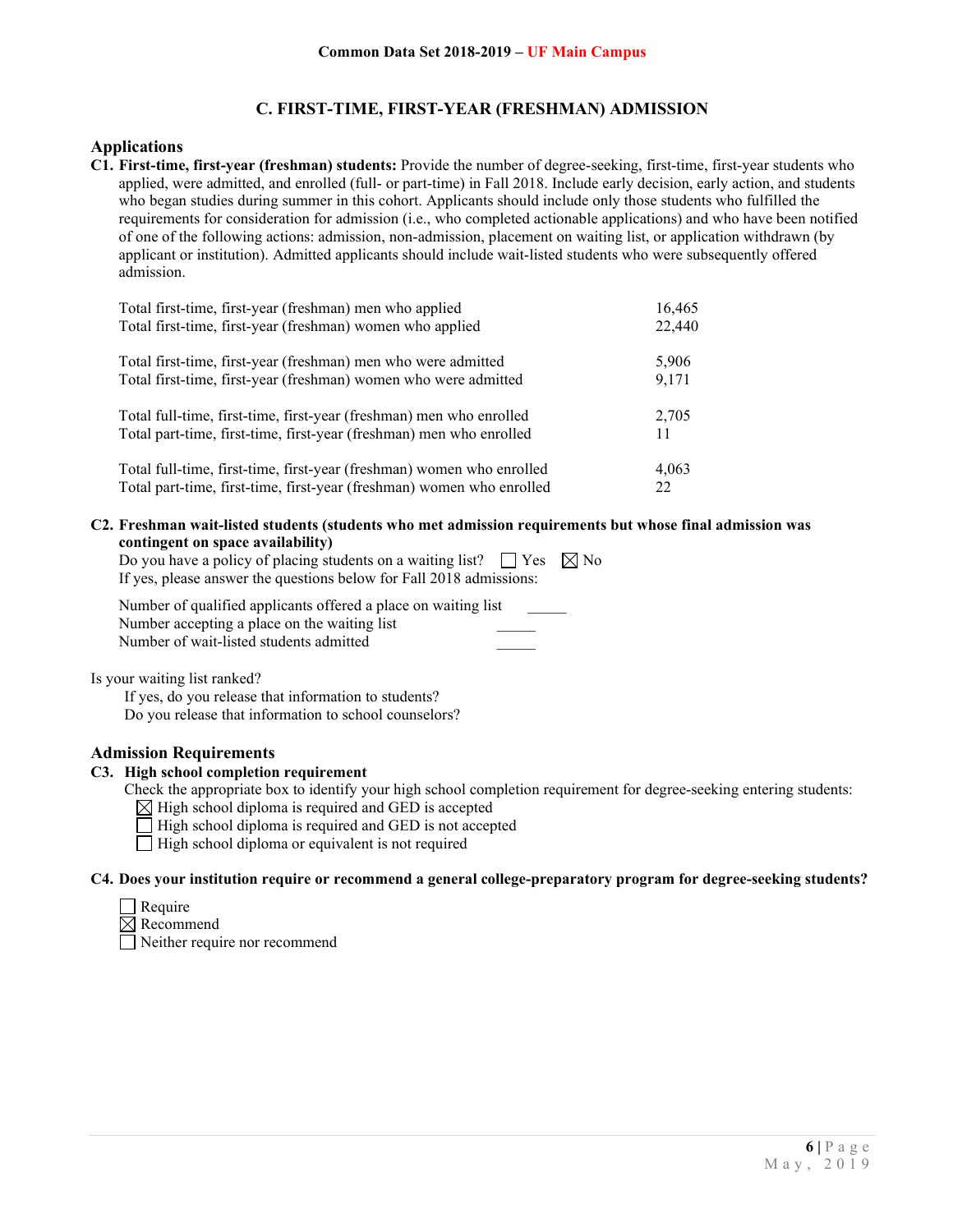**C5. Distribution of high school units required and/or recommended.** Specify the distribution of academic high school course units required and/or recommended of all or most degree-seeking students using Carnegie units (one unit equals one year of study or its equivalent). If you use a different system for calculating units, please convert.

|                                  | <b>Units Required</b> | <b>Units Recommended</b> |
|----------------------------------|-----------------------|--------------------------|
| Total academic units             | 16                    |                          |
| English                          | 4                     |                          |
| Mathematics                      | 4                     |                          |
| Science                          |                       |                          |
| Of these, units that must be lab | $\overline{2}$        |                          |
| Foreign language                 | $\mathfrak{D}$        |                          |
| Social studies                   | 3                     |                          |
| History                          |                       |                          |
| Academic electives               |                       |                          |
| Computer Science                 |                       |                          |
| Visual/Performing Arts           |                       |                          |
| Other (specify)                  |                       |                          |

## **Basis for Selection**

**C6.** Do you have an open admission policy, under which virtually all secondary school graduates or students with GED equivalency diplomas are admitted without regard to academic record, test scores, or other qualifications? If so, check which applies:

Open admission policy as described above for all students \_\_\_

Open admission policy as described above for most students, but

selective admission for out-of-state students \_\_\_

selective admission to some programs \_\_\_ other (explain)

**C7. Relative importance of each of the following academic and nonacademic factors in your first-time, first-year, degree-seeking (freshman) admission decisions.**

|                                                                                                                                                                                                                                                                                                                    | <b>Very Important</b> | Important | Considered | <b>Not Considered</b> |
|--------------------------------------------------------------------------------------------------------------------------------------------------------------------------------------------------------------------------------------------------------------------------------------------------------------------|-----------------------|-----------|------------|-----------------------|
| <b>Academic</b><br>Rigor of secondary school record<br>Class rank                                                                                                                                                                                                                                                  |                       |           |            |                       |
| Academic GPA<br>Standardized test scores<br><b>Application Essay</b><br>Recommendation<br><b>Nonacademic</b>                                                                                                                                                                                                       |                       |           |            |                       |
| Interview<br>Extracurricular activities<br>Talent/ability<br>Character/personal qualities<br>First generation<br>Alumni/ae relation<br>Geographical residence<br>State residency<br>Religious affiliation/commitment<br>Racial/ethnic status<br>Volunteer work<br>Work experience<br>Level of applicant's interest |                       |           | $\times$   |                       |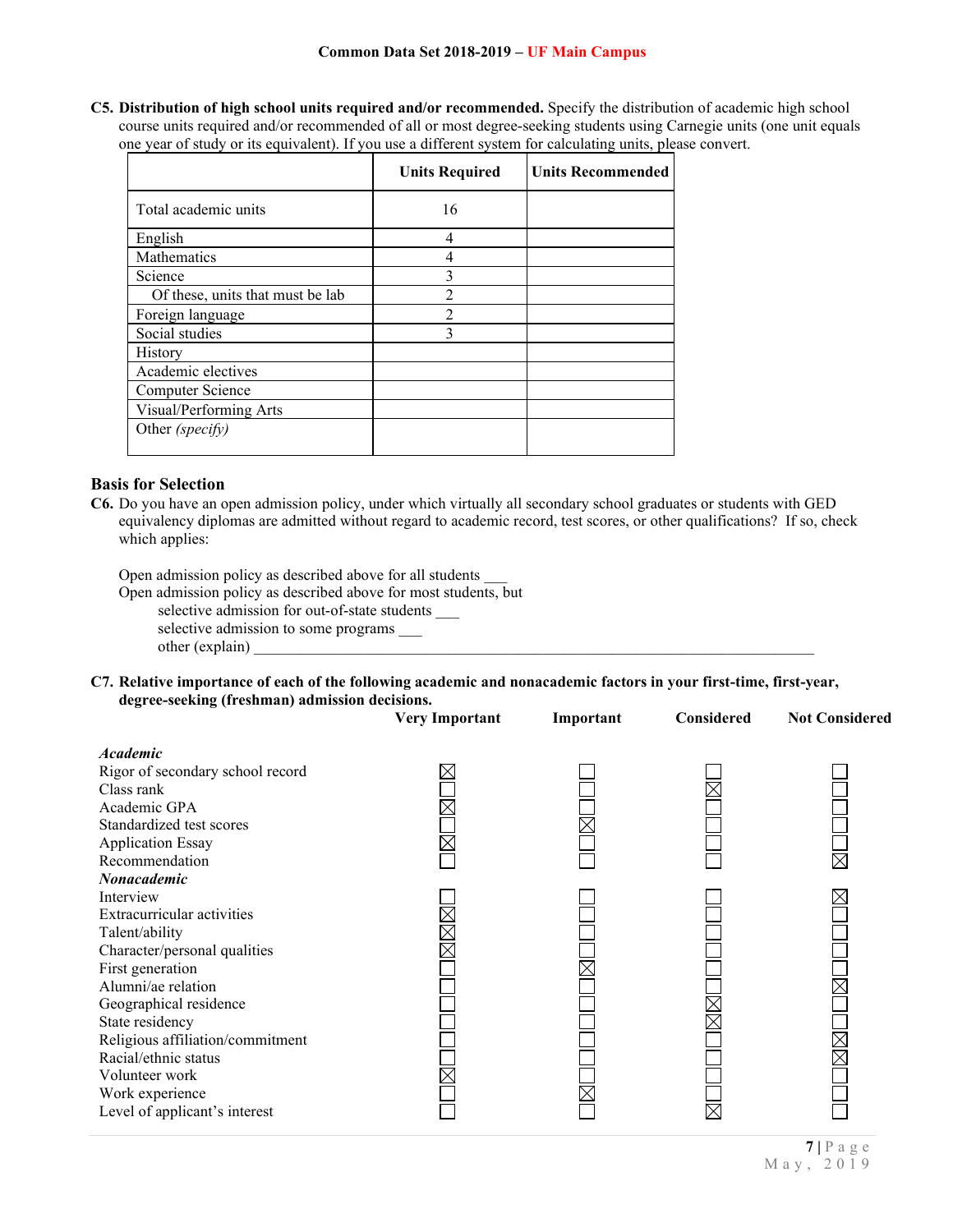## **SAT and ACT Policies**

### **C8. Entrance exams**

A. Does your institution make use of SAT, ACT, or SAT Subject Test scores in **admission** decisions for first-time, first-year, degree-seeking applicants?  $\boxtimes$  Yes  $\Box$  No

If yes, place check marks in the appropriate boxes below to reflect your institution's policies for use in admission for **Fall 2020.**



B. If your institution will make use of the ACT in admission decisions for first-time, first-year, degree-seeking applicants for Fall 2020 please indicate which ONE of the following applies (regardless of whether the writing score will be used in the admissions process):

ACT with writing required

ACT with writing recommended.

 $X$  ACT with or without writing accepted

If your institution will make use of the SAT in admission decisions for first-time, first-year, degree-seeking applicants for Fall 2020 please indicate which ONE of the following applies (regardless of whether the Essay score will be used in the admissions process):

- SAT with Essay component required
- SAT with ESSAY component recommended
- X SAT with or without ESSAY component accepted

C. Please indicate how your institution will use the SAT or ACT essay component; check all that apply.

|                                              | SAT essay | ACT essay |
|----------------------------------------------|-----------|-----------|
| For admission                                |           |           |
| For placement                                |           |           |
| For advising                                 |           |           |
| In place of an application essay             |           |           |
| As a validity check on the application essay |           |           |
| No college policy as of now                  |           |           |
| Not using essay component                    |           |           |

D. In addition, does your institution use applicants' test scores for academic advising?  $X$  yes  $\_\_$ no

E. Latest date by which SAT or ACT scores must be received for fall-term admission 12/31 Latest date by which SAT Subject Test scores must be received for fall-term admission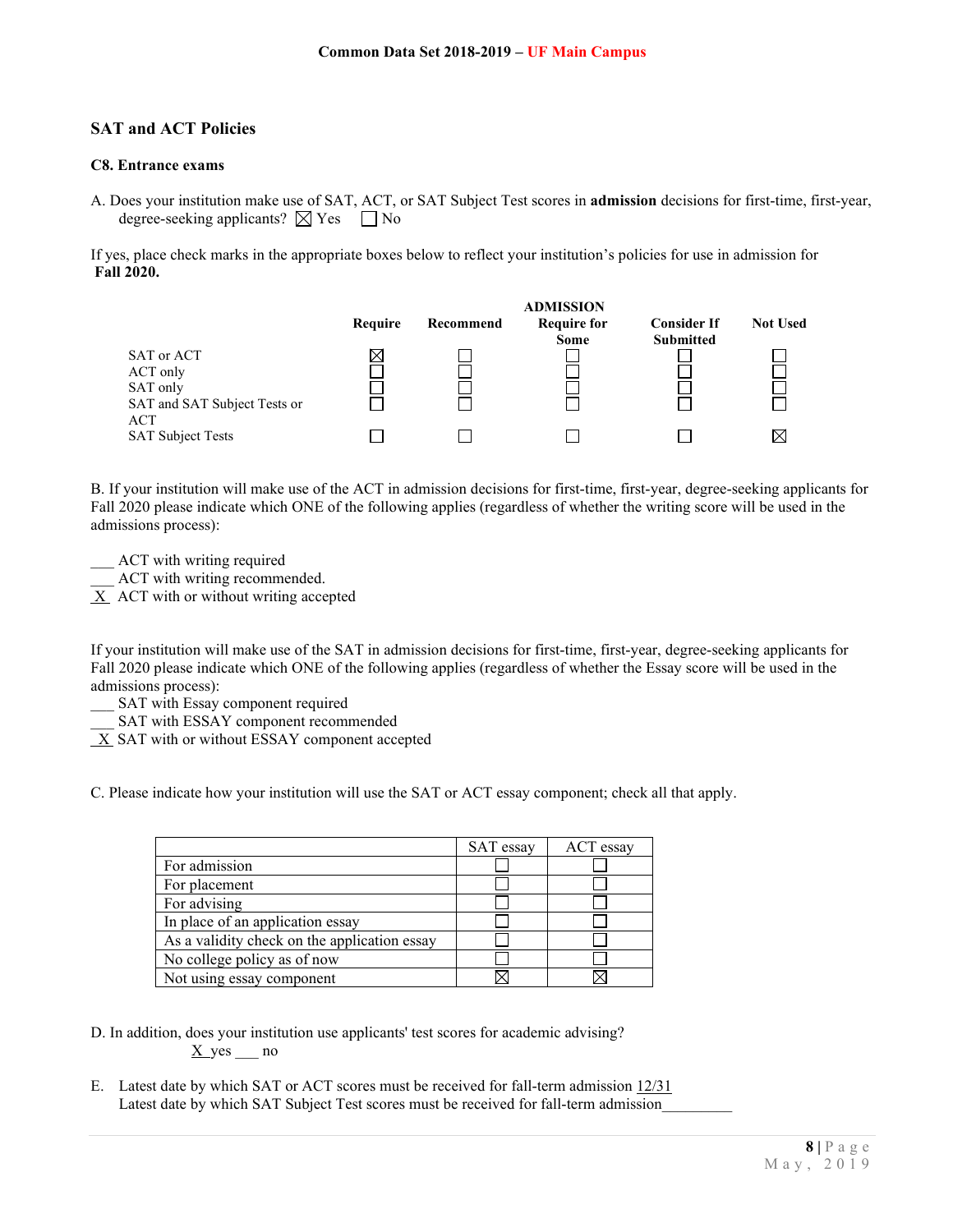- F. If necessary, use this space to clarify your test policies (e.g., if tests are recommended for some students, or if tests are not required of some students):
- G. Please indicate which tests your institution uses for **placement (e.g., state tests):**

| <b>SAT</b>               |   |
|--------------------------|---|
| <b>ACT</b>               |   |
| <b>SAT Subject Tests</b> | ⊠ |
| AP                       |   |
| <b>CLEP</b>              |   |
| Institutional Exam       |   |
| State Exam (specify):    |   |

### **Freshman Profile**

Provide information for **ALL enrolled, degree-seeking, full-time and part-time, first-time, first-year (freshman) students**  enrolled in Fall 2018, including students who began studies during summer, international students/nonresident aliens, and students admitted under special arrangements.

**C9. Percent and number of first-time, first-year (freshman) students enrolled in Fall 2018 who submitted national standardized (SAT/ACT) test scores.** Include information for **ALL enrolled, degree-seeking, first-time, first-year (freshman) students who submitted test scores**. Do not include partial test scores (e.g., mathematics scores but not critical reading for a category of students) or combine other standardized test results (such as TOEFL) in this item. Do not convert SAT scores to ACT scores and vice versa. **Do** convert Old SAT scores to New SAT scores using the College Board's concordance tools and tables (sat.org/concordance).

| Percent submitting SAT scores | 82.3% | Number submitting SAT scores | 5.595 |
|-------------------------------|-------|------------------------------|-------|
| Percent submitting ACT scores | 57.1% | Number submitting ACT scores | 3.879 |

For each assessment listed below, report the score that represents the 25<sup>th</sup> percentile (the score that 25 percent of the freshman population scored at or below) and the 75<sup>th</sup> percentile score (the score that 25 percent scored at or above).

| Assessment                                       | 25th Percentile<br><b>Score</b> | <b>75th Percentile</b><br><b>Score</b> |
|--------------------------------------------------|---------------------------------|----------------------------------------|
| <b>SAT Evidence-Based</b><br>Reading and Writing | 640                             | 710                                    |
| <b>SAT Math</b>                                  | 640                             | 730                                    |
| <b>ACT</b> Composite                             | 27                              | 32                                     |
| <b>ACT Math</b>                                  | 26                              | 30                                     |
| <b>ACT</b> English                               | 26                              | 34                                     |
| <b>ACT Writing</b>                               |                                 |                                        |

Percent of first-time, first-year (freshman) students with scores in each range:

| Score   | <b>SAT Evidence-Based</b>  | <b>SAT Math</b> |
|---------|----------------------------|-----------------|
| Range   | <b>Reading and Writing</b> |                 |
| 700-800 | 35%                        | 43%             |
| 600-699 | 55%                        | 44%             |
| 500-599 | 9%                         | $11\%$          |
| 400-499 | $1\%$                      | $1\%$           |
| 300-399 | $0\%$                      | ${<}1\%$        |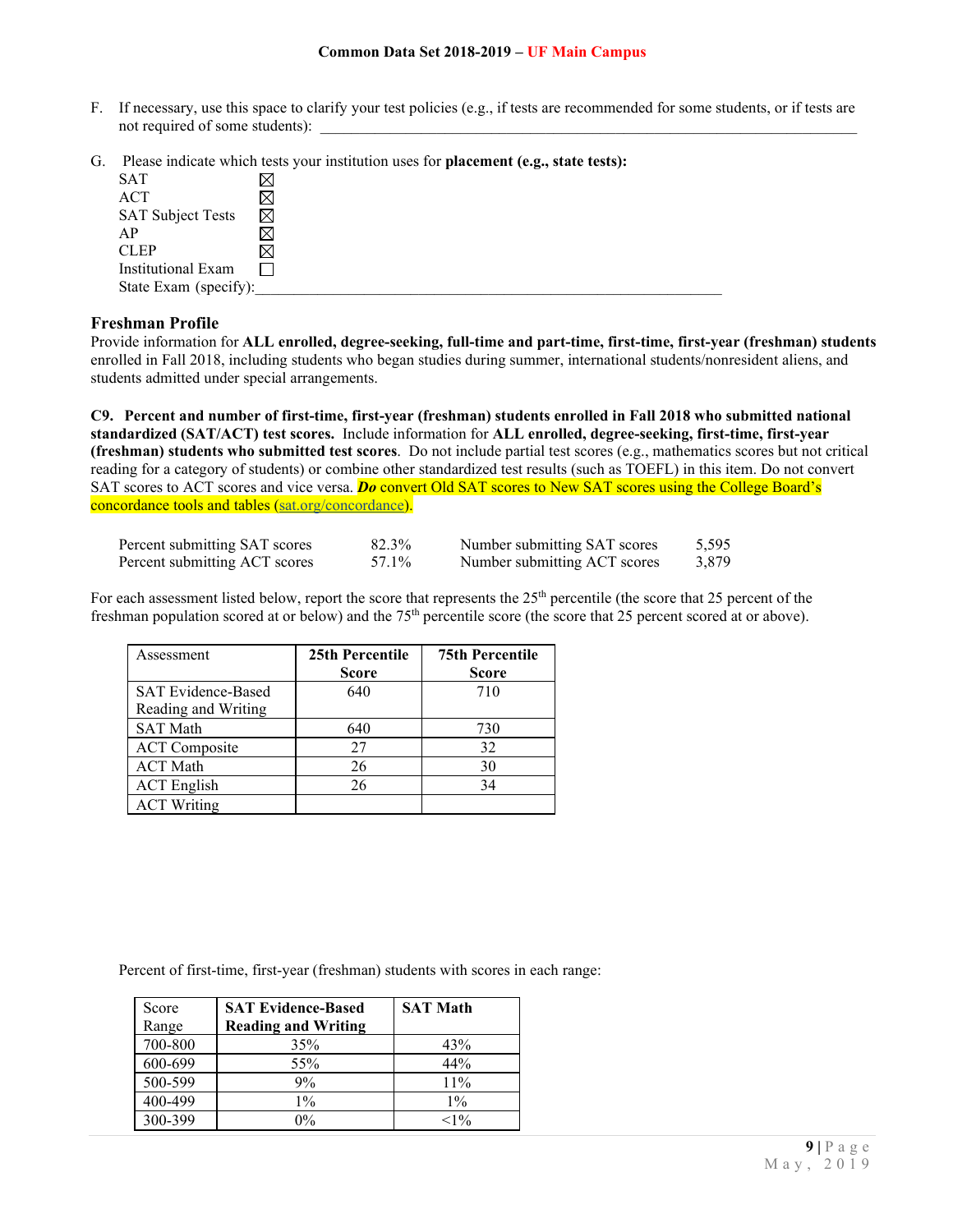| 200-299 | $9\%$   | 9%     |
|---------|---------|--------|
|         | $100\%$ | $00\%$ |

| Score Range | <b>ACT</b> Composite | <b>ACT</b> English | <b>ACT Math</b> |
|-------------|----------------------|--------------------|-----------------|
| 30-36       | 51%                  | 55%                | 29%             |
| 24-29       | 42%                  | 34%                | 60%             |
| 18-23       | 7%                   | 10%                | 10%             |
| $12 - 17$   | $0\%$                | $1\%$              | $1\%$           |
| $6 - 11$    | $0\%$                | $0\%$              | $0\%$           |
| Below 6     | $0\%$                | $0\%$              | $0\%$           |
|             | 100%                 | 100%               | 100%            |

**C10. Percent of all degree-seeking, first-time, first-year (freshman) students who had high school class rank within each of the following ranges (report information for those students from whom you collected high school rank information).**

Percent in top tenth of high school graduating class  $76.9\%$ Percent in top quarter of high school graduating class 96.8% Percent in top half of high school graduating class 99.8%<br>Percent in bottom half of high school graduating class 0.2% Percent in bottom half of high school graduating class Percent in bottom quarter of high school graduating class Not Available  $\{$  Top half + bottom half = 100%.

Percent of total first-time, first-year (freshman) students who submitted high school class rank: 93.9%

**C11. Percentage of all enrolled, degree-seeking, first-time, first-year (freshman) students who had high school gradepoint averages within each of the following ranges (using 4.0 scale). Report information only for those students from whom you collected high school GPA.**

| Percent who had GPA of 3.75 and higher<br>Percent who had GPA between 3.50 and 3.74<br>Percent who had GPA between 3.25 and 3.49<br>Percent who had GPA between 3.00 and 3.24 | 98%<br>$1\%$<br>$<1\%$ |
|-------------------------------------------------------------------------------------------------------------------------------------------------------------------------------|------------------------|
| Percent who had GPA between 2.50 and 2.99<br>Percent who had GPA between 2.0 and 2.49                                                                                         |                        |
| Percent who had GPA between 1.0 and 1.99<br>Percent who had GPA below 1.0                                                                                                     |                        |

#### **C12. Average high school GPA of all degree-seeking, first-time, first-year (freshman) students who submitted GPA:** 4.42

Percent of total first-time, first-year (freshman) students who submitted high school GPA: 99% **Admission Policies**

|  | <b>C13. Application fee</b> |  |  |  |
|--|-----------------------------|--|--|--|
|--|-----------------------------|--|--|--|

| Does your institution have an application fee?       | $\boxtimes$ Yes $\Box$ No |  |
|------------------------------------------------------|---------------------------|--|
| Amount of application fee: \$30                      |                           |  |
| Can it be waived for applicants with financial need? | $\boxtimes$ Yes $\Box$ No |  |

## **If you have an application fee and an on-line application option, please indicate policy for students who apply on-line: Same fee: X**

**Free: \_\_\_\_\_ Reduced: \_\_\_\_**

**Can on-line application fee be waived for applicants with financial need? Yes**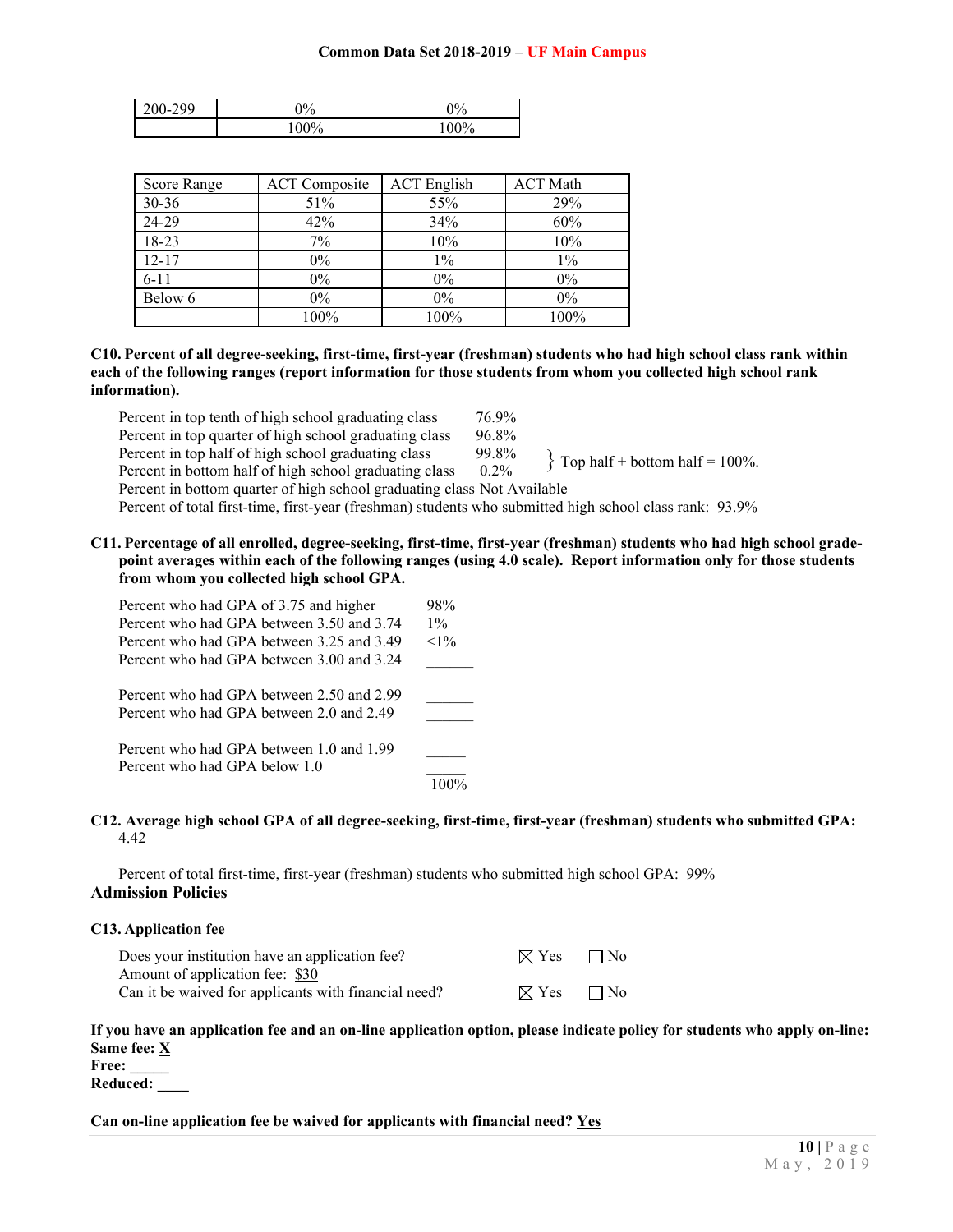#### **C14. Application closing date**

Does your institution have an application closing date?  $\boxtimes$  Yes  $\Box$  No Application closing date (fall): 03/01 Priority date: 11/01

## **C15.** Are first-time, first-year students accepted for terms other than the fall?  $\Box$  Yes  $\Box$  No

#### **C16. Notification to applicants of admission decision sent** *(fill in one only)*

On a rolling basis beginning (date): By  $(data)$ : Other: 2nd Friday of February

#### **C17. Reply policy for admitted applicants** *(fill in one only)*

Must reply by (date): 05/01 No set date: Must reply by May 1 or within weeks if notified thereafter Other:

Deadline for housing deposit (MMDD): 05/01 Amount of housing deposit: \$225 Refundable if student does not enroll? \_\_\_ Yes, in full \_\_\_ Yes, in part  $X$  No

**C18. Deferred admission:** Does your institution allow students to postpone enrollment after admission?

 $\Box$  Yes  $\boxtimes$  No

If yes, maximum period of postponement:

**C19. Early admission of high school students:** Does your institution allow high school students to enroll as full-time, firsttime, first-year (freshman) students one year or more before high school graduation?  $\Box$  Yes  $\boxtimes$  No

#### **C20. Common Application:** Question removed from CDS. (Initiated during 2006-2007 cycle)

#### **Early Decision and Early Action Plans**

| <b>C21. Early decision:</b> Does your institution offer an early decision plan (an admission plan that permits students to apply and |  |  |
|--------------------------------------------------------------------------------------------------------------------------------------|--|--|
| be notified of an admission decision well in advance of the regular notification date and that asks students to commit to            |  |  |
| attending if accepted) for first-time, first-year (freshman) applicants for fall enrollment? $\Box$ Yes $\Box$ No                    |  |  |

If "yes," please complete the following:

| First or only early decision plan closing date<br>First or only early decision plan notification date |  |
|-------------------------------------------------------------------------------------------------------|--|
| Other early decision plan closing date<br>Other early decision plan notification date                 |  |
| For the Fall 2018 entering class:                                                                     |  |

Number of early decision applications received by your institution Number of applicants admitted under early decision plan

Please provide significant details about your early decision plan: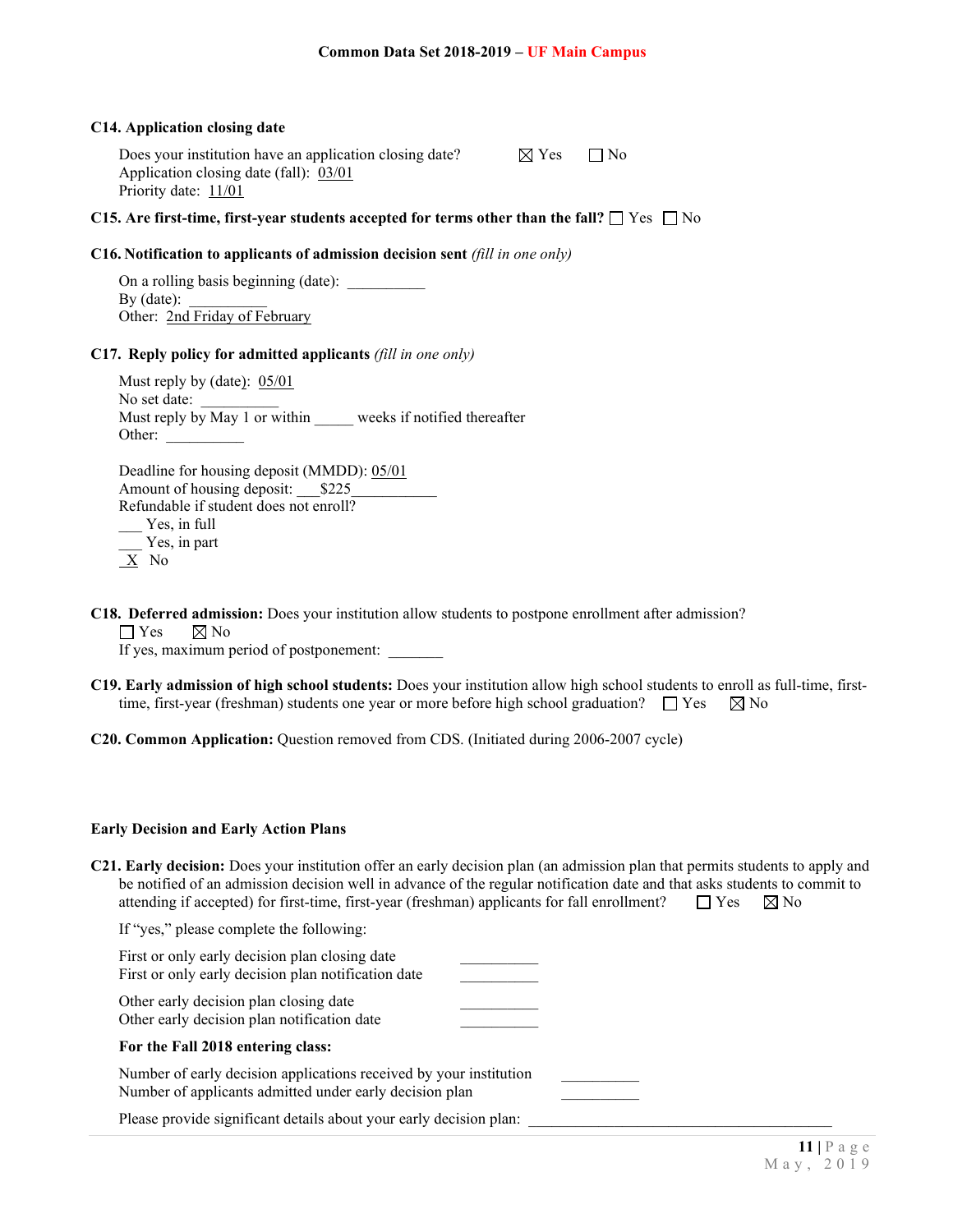**C22. Early action:** Do you have a nonbinding early action plan whereby students are notified of an admission decision well in advance of the regular notification date but do not have to commit to attending your college?

 $\mathcal{L}_\mathcal{L} = \{ \mathcal{L}_\mathcal{L} = \{ \mathcal{L}_\mathcal{L} = \{ \mathcal{L}_\mathcal{L} = \{ \mathcal{L}_\mathcal{L} = \{ \mathcal{L}_\mathcal{L} = \{ \mathcal{L}_\mathcal{L} = \{ \mathcal{L}_\mathcal{L} = \{ \mathcal{L}_\mathcal{L} = \{ \mathcal{L}_\mathcal{L} = \{ \mathcal{L}_\mathcal{L} = \{ \mathcal{L}_\mathcal{L} = \{ \mathcal{L}_\mathcal{L} = \{ \mathcal{L}_\mathcal{L} = \{ \mathcal{L}_\mathcal{$ 

 $\Box$  Yes  $\boxtimes$  No

If "yes," please complete the following:

Early action closing date Early action notification date

Is your early action plan a "restrictive" plan under which you limit students from applying to other early plans?

 $\Box$  Yes  $\Box$  No

## **D. TRANSFER ADMISSION**

## **Fall Applicants**

**D1.** Does your institution enroll transfer students?  $\boxtimes$  Yes  $\Box$  No (If no, please skip to Section E) If yes, may transfer students earn advanced standing credit by transferring credits earned from course work completed at other colleges/universities?  $\boxtimes$  Yes  $\Box$  No

**D2.** Provide the number of students who applied, were admitted, and enrolled as degree-seeking transfer students in Fall 2018.

|       | <b>Applicants</b> | <b>Admitted Applicants</b> | <b>Enrolled Applicants</b> |
|-------|-------------------|----------------------------|----------------------------|
| Men   | 2.638             | 1.260                      | 979                        |
| Women | 3.345             | 1,553                      | 1.192                      |
| Total | 5.983             | 2.813                      |                            |

### **Application for Admission**

**D3.** Indicate terms for which transfers may enroll:  $\boxtimes$  Fall  $\Box$  Winter  $\boxtimes$  Spring  $\boxtimes$  Summer

**D4.** Must a transfer applicant have a minimum number of credits completed or else must apply as an entering freshman?  $\boxtimes$  Yes  $\Box$  No

If yes, what is the minimum number of credits and the unit of measure?

**D5.** Indicate all items required of transfer students to apply for admission:

|                               | Required<br>of All | Recommended<br>of All | Recommended<br>of Some | <b>Required of</b><br><b>Some</b> | Not required |
|-------------------------------|--------------------|-----------------------|------------------------|-----------------------------------|--------------|
| High school transcript        | Х                  |                       |                        |                                   |              |
| College transcript $(s)$      | Χ                  |                       |                        |                                   |              |
| Essay or personal statement   |                    |                       |                        |                                   |              |
| Interview                     |                    |                       |                        |                                   |              |
| Standardized test scores      |                    |                       |                        |                                   |              |
| Statement of good standing    |                    |                       |                        |                                   |              |
| from prior institution( $s$ ) |                    |                       |                        |                                   |              |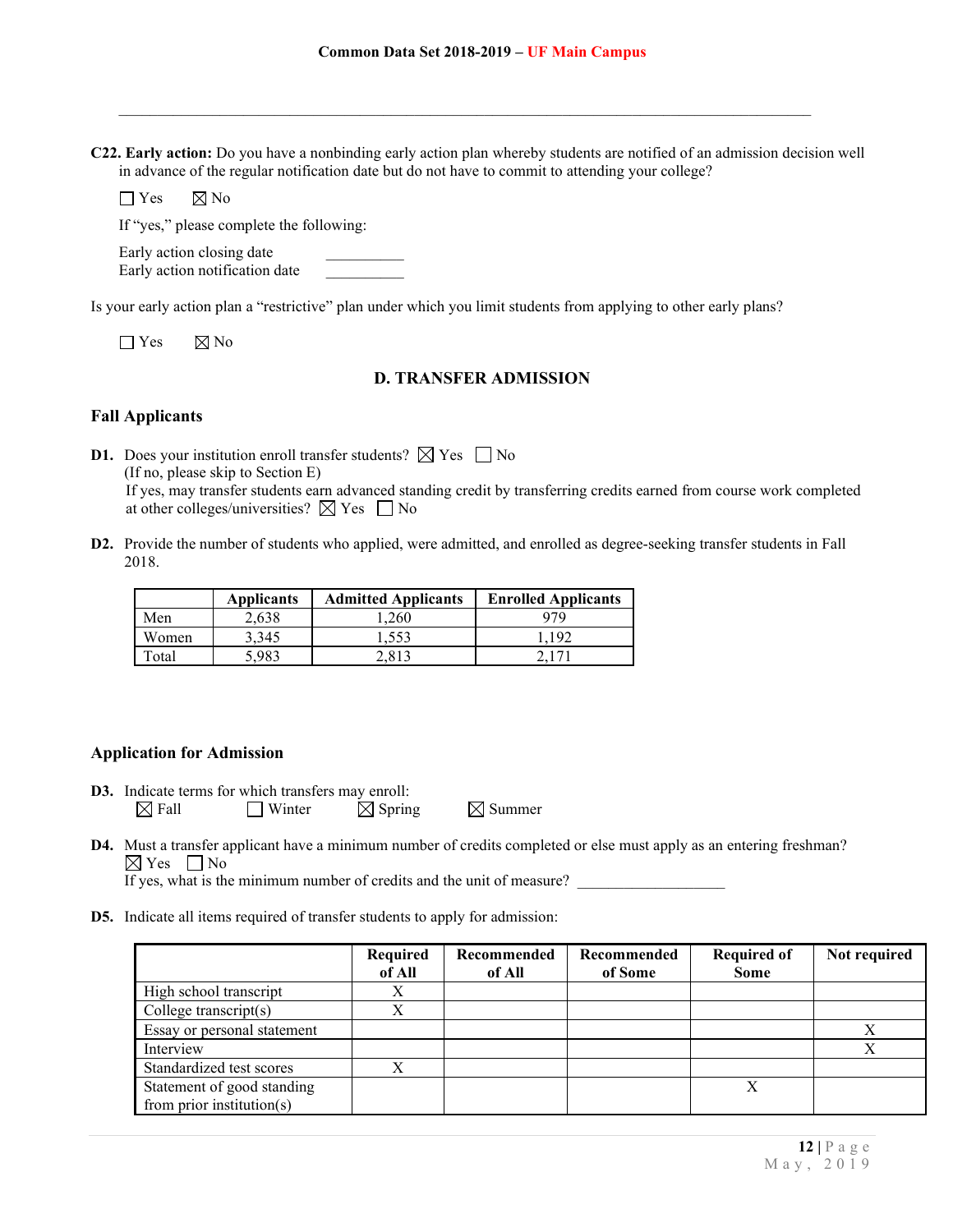- **D6.** If a minimum high school grade point average is required of transfer applicants, specify (on a 4.0 scale):
- **D7**. If a minimum college grade point average is required of transfer applicants, specify (on a 4.0 scale): 2.0
- **D8**. List any other application requirements specific to transfer applicants:
- **D9.** List application priority, closing, notification, and candidate reply dates for transfer students. If applications are reviewed on a continuous or rolling basis, place a check mark in the "Rolling admission" column.

\_\_\_\_\_\_\_\_\_\_\_\_\_\_\_\_\_\_\_\_\_\_\_\_\_\_\_\_\_\_\_\_\_\_\_\_\_\_\_\_\_\_\_\_\_\_\_\_\_\_\_\_\_\_\_\_\_\_\_\_\_\_\_\_\_\_\_\_\_\_\_\_\_\_\_\_\_\_\_\_\_\_\_\_\_\_\_\_\_  $\mathcal{L}_\mathcal{L} = \{ \mathcal{L}_\mathcal{L} = \{ \mathcal{L}_\mathcal{L} = \{ \mathcal{L}_\mathcal{L} = \{ \mathcal{L}_\mathcal{L} = \{ \mathcal{L}_\mathcal{L} = \{ \mathcal{L}_\mathcal{L} = \{ \mathcal{L}_\mathcal{L} = \{ \mathcal{L}_\mathcal{L} = \{ \mathcal{L}_\mathcal{L} = \{ \mathcal{L}_\mathcal{L} = \{ \mathcal{L}_\mathcal{L} = \{ \mathcal{L}_\mathcal{L} = \{ \mathcal{L}_\mathcal{L} = \{ \mathcal{L}_\mathcal{$ 

 $\mathcal{L}_\mathcal{L} = \{ \mathcal{L}_\mathcal{L} = \{ \mathcal{L}_\mathcal{L} = \{ \mathcal{L}_\mathcal{L} = \{ \mathcal{L}_\mathcal{L} = \{ \mathcal{L}_\mathcal{L} = \{ \mathcal{L}_\mathcal{L} = \{ \mathcal{L}_\mathcal{L} = \{ \mathcal{L}_\mathcal{L} = \{ \mathcal{L}_\mathcal{L} = \{ \mathcal{L}_\mathcal{L} = \{ \mathcal{L}_\mathcal{L} = \{ \mathcal{L}_\mathcal{L} = \{ \mathcal{L}_\mathcal{L} = \{ \mathcal{L}_\mathcal{$ \_\_\_\_\_\_\_\_\_\_\_\_\_\_\_\_\_\_\_\_\_\_\_\_\_\_\_\_\_\_\_\_\_\_\_\_\_\_\_\_\_\_\_\_\_\_\_\_\_\_\_\_\_\_\_\_\_\_\_\_\_\_\_\_\_\_\_\_\_\_\_\_\_\_\_\_\_\_\_\_\_\_\_\_\_\_\_\_\_\_\_

|        | <b>Priority Date</b> | <b>Closing Date</b> | <b>Notification Date</b> | <b>Reply Date</b> | Rolling<br><b>Admission</b> |
|--------|----------------------|---------------------|--------------------------|-------------------|-----------------------------|
| Fall   |                      |                     |                          |                   |                             |
| Winter |                      |                     |                          |                   |                             |
| Spring |                      |                     |                          |                   |                             |
| Summer |                      |                     |                          |                   |                             |

| <b>D10.</b> Does an open admission policy, if reported, apply to transfer students? $\Box$ Yes $\boxtimes$ No |  |  |  |  |  |  |
|---------------------------------------------------------------------------------------------------------------|--|--|--|--|--|--|
|---------------------------------------------------------------------------------------------------------------|--|--|--|--|--|--|

**D11**. Describe additional requirements for transfer admission, if applicable:

## **Transfer Credit Policies**

- **D12.** Report the lowest grade earned for any course that may be transferred for credit: \_\_\_\_\_\_\_\_\_\_\_
- **D13.** Maximum number of credits or courses that may be transferred from a two-year institution: Number 60 Unit type Semester Hours
- **D14**. Maximum number of credits or courses that may be transferred from a four-year institution: Number Unit type
- **D15.** Minimum number of credits that transfers must complete at your institution to earn an associate degree: 36
- **D16.** Minimum number of credits that transfers must complete at your institution to earn a bachelor's degree: 30
- **D17.** Describe other transfer credit policies: http://www.registrar.ufl.edu/currents/transfercredit.html

## **Military Service Transfer Credit Policies**

**D18.** Does your institution accept the following military/veteran transfer credits:

| American Council on Education (ACE)      | $\vert$   Yes $\boxtimes$ No |  |
|------------------------------------------|------------------------------|--|
| College Level Examination Program (CLEP) | $\boxtimes$ Yes $\Box$ No    |  |
| DANTES Subject Standardized Tests (DSST) | $\boxtimes$ Yes $\Box$ No    |  |

| Yes             | ⊠ Nc      |
|-----------------|-----------|
| $\boxtimes$ Yes | $\Box$ No |
| $\boxtimes$ Yes | ] No      |

**D19.** Maximum number of credits or courses that may be transferred based on military education evaluated by the American Council on Education (ACE):

Number \_N/A\_\_\_\_\_ Unit type \_\_\_\_\_\_\_\_\_\_\_\_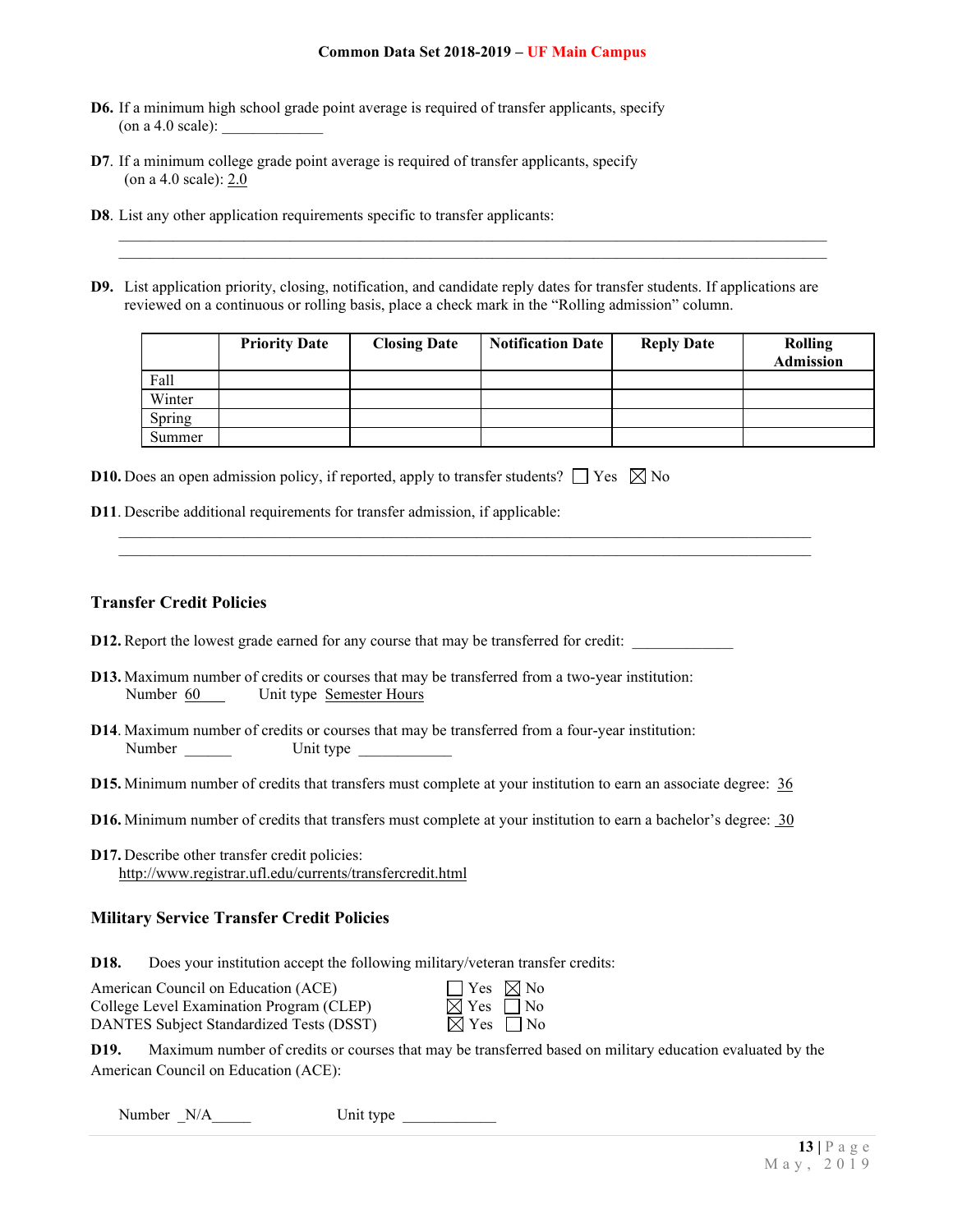**D20.** Maximum number of credits or courses that may be transferred based on Department of Defense supported prior learning assessments (College Level Examination Program (CLEP) or DANTES Subject Standardized Tests (DSST)):

Number 45 Unit type Semester

**D21.** Are the military/veteran credit transfer policies published on your website?  $\Box$  Yes  $\boxtimes$  No

If yes, please provide the URL where the policy can be located:

**D22.** Describe other military/veteran transfer credit policies unique to your institution:

We will look at a JST or DD214 for military training. If there appears to be classes that will help a student we will ask for credits to be added pending approval of the dean of the college the student is enrolled.

## **E. ACADEMIC OFFERINGS AND POLICIES**

**E1. Special study options:** Identify those programs available at your institution. Refer to the glossary for definitions.

- $\boxtimes$  Accelerated program  $\boxtimes$  Honors program  $\boxtimes$  Honors program  $\boxtimes$  Independent study  $\boxtimes$  Cooperative education program  $\boxtimes$  Independent  $\boxtimes$  Internships  $\boxtimes$  Cross-registration  $\boxtimes$  Distance learning  $\boxtimes$  Liberal arts/career combination  $\boxtimes$  Double major  $\boxtimes$  Student-designed major  $\boxtimes$  Double major<br>  $\boxtimes$  Dual enrollment<br>  $\boxtimes$  Study abroad<br>  $\boxtimes$  Study abroad  $\boxtimes$  English as a Second Language (ESL)  $\boxtimes$  Teacher certification program  $\boxtimes$  Exchange student program (domestic)  $\Box$  Weekend college External degree program  $\Box$  Other (specify):
- $\overline{\boxtimes}$  Study abroad

### **E2. Has been removed from the CDS.**

**E3. Areas in which all or most students are required to complete some course work prior to graduation:**

- $\Box$  Arts/fine arts  $\boxtimes$  Humanities  $\Box$  Computer literacy  $\boxtimes$  Mathematics  $\boxtimes$  English (including composition) Philosophy  $\boxtimes$  Foreign languages  $\boxtimes$  Sciences (biological or physical)  $\Box$  History  $\boxtimes$  Social science Other (describe):
- -
	-
	-
	-

## **F. STUDENT LIFE**

#### **F1. Percentages of first-time, first-year (freshman) degree-seeking students and degree-seeking undergraduates enrolled in Fall 2018 who fit the following categories:**

| First-time, first-year<br>(freshman) students | Undergraduates |
|-----------------------------------------------|----------------|
|                                               |                |
| $12.13\%$                                     | 7.08%          |
| 14.33%                                        | 17.46%         |
| 22.22%                                        | 22.19%         |
| 78.22%                                        | 22.29%         |
| 21.78%                                        | 77.71%         |
|                                               |                |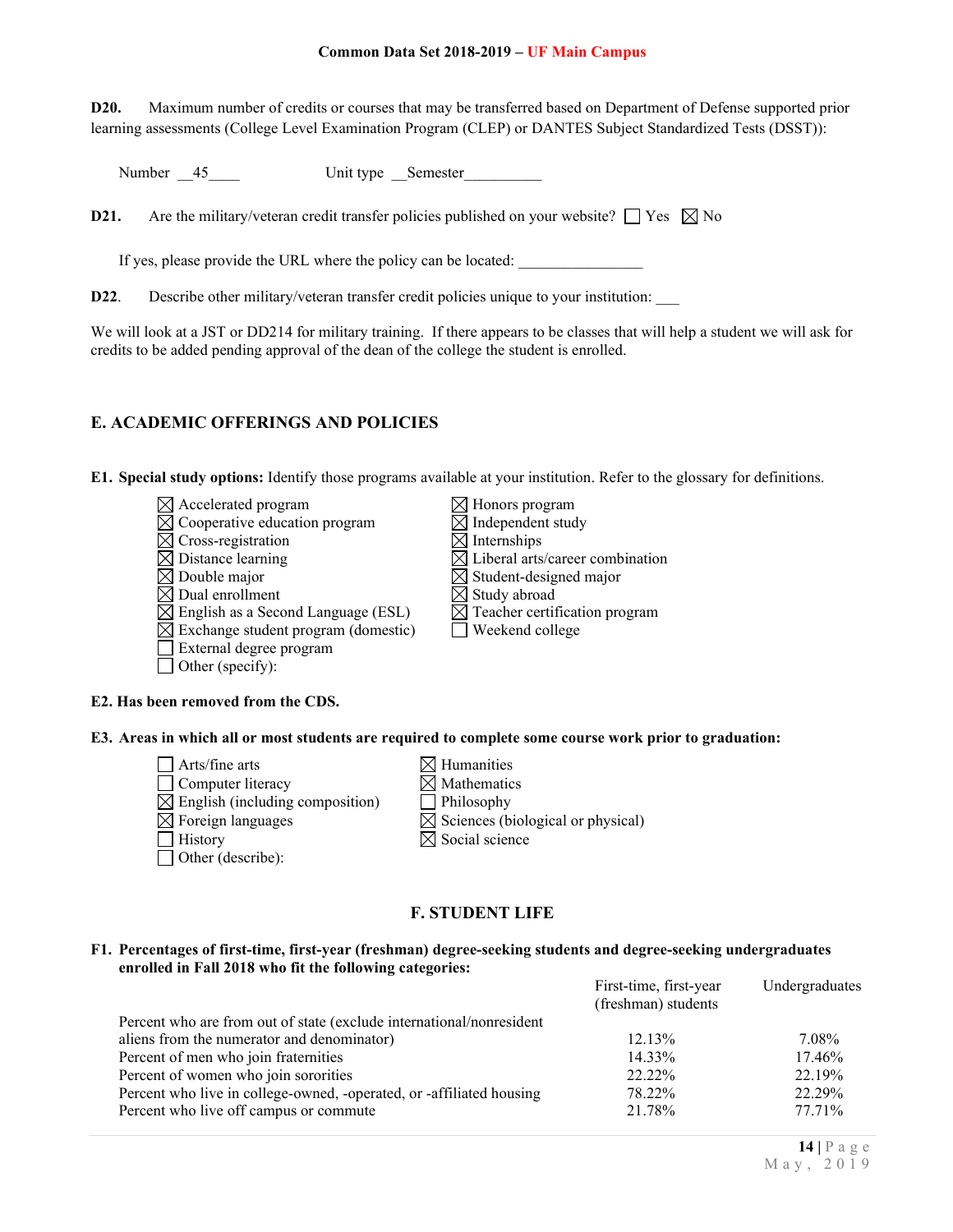| Percent of students age 25 and older              | 0.15% | 2.67% |
|---------------------------------------------------|-------|-------|
| Average age of full-time students                 | 18.52 | 20.40 |
| Average age of all students (full- and part-time) | 18.54 | 20.60 |

**F2. Activities offered** Identify those programs available at your institution.

| $\boxtimes$ Campus Ministries<br>$\boxtimes$ Choral groups<br>Concert band<br>$\times$ l<br>$\times$ l Dance<br>$\boxtimes$ Drama/theater<br><b>International Student</b><br>M<br>Organization | $\boxtimes$ Literary magazine<br>$\boxtimes$ Marching band<br>$\boxtimes$ Model UN<br>$\boxtimes$ Music ensembles<br>$\boxtimes$ Musical theater<br>$\boxtimes$ Opera | $\boxtimes$ Radio station<br>$\boxtimes$ Student government<br>$\boxtimes$ Student newspaper<br>$\boxtimes$ Student-run film society<br>$\boxtimes$ Symphony orchestra<br>$\boxtimes$ Television station                       |  |
|------------------------------------------------------------------------------------------------------------------------------------------------------------------------------------------------|-----------------------------------------------------------------------------------------------------------------------------------------------------------------------|--------------------------------------------------------------------------------------------------------------------------------------------------------------------------------------------------------------------------------|--|
| $\boxtimes$ Jazz band                                                                                                                                                                          | $\boxtimes$ Pep band                                                                                                                                                  | $\boxtimes$ Yearbook                                                                                                                                                                                                           |  |
| F3. ROTC (program offered in cooperation with Reserve Officers' Training Corps)                                                                                                                |                                                                                                                                                                       |                                                                                                                                                                                                                                |  |
| Army ROTC is offered:<br>$\boxtimes$ On campus                                                                                                                                                 |                                                                                                                                                                       |                                                                                                                                                                                                                                |  |
| Naval ROTC is offered:<br>$\boxtimes$ On campus                                                                                                                                                |                                                                                                                                                                       | At cooperating institution (name): Note that the set of the set of the set of the set of the set of the set of the set of the set of the set of the set of the set of the set of the set of the set of the set of the set of t |  |
| Air Force ROTC is offered:<br>$\boxtimes$ On campus                                                                                                                                            |                                                                                                                                                                       |                                                                                                                                                                                                                                |  |
| institution.                                                                                                                                                                                   |                                                                                                                                                                       | F4. Housing: Check all types of college-owned, -operated, or -affiliated housing available for undergraduates at your                                                                                                          |  |
| $\boxtimes$ Coed dorms<br>Men's dorms<br>Women's dorms                                                                                                                                         |                                                                                                                                                                       | $\boxtimes$ Special housing for disabled students<br>$\boxtimes$ Special housing for international students<br>$\boxtimes$ Fraternity/sorority housing                                                                         |  |

|                                 | $\sum$                                 |
|---------------------------------|----------------------------------------|
| Women's dorms                   | $\boxtimes$ Fraternity/sorority housin |
| Apartments for married students | $\Box$ Cooperative housing             |

- Apartments for single students  $\boxtimes$  Theme housing  $\Box$  Cooperative housing<br> $\Box$  Theme housing<br> $\Box$  Wellness housing
	-

 $\boxtimes$  Other housing options (specify): Offer open housing as an assignment option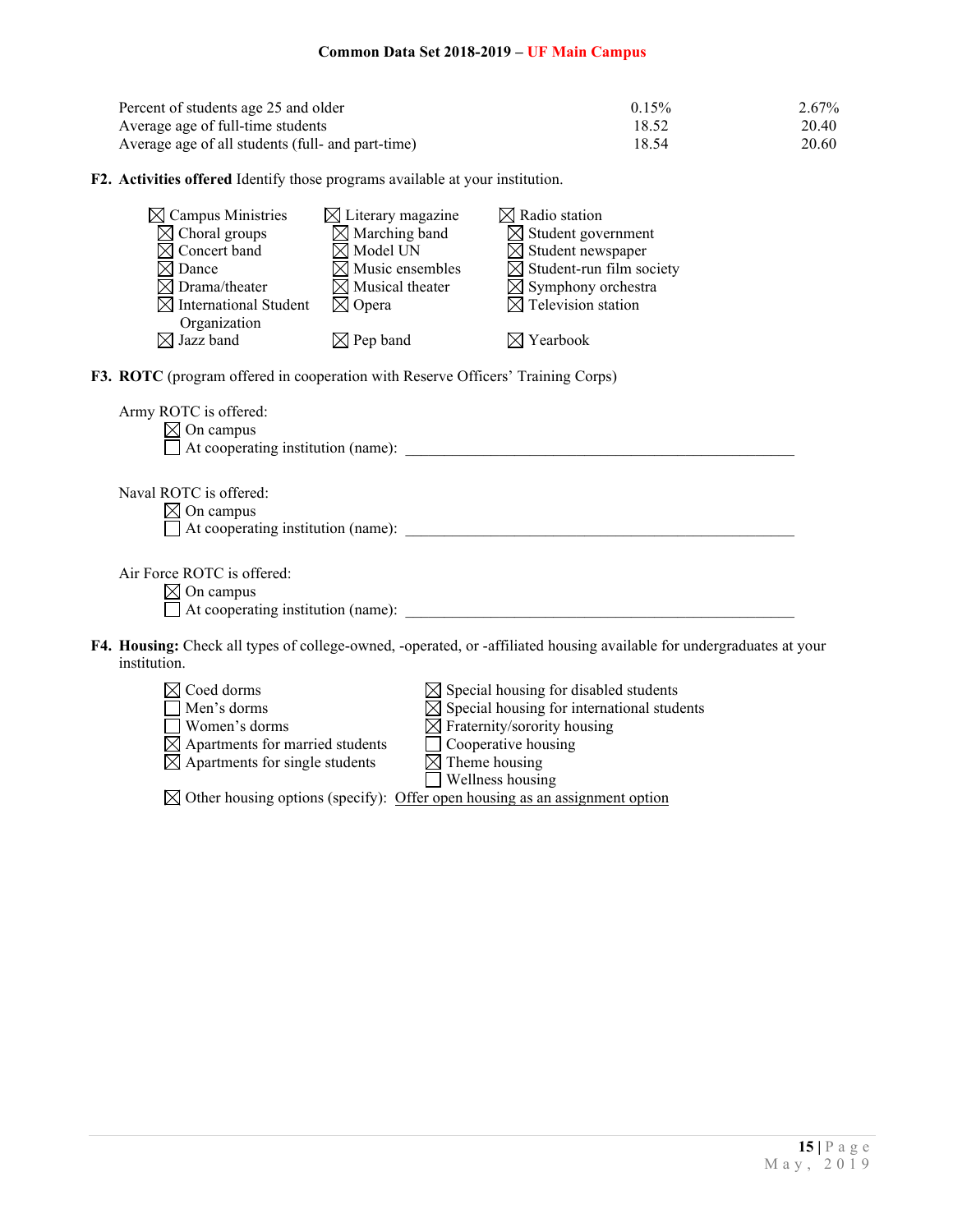## **G. ANNUAL EXPENSES**

### **G0. Please provide the URL of your institution's net price calculator:** <https://npc.collegeboard.org/app/ufl>

#### **Provide 2019-2020 academic year costs of attendance for the following categories that are applicable to your institution.**

 $\boxtimes$  Check here if your institution's 2019-2020 academic year costs of attendance are not available at this time and provide an approximate date (i.e., month/day) when your institution's final 2019-2020 academic year costs of attendance will be available: Summer 2019

#### **G1. Undergraduate full-time tuition, required fees, room and board**

Other:

List the typical tuition, required fees, and room and board for a full-time undergraduate student for the FULL 2019-2020 academic year (30 semester hours or 45 quarter hours for institutions that derive annual tuition by multiplying credit hour cost by number of credits). A full academic year refers to the period of time generally extending from September to June; usually equated to two semesters, two trimesters, three quarters, or the period covered by a four-one-four plan. Room and board is defined as double occupancy and 19 meals per week or the maximum meal plan. **Required fees** include only charges that all full-time students must pay that are *not* included in tuition (e.g., registration, health, or activity fees.) Do *not* include optional fees (e.g., parking, laboratory use).

|                             | <b>FIRST-YEAR</b>           | <b>UNDERGRADUATES</b>      |
|-----------------------------|-----------------------------|----------------------------|
| PRIVATE INSTITUTION         |                             |                            |
| Tuition:                    |                             |                            |
| PUBLIC INSTITUTION          | \$4,477 (tuition)           | \$4,477 (tuition)          |
| Tuition:                    | \$6,381 (tuition $&$ fees)  | \$6,381 (tuition $&$ fees) |
| In-district:                |                             |                            |
|                             | $$25,694$ (tuition)         | \$25,694 (tuition)         |
| In-state (out-of-district): | \$28,658 (tuition $&$ fees) | \$28,658 (tuition & fees)  |
|                             | $$25,694$ (tuition)         | \$25,694 (tuition)         |
| Out-of-state:               | \$28,658 (tuition $&$ fees) | \$28,658 (tuition & fees)  |
| <b>NONRESIDENT ALIEN:</b>   |                             |                            |
| Tuition:                    |                             |                            |
| <b>REQUIRED FEES:</b>       | $$1,904$ (in-state)         | $$1,904$ (in-state)        |
|                             | $$2,965$ (out-of-state)     | $$2,965$ (out-of-state)    |
|                             |                             |                            |
| <b>ROOM AND BOARD:</b>      | \$10,220                    | \$10,220                   |
| (on-campus)                 |                             |                            |
| <b>ROOM ONLY:</b>           | \$5,750                     | \$5,750                    |
| (on-campus)                 |                             |                            |
| <b>BOARD ONLY:</b>          | \$4,470                     | \$4,470                    |
| (on-campus meal plan)       |                             |                            |

Comprehensive tuition and room and board fee (if your college cannot provide separate tuition and room and board fees): \_\_\_\_\_\_\_\_\_\_\_\_\_\_\_\_\_\_\_\_\_\_\_

**G2. Number of credits per term a student can take for the stated full-time tuition** \_\_\_minimum \_\_\_maximum **G3.** Do tuition and fees vary by year of study (e.g., sophomore, junior, senior)?  $\Box$  Yes  $\Box$  No **G4.** Do tuition and fees vary by undergraduate instructional program?  $\Box$  Yes  $\Box$  No If yes, what percentage of full-time undergraduates pay more than the tuition and fees reported in G1?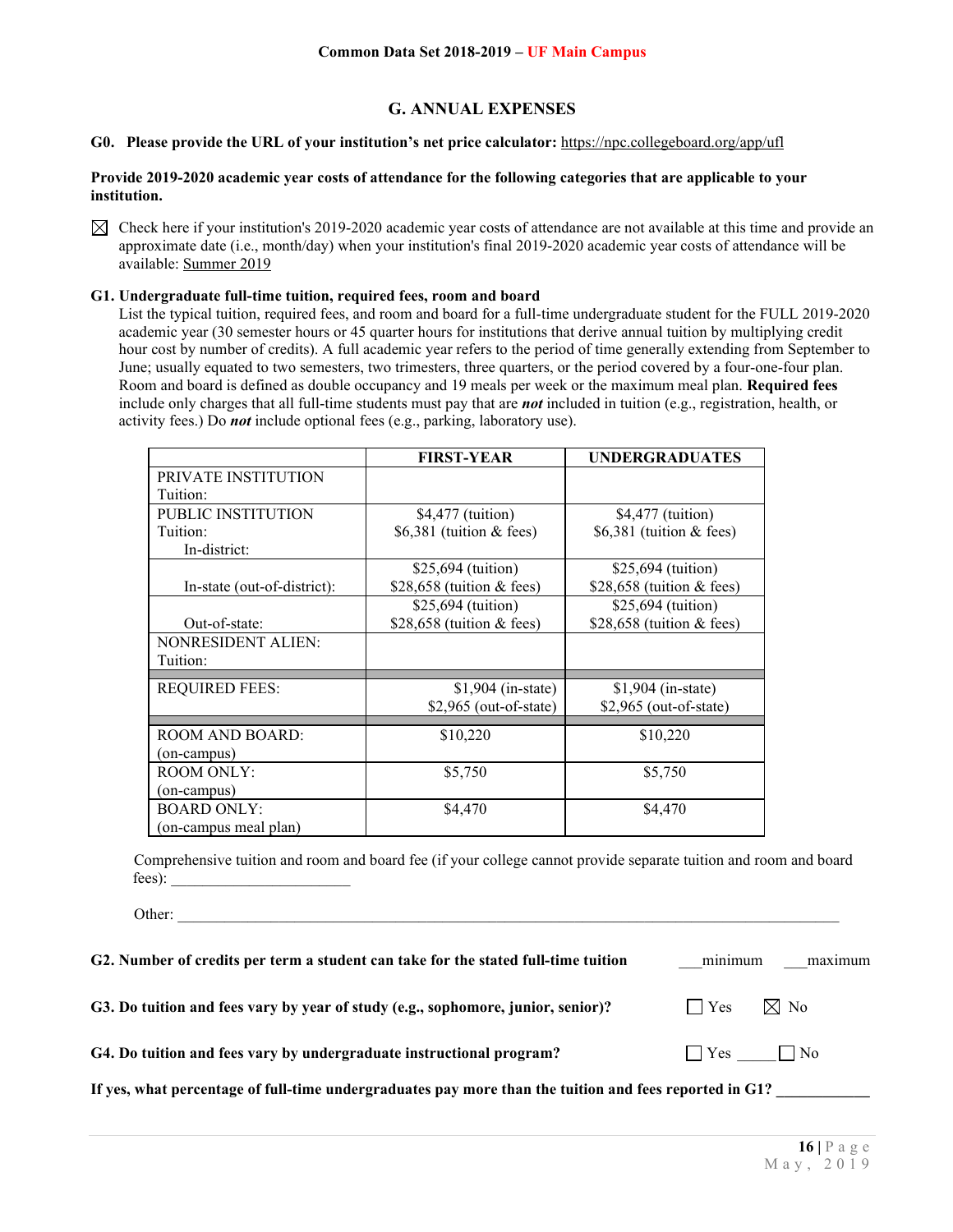## **G5. Provide the estimated expenses for a typical full-time undergraduate student:**

|                                                                                                                                     | <b>Residents</b> | <b>Commuters</b><br>(living at home) | <b>Commuters</b><br>(not living at home) |
|-------------------------------------------------------------------------------------------------------------------------------------|------------------|--------------------------------------|------------------------------------------|
| Books and supplies:                                                                                                                 | \$850            | \$850                                | \$850                                    |
| Room only:                                                                                                                          | \$5,750          |                                      | \$5,750                                  |
| Board only:                                                                                                                         | \$4,470          | \$960                                | \$4,470                                  |
| Room and board total (if<br>your college cannot provide<br>separate room and board<br>figures for commuters not<br>living at home): |                  |                                      |                                          |
| Transportation:                                                                                                                     | \$1,110          | \$1,110                              | \$1,110                                  |
| Other expenses:                                                                                                                     | \$2,650          | \$2,650                              | \$2,650                                  |

## **G6. Undergraduate per-credit-hour charges (tuition only):**

| <b>PRIVATE INSTITUTIONS:</b> |          |
|------------------------------|----------|
|                              |          |
| PUBLIC INSTITUTIONS          | \$149.24 |
| In-district:                 |          |
|                              | \$856.45 |
| In-state (out-of-district):  |          |
|                              | \$856.45 |
| Out-of-state:                |          |
| NONRESIDENT ALIENS:          | \$856.45 |
|                              |          |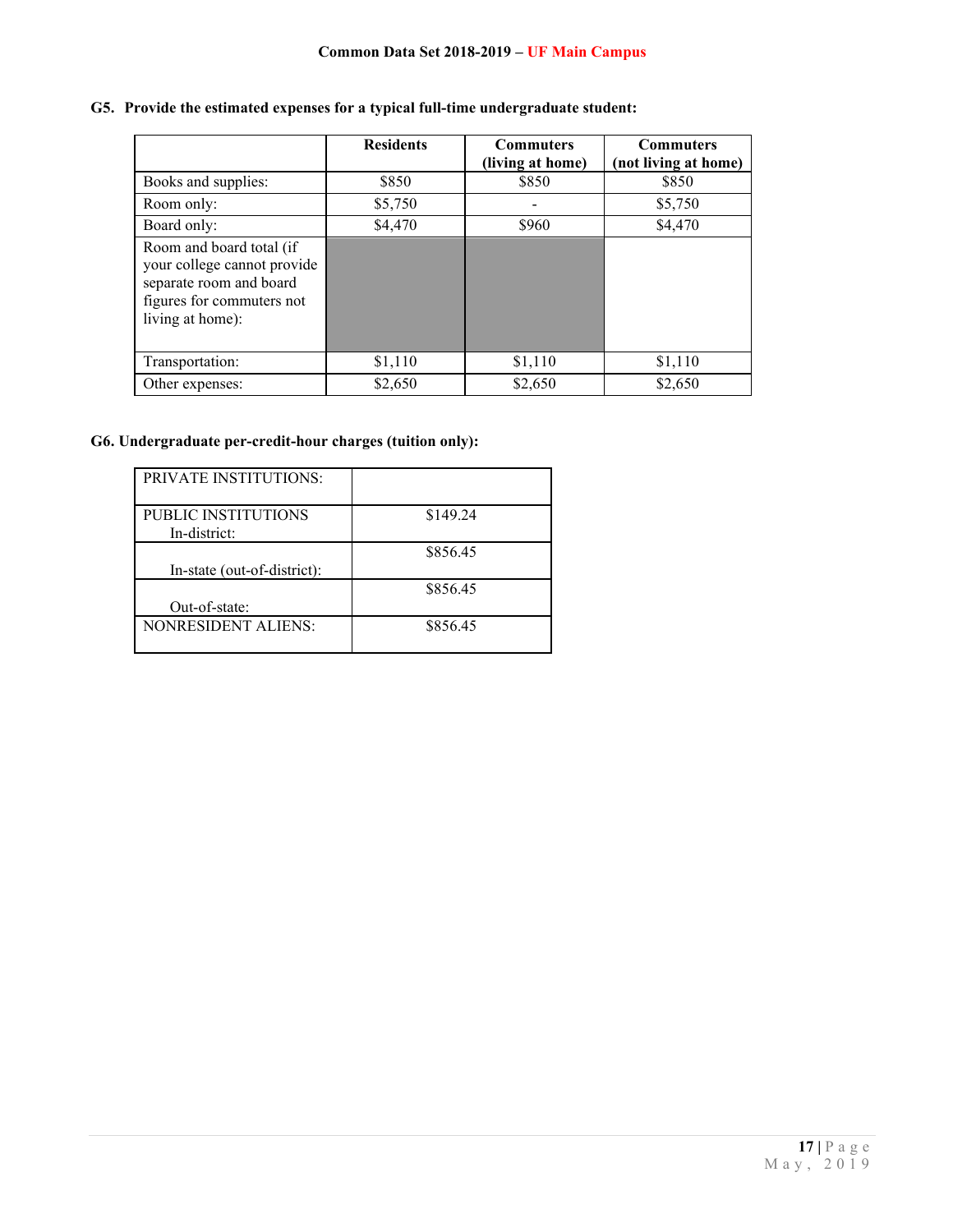## **H. FINANCIAL AID**

## **Please refer to the following financial aid definitions when completing Section H.**

**Awarded aid:** The dollar amounts offered to financial aid applicants.

**Financial aid applicant:** Any applicant who submits **any one of** the institutionally required financial aid applications/forms, such as the FAFSA.

**Indebtedness:** Aggregate dollar amount borrowed through any loan program (federal, state, subsidized, unsubsidized, private, etc.; excluding parent loans) while the student was enrolled at an institution. Student loans co-signed by a parent are assumed to be the responsibility of the student and **should** be included.

**Institutional scholarships and grants**: Endowed scholarships, annual gifts and tuition funded grants for which the institution determines the recipient.

**Financial need:** As determined by your institution using the federal methodology and/or your institution's own standards.

**Need-based aid:** College-funded or college-administered award from institutional, state, federal, or other sources for which a student must have financial need to qualify. This includes both institutional and non-institutional student aid (grants, jobs, and loans).

**Need-based scholarship or grant aid:** Scholarships and grants from institutional, state, federal, or other sources for which a student must have financial need to qualify.

**Need-based self-help aid:** Loans and jobs from institutional, state, federal, or other sources for which a student must demonstrate financial need to qualify.

**Non-need-based scholarship or grant aid:** Scholarships and grants, gifts, or merit-based aid from institutional, state, federal, or other sources (including unrestricted funds or gifts and endowment income) awarded solely on the basis of academic achievement, merit, or any other non-need-based reason. When reporting questions H1 and H2, non-need-based aid that is used to meet need should be counted as need-based aid.

**Note: Suggested order of precedence for counting non-need money as need-based:**

Non-need institutional grants Non-need tuition waivers Non-need athletic awards Non-need federal grants Non-need state grants Non-need outside grants Non-need student loans Non-need parent loans Non-need work

**Non-need-based self-help aid:** Loans and jobs from institutional, state, or other sources for which a student need not demonstrate financial need to qualify.

**Private student loans**: A nonfederal loan made by a lender such as a bank, credit union or private lender used to pay for up to the annual cost of education, less any financial aid received.

**External scholarships and grants:** Scholarships and grants received from outside (private) sources that students bring with them (e.g., Kiwanis, National Merit scholarships). The institution may process paperwork to receive the dollars, but it has no role in determining the recipient or the dollar amount awarded.

**Work study and employment**: Federal and state work study aid, and any employment packaged by your institution in financial aid awards.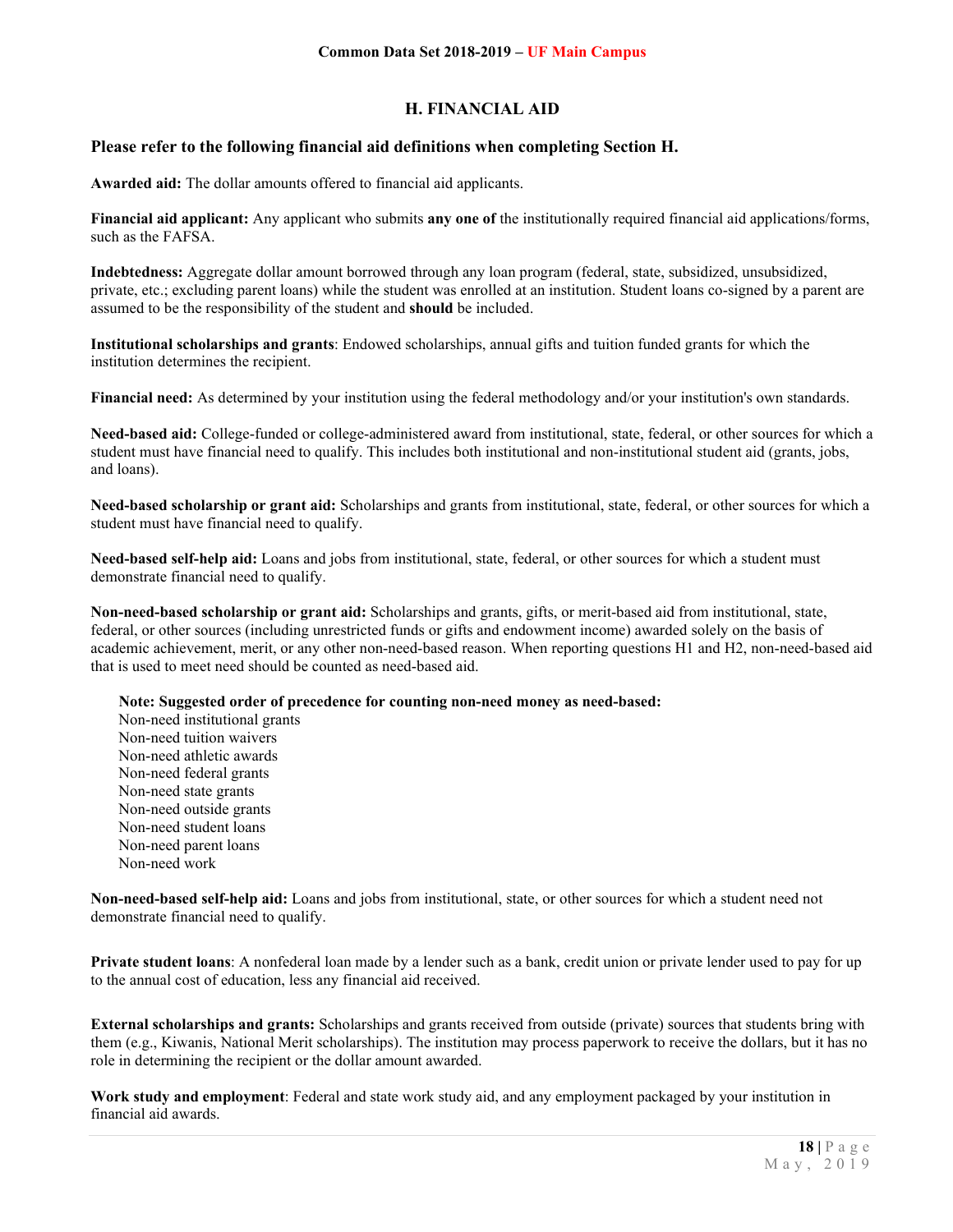## **Aid Awarded to Enrolled Undergraduates**

**H1.** Enter total dollar amounts **awarded** to enrolled full-time and less than full-time degree-seeking undergraduates **(using the same cohort reported in CDS Question B1, "total degree-seeking" undergraduates)** in the following categories. (Note: If the data being reported are final figures for the 2017-2018 academic year (see the next item below), use the 2017-2018 academic year's CDS Question B1 cohort.) Include aid awarded to international students (i.e., those not qualifying for federal aid). **Aid that is non-need-based but that was used to meet need should be reported in the need-based aid column. (For a suggested order of precedence in assigning categories of aid to cover need, see the entry for "non-need-based scholarship or grant aid" on the last page of the definitions section.)**

Indicate the academic year for which data are reported for **items H1**, **H2**, **H2A**, and **H6** below:  $\Box$  2018-2019 estimated or  $\boxtimes$  2017-2018 final

Which needs-analysis methodology does your institution use in awarding institutional aid? **(Formerly H3)**

 $\underline{X}$  Federal methodology (FM) \_\_\_ Institutional methodology (IM)

\_\_\_ Both FM and IM

|                                                                                                                                                                                         | Need-based<br>(Include non-need-based | Non-need-based<br>(Exclude non-need-based |
|-----------------------------------------------------------------------------------------------------------------------------------------------------------------------------------------|---------------------------------------|-------------------------------------------|
|                                                                                                                                                                                         | aid use to meet need.)                | aid use to meet need.)                    |
|                                                                                                                                                                                         | S                                     | S                                         |
| <b>Scholarships/Grants</b>                                                                                                                                                              |                                       |                                           |
| Federal                                                                                                                                                                                 | \$49,114,228                          | \$1,815,456                               |
| State (i.e., all states, not only the state in<br>which your institution is located)                                                                                                    | \$14,475,202                          | \$137,550,884                             |
| Institutional: Endowed scholarships,<br>annual gifts and tuition funded grants,<br>awarded by the college, excluding athletic<br>aid and tuition waivers (which are<br>reported below). | \$23,368,250                          | \$22,547,391                              |
| Scholarships/grants from external sources<br>(e.g., Kiwanis, National Merit) not<br>awarded by the college                                                                              | \$34,998                              | \$10,572,391                              |
| <b>Total Scholarships/Grants</b>                                                                                                                                                        | \$86,992,678                          | \$172,485,792                             |
| Self-Help                                                                                                                                                                               |                                       |                                           |
| Student loans from all sources (excluding<br>parent loans)                                                                                                                              | \$26,534,396                          | \$30,398,774                              |
| Federal Work-Study                                                                                                                                                                      | \$2,433,799                           |                                           |
| State and other (e.g., institutional) work-<br>study/employment (Note: Excludes<br>Federal Work-Study captured above.)                                                                  | \$122,810                             | \$13,703,191                              |
| <b>Total Self-Help</b>                                                                                                                                                                  | \$29,091,005                          | \$44,101,965                              |
| <b>Parent Loans</b>                                                                                                                                                                     |                                       | \$18,090,720                              |
| <b>Tuition Waivers</b><br>Note: Reporting is optional. Report tuition<br>waivers in this row if you choose to report<br>them. Do not report tuition waivers<br>elsewhere.               | \$0                                   | \$13,269,596                              |
| <b>Athletic Awards</b>                                                                                                                                                                  | \$0                                   | \$11,496,276                              |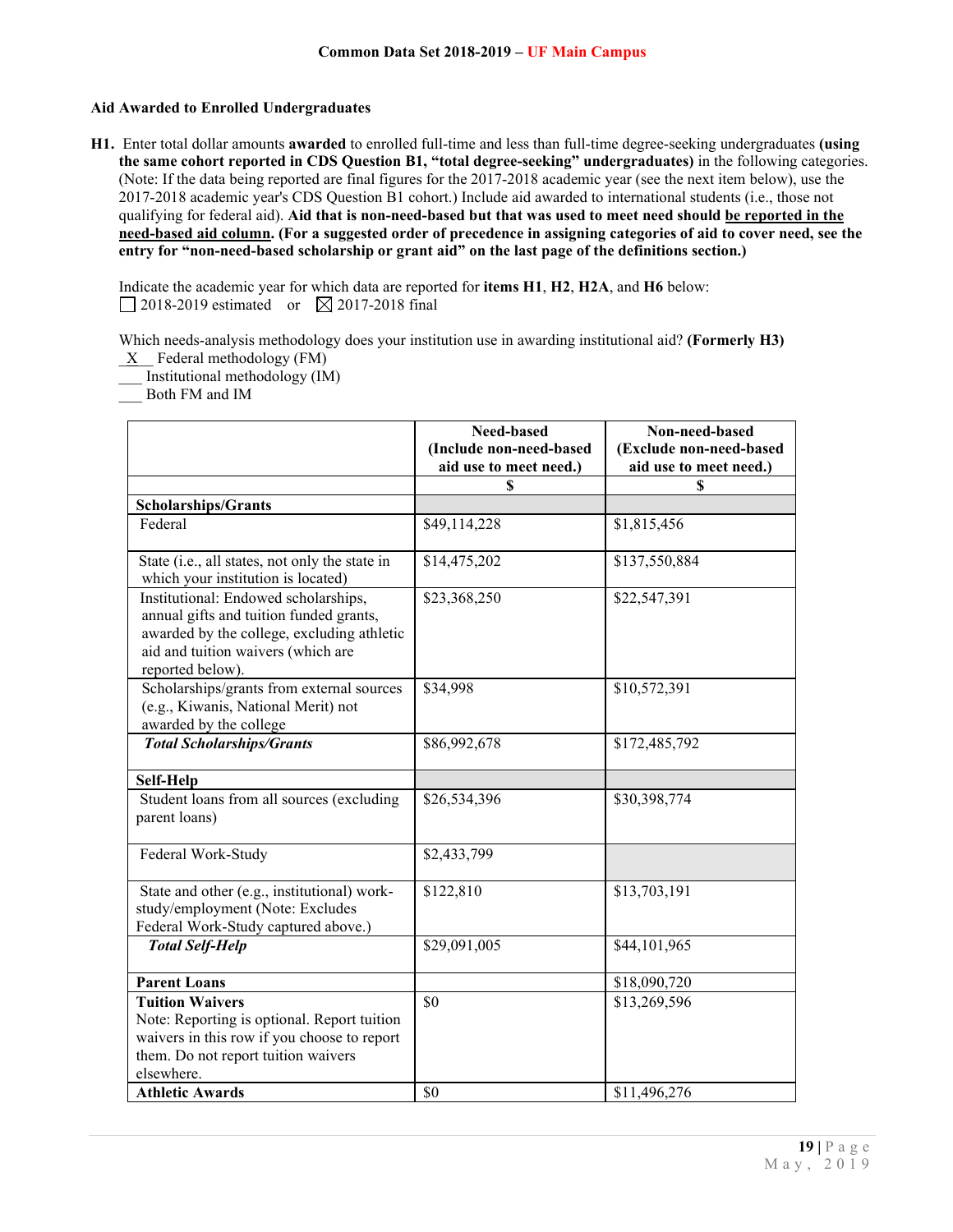**H2. Number of Enrolled Students Awarded Aid:** List the number of degree-seeking full-time and less-than-full-time undergraduates who applied for and were awarded financial aid from any source. **Aid that is non-need-based but that was used to meet need should be counted as need-based aid.** Numbers should reflect the cohort awarded the dollars reported in H1. Note: In the chart below, students may be counted in more than one row, and full-time freshmen should also be counted as full-time undergraduates.

|              |                                                                                | <b>First-time</b> | <b>Full-time</b> | <b>Less Than</b> |
|--------------|--------------------------------------------------------------------------------|-------------------|------------------|------------------|
|              |                                                                                | <b>Full-time</b>  | Undergrad        | <b>Full-time</b> |
|              |                                                                                | Freshmen          | (Incl. Fresh)    | Undergrad        |
| a)           | Number of degree-seeking undergraduate students (CDS Item B1 if                | 6,396             | 30,887           |                  |
|              | reporting on Fall 2018 cohort) Fall 2017 CDS 2017-18 B1                        |                   |                  |                  |
| $\mathbf{b}$ | Number of students in line a who applied for need-based financial aid          | 5,555             | 22,536           |                  |
| $\mathbf{c}$ | Number of students in line <b>b</b> who were determined to have financial need | 3,220             | 16,548           |                  |
|              |                                                                                |                   |                  |                  |
| d)           | Number of students in line c who were awarded any financial aid                | 3,171             | 16,188           |                  |
|              |                                                                                |                   |                  |                  |
| e)           | Number of students in line d who were awarded any need-based                   | 1,715             | 10,251           |                  |
|              | scholarship or grant aid                                                       |                   |                  |                  |
| f            | Number of students in line d who were awarded any need-based self-help         | 900               | 6,812            |                  |
|              | aid                                                                            |                   |                  |                  |
| g)           | Number of students in line d who were awarded any non-need-based               | 2,848             | 11,186           |                  |
|              | scholarship or grant aid                                                       |                   |                  |                  |
| h)           | Number of students in line d whose need was fully met (exclude PLUS            | 947               | 3,960            |                  |
|              | loans, unsubsidized loans, and private alternative loans)                      |                   |                  |                  |
| $\mathbf{i}$ | On average, the percentage of need that was met of students who were           |                   |                  |                  |
|              | awarded any need-based aid. Exclude any aid that was awarded in excess         |                   |                  |                  |
|              | of need as well as any resources that were awarded to replace EFC              | 99%               | 98%              | $\frac{0}{0}$    |
|              | (PLUS loans, unsubsidized loans, and private alternative loans)                |                   |                  |                  |
| j)           | The average financial aid package of those in line d. Exclude any              | \$15909           | \$14,611         | \$               |
|              | resources that were awarded to replace EFC (PLUS loans, unsubsidized           |                   |                  |                  |
|              | loans, and private alternative loans)                                          |                   |                  |                  |
| $\bf k)$     | Average need-based scholarship or grant award of those in line e               |                   |                  |                  |
|              |                                                                                | \$9,083           | \$8,476          | \$               |
| $\mathbf{I}$ | Average need-based self-help award (excluding PLUS loans,                      |                   |                  |                  |
|              | unsubsidized loans, and private alternative loans) of those in line f          | \$3,952           | \$4,376          | \$               |
| m)           | Average need-based loan (excluding PLUS loans, unsubsidized loans,             |                   |                  |                  |
|              | and private alternative loans) of those in line f who were awarded a need-     |                   |                  |                  |
|              | based loan                                                                     | \$4,033           | \$4,397          | \$               |

**H2A. Number of Enrolled Students Awarded Non-need-based Scholarships and Grants:** List the number of degreeseeking full-time and less-than-full-time undergraduates who had no financial need and who were awarded institutional non-need-based scholarship or grant aid. Numbers should reflect the cohort awarded the dollars reported in H1. Note: In the chart below, students may be counted in more than one row, and full-time freshmen should also be counted as full-time undergraduates.

|           |                                                                                                                                                                                                               | <b>First-time</b> | <b>Full-time</b> | <b>Less Than</b> |
|-----------|---------------------------------------------------------------------------------------------------------------------------------------------------------------------------------------------------------------|-------------------|------------------|------------------|
|           |                                                                                                                                                                                                               | <b>Full-time</b>  | Undergrad        | <b>Full-time</b> |
|           |                                                                                                                                                                                                               | Freshmen          | (Incl. Fresh)    | Undergrad        |
| n)        | Number of students in line a who had no financial need and who were<br>awarded institutional non-need-based scholarship or grant aid (exclude<br>those who were awarded athletic awards and tuition benefits) | 376               | 1,929            |                  |
| $\circ$ ) | Average dollar amount of institutional non-need-based scholarship and<br>grant aid awarded to students in line n                                                                                              | \$2,233           | \$2814           | S                |
| p)        | Number of students in line a who were awarded an institutional non-<br>need-based athletic scholarship or grant                                                                                               | 109               | 474              |                  |
| q)        | Average dollar amount of institutional non-need-based athletic<br>scholarships and grants awarded to students in line p                                                                                       | \$27,271          | \$24,254         | <sup>\$</sup>    |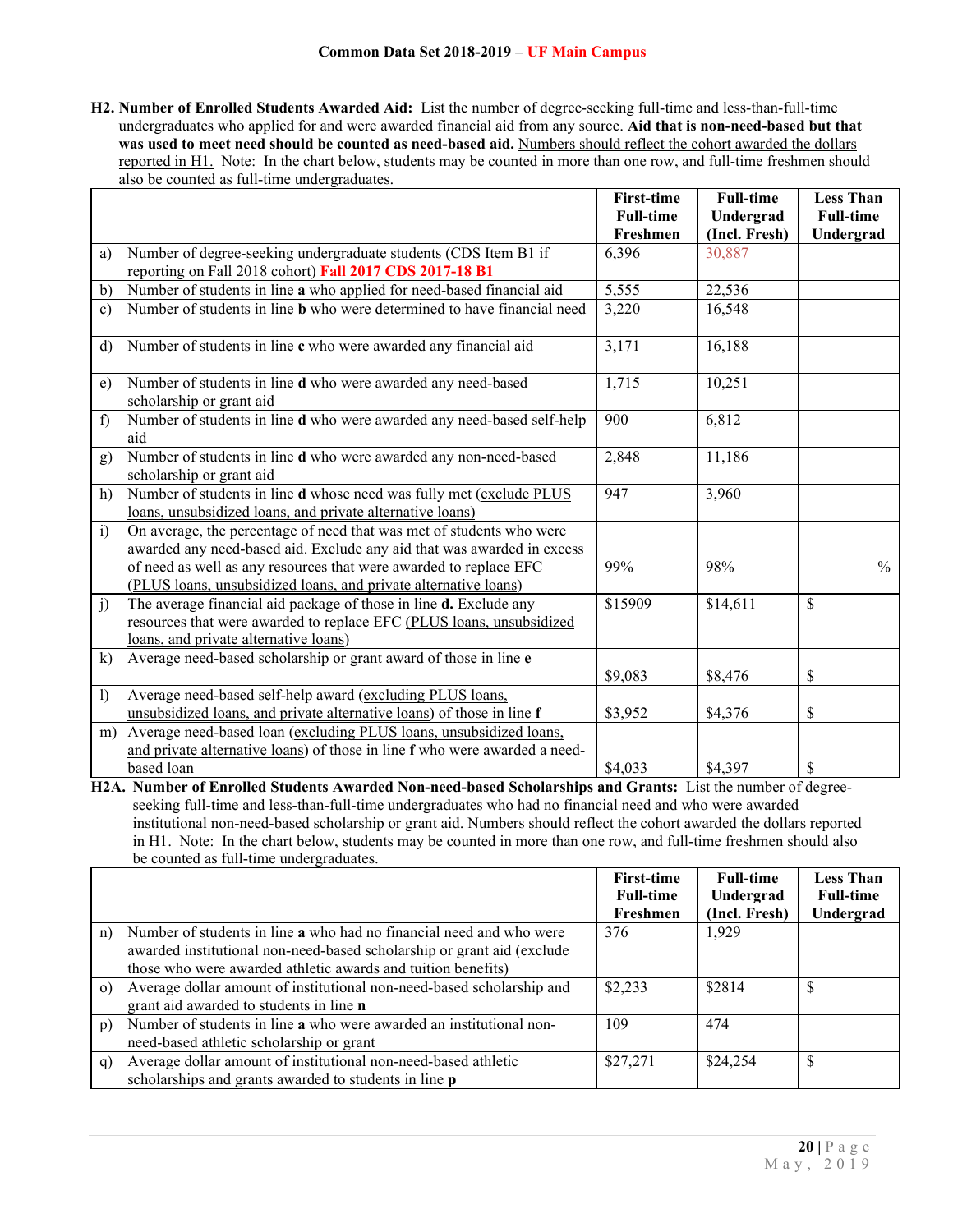Note: These are the graduates and loan types to include and exclude in order to fill out CDS H4 and H5. Include:

- \* 2018 undergraduate class: all students who started at your institution as first-time students and received a bachelor's degree between July 1, 2017 and June 30, 2018.
- \* only loans made to students who borrowed while enrolled at your institution.<br>\* co-signed loans
- co-signed loans.

### Exclude:

- \* students who transferred in.
- \* money borrowed at other institutions.
- parent loans
- \* students who did not graduate or who graduated with another degree or certificate (but no bachelor's degree.

**H4.** Provide the number of students in the 2018 undergraduate class who started at your institution as first-time students and received a bachelor's degree between July 1, 2017 and June 30, 2018. Exclude students who transferred into your institution. 6,005

**H5.** Number and percent of students in class (defined in H4 above) borrowing from federal, non-federal, and any loan sources, and the average (or mean) amount borrowed. NOTE: The "Average per-undergraduate-borrower cumulative principal borrowed," is designed to provide better information about student borrowing from federal and nonfederal (institutional, state, commercial) sources. The numbers, percentages, and averages for each row should be based only on the loan source specified for the particular row. For example, the federal loans average (row b) should only be the cumulative average of federal loans and the private loans average (row e) should only be the cumulative average of private loans.

| Source/Type of Loan                                                                                                                                                                                                                                                | Number in the<br>class (defined in<br>H <sub>4</sub> above) who<br>borrowed from<br>the types of loans<br>specified in the<br>first column | Percent of the<br>class (defined<br>above) who<br>borrowed from<br>the types of<br>loans specified in<br>the first<br>column (nearest<br>$1\%$ | Average per-undergraduate-<br>borrower cumulative principal<br>borrowed from the types of<br>loans specified in the first<br>column (nearest \$1) |
|--------------------------------------------------------------------------------------------------------------------------------------------------------------------------------------------------------------------------------------------------------------------|--------------------------------------------------------------------------------------------------------------------------------------------|------------------------------------------------------------------------------------------------------------------------------------------------|---------------------------------------------------------------------------------------------------------------------------------------------------|
| Any loan program: Federal Perkins,<br>a)<br>Federal Stafford Subsidized and<br>Unsubsidized, institutional, state,<br>private loans that your institution is<br>aware of, etc. Include both Federal<br>Direct Student Loans and Federal<br>Family Education Loans. | 2,272                                                                                                                                      | 38%                                                                                                                                            | \$21,800                                                                                                                                          |
| Federal loan programs: Federal<br>b)<br>Perkins, Federal Stafford Subsidized<br>and Unsubsidized. Include both<br>Federal Direct Student Loans and<br>Federal Family Education Loans.                                                                              | 2,222                                                                                                                                      | 37%                                                                                                                                            | \$20,339                                                                                                                                          |
| Institutional loan programs.<br>$\mathbf{c}$                                                                                                                                                                                                                       | 29                                                                                                                                         | $1\%$                                                                                                                                          | \$5,466                                                                                                                                           |
| State loan programs.<br>d)                                                                                                                                                                                                                                         | $\mathbf{0}$                                                                                                                               | $0\%$                                                                                                                                          | \$0                                                                                                                                               |
| Private student loans made by a bank<br>e)<br>or lender.                                                                                                                                                                                                           | 234                                                                                                                                        | 4%                                                                                                                                             | \$17,861                                                                                                                                          |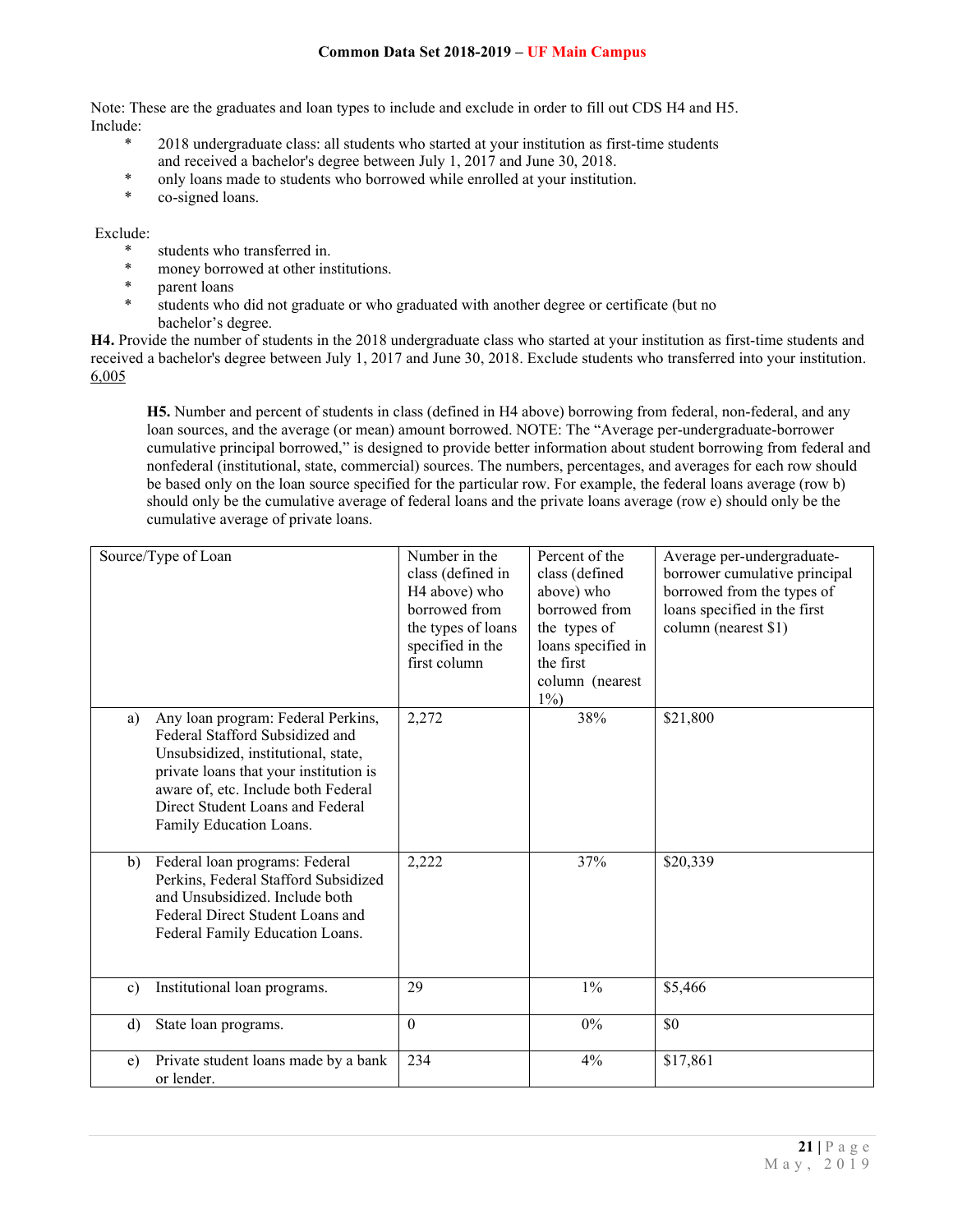**Aid to Undergraduate Degree-seeking Nonresident Aliens** (Note: Report numbers and dollar amounts for the same academic year checked in item H1.)

**H6.** Indicate your institution's policy regarding institutional scholarship and grant aid for undergraduate degree-seeking nonresident aliens:



- Institutional need-based scholarship or grant aid is available
- Institutional non-need-based scholarship or grant aid is available
- 岗 Institutional scholarship and grant aid is not available

If institutional financial aid is available for undergraduate degree-seeking nonresident aliens, provide the number of undergraduate degree-seeking nonresident aliens who were awarded need-based or non-need-based aid: \_\_\_\_\_\_

Average dollar amount of institutional financial aid awarded to undergraduate degree-seeking nonresident aliens:  $\sim$ 

Total dollar amount of institutional financial aid awarded to undergraduate degree-seeking nonresident aliens:  $\mathbb{S}$ 

**H7.** Check off all financial aid forms nonresident alien first-year financial aid applicants must submit:

| Institution's own financial aid form              |
|---------------------------------------------------|
| CSS/Financial Aid PROFILE                         |
| International Student's Financial Aid Application |
| International Student's Certification of Finances |
| Other:                                            |

#### **Process for First-Year/Freshman Students**

**H8.** Check off all financial aid forms domestic first-year (freshman) financial aid applicants must submit:

| <b>FAFSA</b>                         |
|--------------------------------------|
| Institution's own financial aid form |
| CSS/Financial Aid PROFILE            |
| State aid form                       |
| Noncustodial PROFILE                 |
| Business/Farm Supplement             |
| Other:                               |

**H9.** Indicate filing dates for first-year (freshman) students:

Priority date for filing required financial aid forms: 12/15 Deadline for filing required financial aid forms: No deadline for filing required forms (applications processed on a rolling basis):

**H10.** Indicate notification dates for first-year (freshman) students (answer a or b):

- a.) Students notified on or about (date):
- b.) Students notified on a rolling basis: YES If yes, starting date: 2/22

#### **H11.** Indicate reply dates:

Students must reply by (date): \_\_\_\_\_\_\_\_\_\_\_\_\_\_\_\_\_ or within weeks of notification.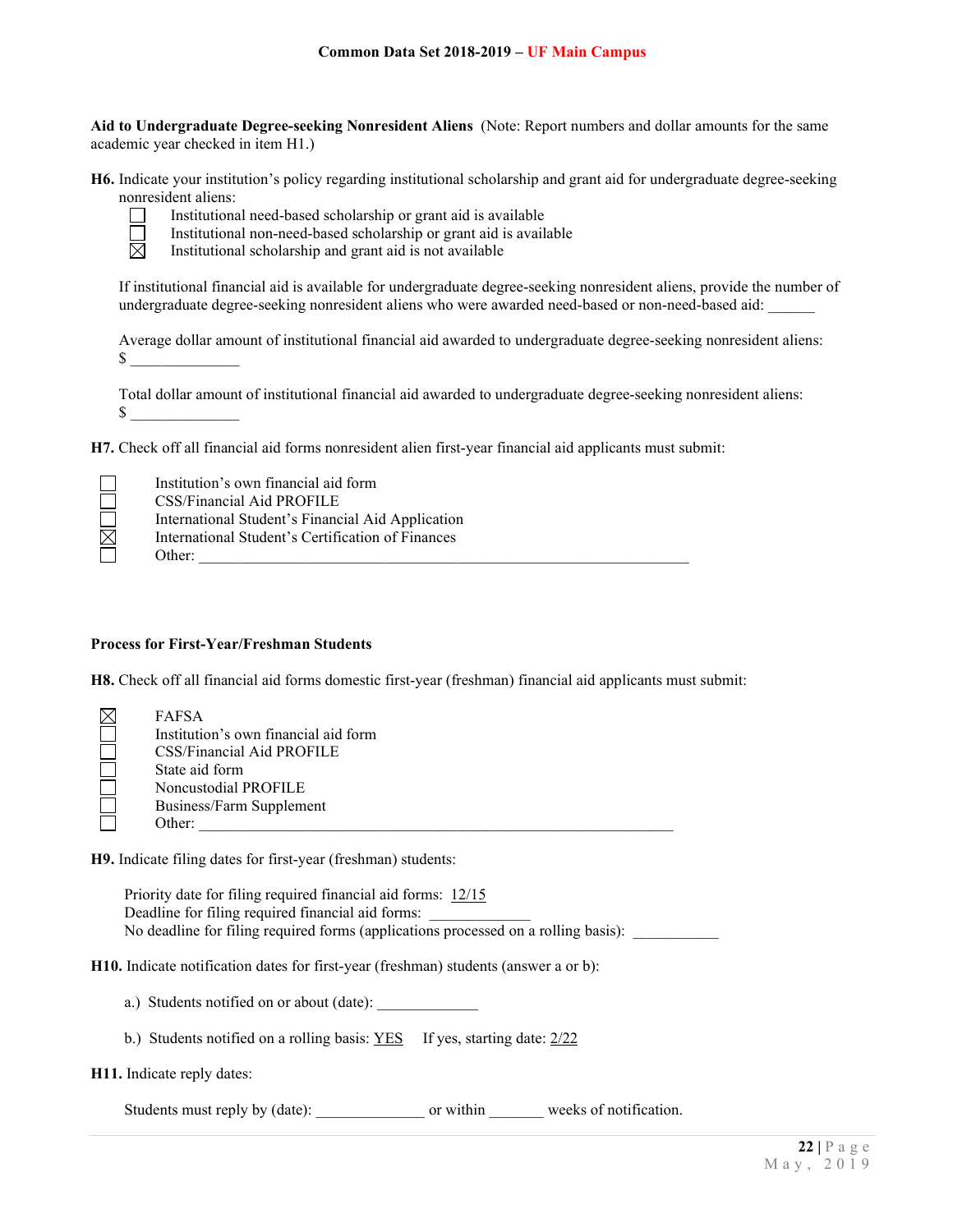## **Types of Aid Available**

Please check off all types of aid available to undergraduates at your institution:

#### **H12.** Loans

| ⊠⊠<br>$\boxtimes$ | FEDERAL DIRECT STUDENT LOAN PROGRAM (DIRECT LOAN)<br>Direct Subsidized Stafford Loans<br>Direct Unsubsidized Stafford Loans<br>Direct PLUS Loans |
|-------------------|--------------------------------------------------------------------------------------------------------------------------------------------------|
| IX<br>$\boxtimes$ | <b>Federal Perkins Loans</b><br>Federal Nursing Loans<br>State Loans<br>College/university loans from institutional funds<br>Other (specify):    |

#### **H13.** Scholarships and Grants

| NEED-BASED:                                                          |
|----------------------------------------------------------------------|
| Federal Pell                                                         |
| <b>SEOG</b>                                                          |
| State scholarships/grants                                            |
| Private scholarships                                                 |
| College/university scholarship or grant aid from institutional funds |
| United Negro College Fund                                            |
| Federal Nursing Scholarship                                          |
| Other (specify):                                                     |

**H14.** Check off criteria used in awarding institutional aid. Check all that apply.

| Non-need | <b>Need-based</b> |                    | Non-need | <b>Need-based</b> |                          |
|----------|-------------------|--------------------|----------|-------------------|--------------------------|
|          |                   | Academics          |          |                   | Leadership               |
|          |                   | Alumni affiliation |          |                   | Minority status          |
|          |                   | Art                |          |                   | Music/drama              |
| X        |                   | Athletics          |          |                   | Religious affiliation    |
|          |                   | Job skills         |          |                   | State/district residency |
|          |                   | <b>ROTC</b>        |          |                   |                          |

**H15**. If your institution has recently implemented any major financial aid policy, program, or initiative to make your institution more affordable to incoming students such as replacing loans with grants, or waiving costs for families below a certain income level please provide details below:

 $\mathcal{L}_\mathcal{L} = \mathcal{L}_\mathcal{L} = \mathcal{L}_\mathcal{L} = \mathcal{L}_\mathcal{L} = \mathcal{L}_\mathcal{L} = \mathcal{L}_\mathcal{L} = \mathcal{L}_\mathcal{L} = \mathcal{L}_\mathcal{L} = \mathcal{L}_\mathcal{L} = \mathcal{L}_\mathcal{L} = \mathcal{L}_\mathcal{L} = \mathcal{L}_\mathcal{L} = \mathcal{L}_\mathcal{L} = \mathcal{L}_\mathcal{L} = \mathcal{L}_\mathcal{L} = \mathcal{L}_\mathcal{L} = \mathcal{L}_\mathcal{L}$ 

 $\mathcal{L}_\mathcal{L} = \mathcal{L}_\mathcal{L} = \mathcal{L}_\mathcal{L} = \mathcal{L}_\mathcal{L} = \mathcal{L}_\mathcal{L} = \mathcal{L}_\mathcal{L} = \mathcal{L}_\mathcal{L} = \mathcal{L}_\mathcal{L} = \mathcal{L}_\mathcal{L} = \mathcal{L}_\mathcal{L} = \mathcal{L}_\mathcal{L} = \mathcal{L}_\mathcal{L} = \mathcal{L}_\mathcal{L} = \mathcal{L}_\mathcal{L} = \mathcal{L}_\mathcal{L} = \mathcal{L}_\mathcal{L} = \mathcal{L}_\mathcal{L}$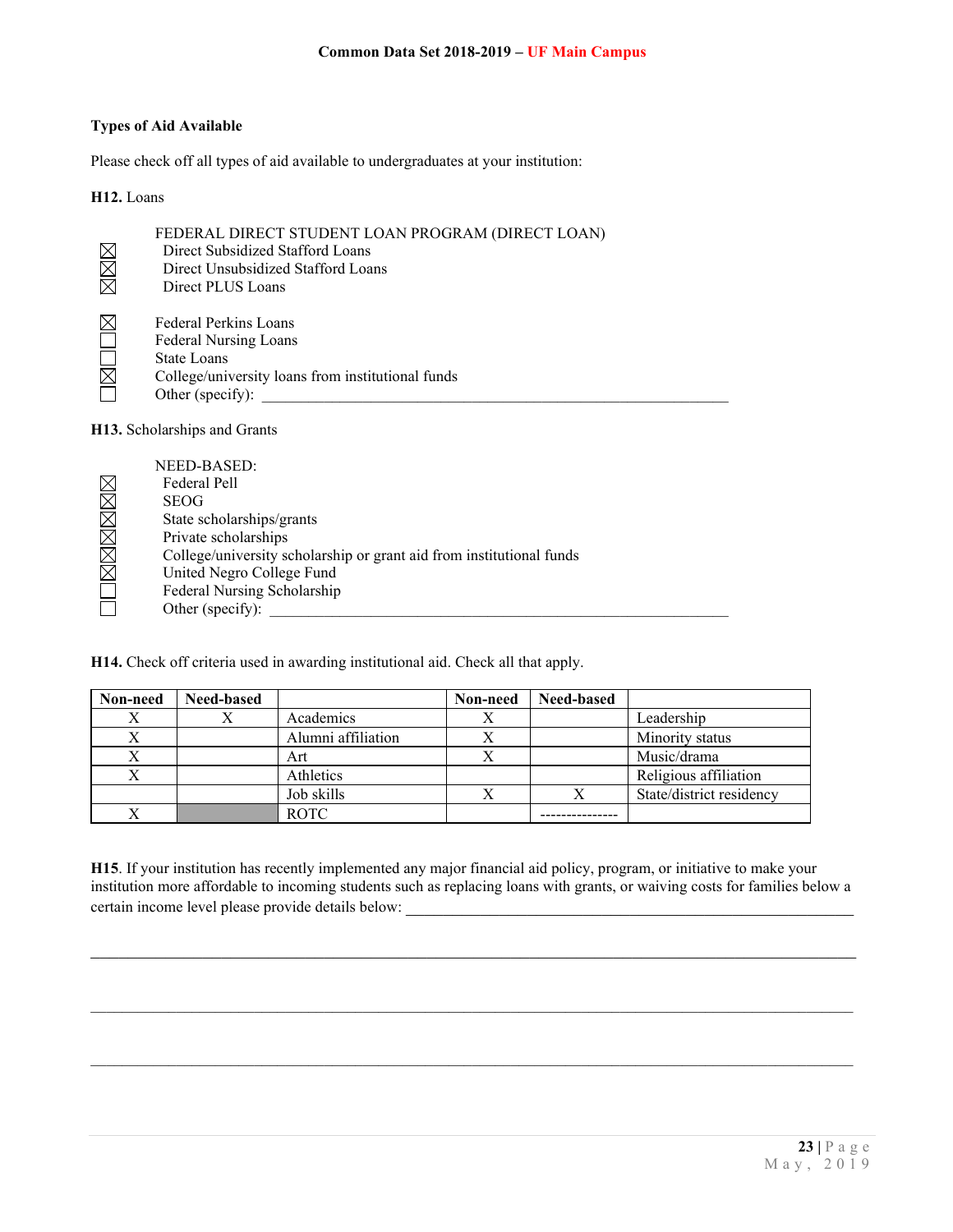# **I. INSTRUCTIONAL FACULTY AND CLASS SIZE**

### **I-1. Please report the number of instructional faculty members in each category for Fall 2018. Include faculty who are on your institution's payroll on the census date your institution uses for IPEDS/AAUP.**

The following definition of full-time instructional faculty is used by the American Association of University Professors (AAUP) in its annual Faculty Compensation Survey (the part time definitions are not used by AAUP). Instructional Faculty is defined as those members of the instructional-research staff whose major regular assignment is instruction, including those with released time for research. Use the chart below to determine inclusions and exclusions:

|                                                                                                                                                                                                                                             | Full-time | Part-time                                                                   |
|---------------------------------------------------------------------------------------------------------------------------------------------------------------------------------------------------------------------------------------------|-----------|-----------------------------------------------------------------------------|
| (a) instructional faculty in preclinical and clinical medicine, faculty<br>who are not paid (e.g., those who donate their services or are in the<br>military), or research-only faculty, post-doctoral fellows, or pre-<br>doctoral fellows | Exclude   | Include only if<br>they teach one or<br>more non-clinical<br>credit courses |
| (b) administrative officers with titles such as dean of students,<br>librarian, registrar, coach, and the like, even though they may<br>devote part of their time to classroom instruction and may have<br>faculty status                   | Exclude   | Include if they<br>teach one or more<br>non-clinical credit<br>courses      |
| (C) other administrators/staff who teach one or more non-clinical<br>credit courses even though they do not have faculty status                                                                                                             | Exclude   | Include                                                                     |
| (d) undergraduate or graduate students who assist in the instruction<br>of courses, but have titles such as teaching assistant, teaching<br>fellow, and the like                                                                            | Exclude   | Exclude                                                                     |
| (e) faculty on sabbatical or leave with pay                                                                                                                                                                                                 | Include   | Exclude                                                                     |
| (f) faculty on leave without pay                                                                                                                                                                                                            | Exclude   | Exclude                                                                     |
| (g) replacement faculty for faculty on sabbatical leave or leave with<br>pay                                                                                                                                                                | Exclude   | Include                                                                     |

*Full-time instructional faculty:* faculty employed on a full-time basis for instruction (including those with released time for research)

*Part-time instructional faculty:* Adjuncts and other instructors being paid solely for part-time classroom instruction. Also includes full-time faculty teaching less than two semesters, three quarters, two trimesters, or two four-month sessions. Employees who are not considered full-time instruction faculty but who teach one or more non-clinical credit courses may be counted as part-time faculty.

*Minority faculty*: includes faculty who designate themselves as Black, non-Hispanic; American Indian or Alaska Native; Asian, Native Hawaiian or other Pacific Islander, or Hispanic.

*Doctorate*: includes such degrees as Doctor of Philosophy, Doctor of Education, Doctor of Juridical Science, and Doctor of Public Health in any field such as arts, sciences, education, engineering, business, and public administration. Also includes terminal degrees formerly designated as "first professional," including dentistry (DDS or DMD), medicine (MD), optometry (OD), osteopathic medicine (DO), pharmacy (DPharm or BPharm), podiatric medicine (DPM), veterinary medicine (DVM), chiropractic (DC or DCM), or law (JD).

*Terminal master's degree*: a master's degree that is considered the highest degree in a field: example, M. Arch (in architecture) and MFA (master of fine arts in art or theater).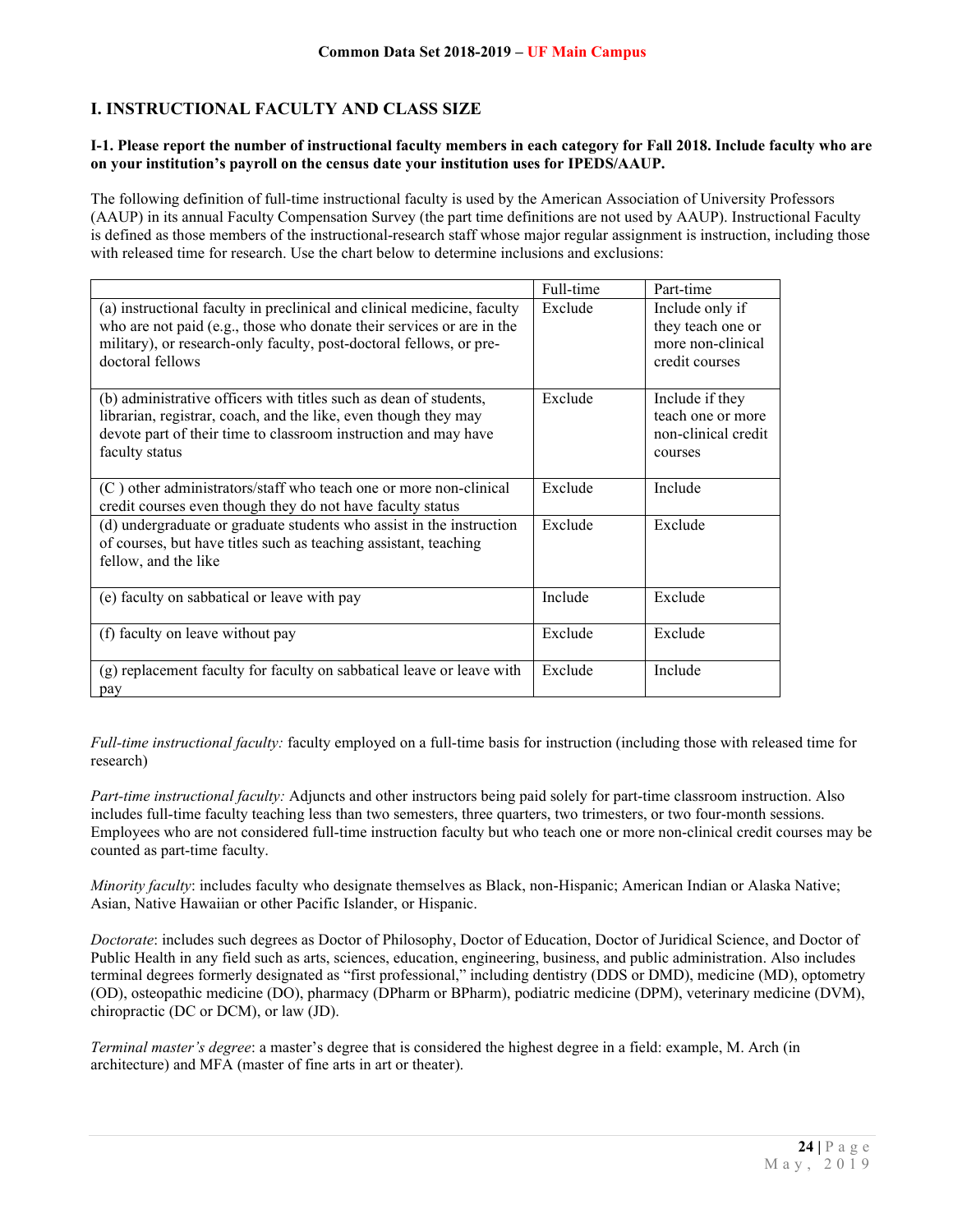|                                                                                                                                       | <b>Full-time</b> | Part-time      | <b>Total</b> |
|---------------------------------------------------------------------------------------------------------------------------------------|------------------|----------------|--------------|
| Total number of instructional faculty<br>a.)                                                                                          | 2,734            | 504            | 3,238        |
| Total number who are members of<br>b.)<br>minority groups                                                                             | 658              | 89             | 747          |
| Total number who are women<br>c.                                                                                                      | 1.018            | 223            | 1,241        |
| Total number who are men<br>d.                                                                                                        | 1,716            | 281            | 1,997        |
| Total number who are nonresident aliens<br>e.)<br>(international)                                                                     | 101              | $\overline{4}$ | 105          |
| Total number with doctorate, or other<br>$f$ .)<br>terminal degree                                                                    | 2,458            | 318            | 2,776        |
| Total number whose highest degree is a<br>g.)<br>master's but not a terminal master's                                                 | 240              | 147            | 387          |
| h.) Total number whose highest degree is a<br>bachelor's                                                                              | 34               | 39             | 73           |
| Total number whose highest degree is<br>i.)<br>unknown or other (Note: Items f, g, h, and<br><i>i</i> must sum up to item <b>a</b> .) | 2                | 0              | 2            |
| j.) Total number in stand-alone<br>graduate/professional programs in which<br>faculty teach virtually only graduate-level<br>students | 187              | 39             | 226          |

### **I-2. Student to Faculty Ratio**

Report the Fall 2018 ratio of full-time equivalent students (full-time plus 1/3 part time) to full-time equivalent instructional faculty (full time plus 1/3 part time). In the ratio calculations, exclude both faculty and students in stand-alone graduate or professional programs such as medicine, law, veterinary, dentistry, social work, business, or public health in which faculty teach virtually only graduate level students. Do not count undergraduate or graduate student teaching assistants as faculty.

Fall 2018 Student to Faculty ratio:  $\underline{\hspace{1cm}18\hspace{1cm}}$  to 1 (based on  $\underline{\hspace{1cm}43,700\hspace{1cm}}}$  students and  $\underline{\hspace{1cm}2,410\hspace{1cm}}}$  faculty).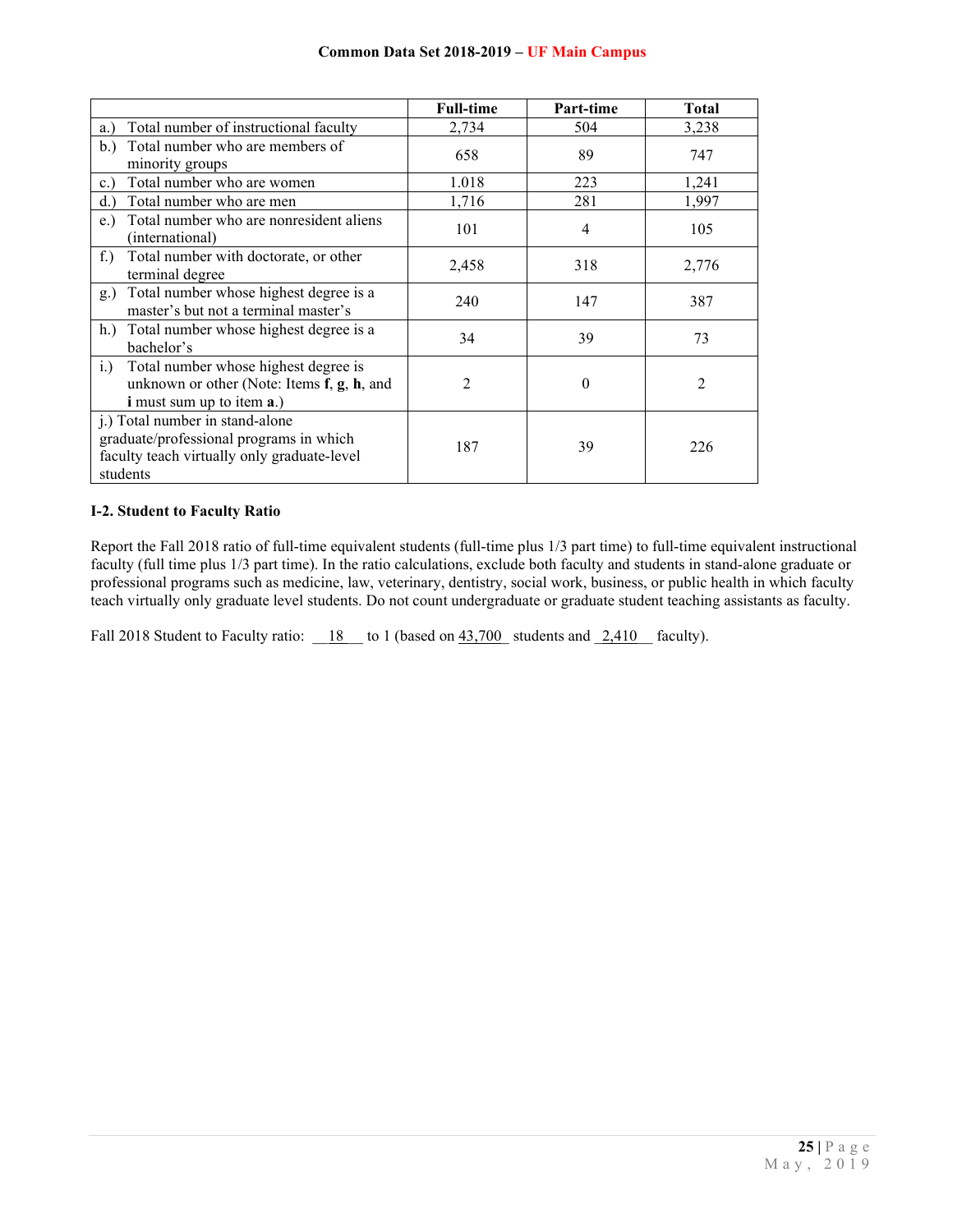### **I-3. Undergraduate Class Size**

In the table below, please use the following definitions to report information about the size of classes and class sections offered in the Fall 2018 term.

*Class Sections:* A class section is an organized course offered for credit, identified by discipline and number, meeting at a stated time or times in a classroom or similar setting, and not a subsection such as a laboratory or discussion session. Undergraduate class sections are defined as any sections in which at least one degree-seeking undergraduate student is enrolled for credit. Exclude distance learning classes and noncredit classes and individual instruction such as dissertation or thesis research, music instruction, or one-to-one readings. Exclude students in independent study, co-operative programs, internships, foreign language taped tutor sessions, practicums, and all students in one-on-one classes. Each class section should be counted only once and should not be duplicated because of course catalog cross-listings.

*Class Subsections:* A class subsection includes any subsection of a course, such as laboratory, recitation, and discussion subsections that are supplementary in nature and are scheduled to meet separately from the lecture portion of the course. Undergraduate subsections are defined as any subsections of courses in which degree-seeking undergraduate students enrolled for credit. As above, exclude noncredit classes and individual instruction such as dissertation or thesis research, music instruction, or one-to-one readings. Each class subsection should be counted only once and should not be duplicated because of cross-listings.

Using the above definitions, please report for each of the following class-size intervals the number of *class sections* and *class subsections* offered in Fall 2018. For example, a lecture class with 800 students who met at another time in 40 separate labs with 20 students should be counted once in the "100+" column in the class section column and 40 times under the "20-29" column of the class subsections table.

| Undergraduate Class Size (provide numbers) |       |         |           |         |           |       |        |       |
|--------------------------------------------|-------|---------|-----------|---------|-----------|-------|--------|-------|
|                                            | $2-9$ | $10-19$ | 20-29     | 30-39   | 40-49     | 50-99 | $100+$ | Total |
| <b>CLASS</b>                               | 675   | 1059    | 681       | 298     | 259       | 292   | 200    | 3464  |
| <b>SECTIONS</b>                            |       |         |           |         |           |       |        |       |
|                                            |       |         |           |         |           |       |        |       |
|                                            | $2-9$ | 10-19   | $20 - 29$ | $30-39$ | $40 - 49$ | 50-99 | $100+$ | Total |
| <b>CLASS SUB-</b>                          | 30    | 410     | 332       | 254     | 16        | 60    | 23     | 1125  |
| <b>SECTIONS</b>                            |       |         |           |         |           |       |        |       |

#### **Number of Class Sections with Undergraduates Enrolled**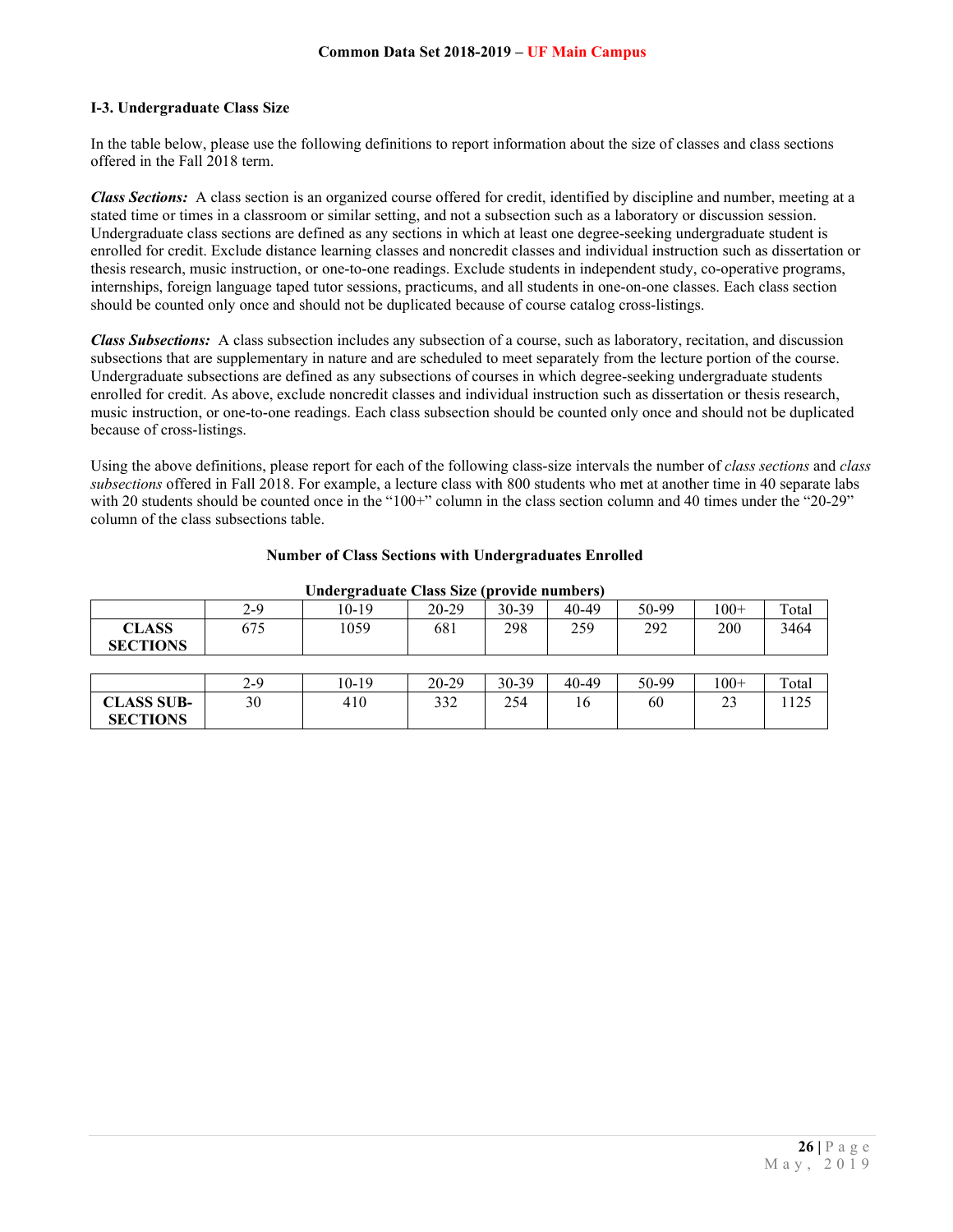## **J. Disciplinary areas of DEGREES CONFERRED**

## **Degrees conferred between July 1, 2017 and June 30, 2018**

For each of the following discipline areas, provide the percentage of diplomas/certificates, associate, and bachelor's degrees awarded. To determine the percentage, use majors, not headcount (e.g., students with one degree but a double major will be represented twice). Calculate the percentage from your institution's IPEDS Completions by using the sum of 1st and 2nd majors for each CIP code as the numerator and the sum of the Grand Total by 1st Majors and the Grand Total by 2nd major as the denominator. If you prefer, you can compute the percentages using 1<sup>st</sup> majors only.

| Category                            | Diploma/            | <b>Associate</b> | <b>Bachelor's</b> | <b>CIP 2010</b>        |
|-------------------------------------|---------------------|------------------|-------------------|------------------------|
|                                     | <b>Certificates</b> |                  |                   | <b>Categories to</b>   |
|                                     |                     |                  |                   | Include                |
| Agriculture                         |                     |                  | 4.38              | 1                      |
| Natural resources and               |                     |                  | 1.44              | $\overline{3}$         |
| conservation                        |                     |                  |                   |                        |
| Architecture                        |                     |                  | 1.16              | $\overline{4}$         |
| Area, ethnic, and gender studies    |                     |                  | 0.65              | 5                      |
| Communication/journalism            |                     |                  | 8.22              | 9                      |
| Communication technologies          |                     |                  |                   | 10                     |
| Computer and information            |                     |                  | 1.86              | 11                     |
| sciences                            |                     |                  |                   |                        |
| Personal and culinary services      |                     |                  |                   | 12                     |
| Education                           |                     |                  | 1.9               | 13                     |
| Engineering                         |                     |                  | 13.25             | 14                     |
| Engineering technologies            |                     |                  | 1.08              | 15                     |
| Foreign languages, literatures, and |                     |                  | 1.55              | 16                     |
| linguistics                         |                     |                  |                   |                        |
| Family and consumer sciences        |                     |                  | 1.45              | 19                     |
| Law/legal studies                   |                     |                  |                   | 22                     |
| English                             |                     |                  | 1.92              | 23                     |
| Liberal arts/general studies        |                     | 100.00           |                   | 24                     |
| Library science                     |                     |                  |                   | 25                     |
| Biological/life sciences            |                     |                  | 10.86             | 26                     |
| Mathematics and statistics          |                     |                  | 1.51              | 27                     |
| Military science and military       |                     |                  |                   | $\overline{28}$ and 29 |
| technologies                        |                     |                  |                   |                        |
| Interdisciplinary studies           |                     |                  | 3.63              | 30                     |
| Parks and recreation                |                     |                  | 1.62              | 31                     |
| Philosophy and religious studies    |                     |                  | 0.56              | 38                     |
| Theology and religious vocations    |                     |                  |                   | 39                     |
| Physical sciences                   |                     |                  | 2.52              | 40                     |
| Science technologies                |                     |                  |                   | 41                     |
| Psychology                          |                     |                  | 5.63              | 42                     |
| Homeland Security, law              |                     |                  | 0.05              | 43                     |
| enforcement, firefighting, and      |                     |                  |                   |                        |
| protective services                 |                     |                  |                   |                        |
| Public administration and social    |                     |                  |                   | 44                     |
| services                            |                     |                  |                   |                        |
| Social sciences                     |                     |                  | 11.09             | 45                     |
| Construction trades                 |                     |                  |                   | 46                     |
| Mechanic and repair technologies    |                     |                  |                   | 47                     |
| Precision production                |                     |                  |                   | 48                     |
| Transportation and materials        |                     |                  |                   | 49                     |
| moving                              |                     |                  |                   |                        |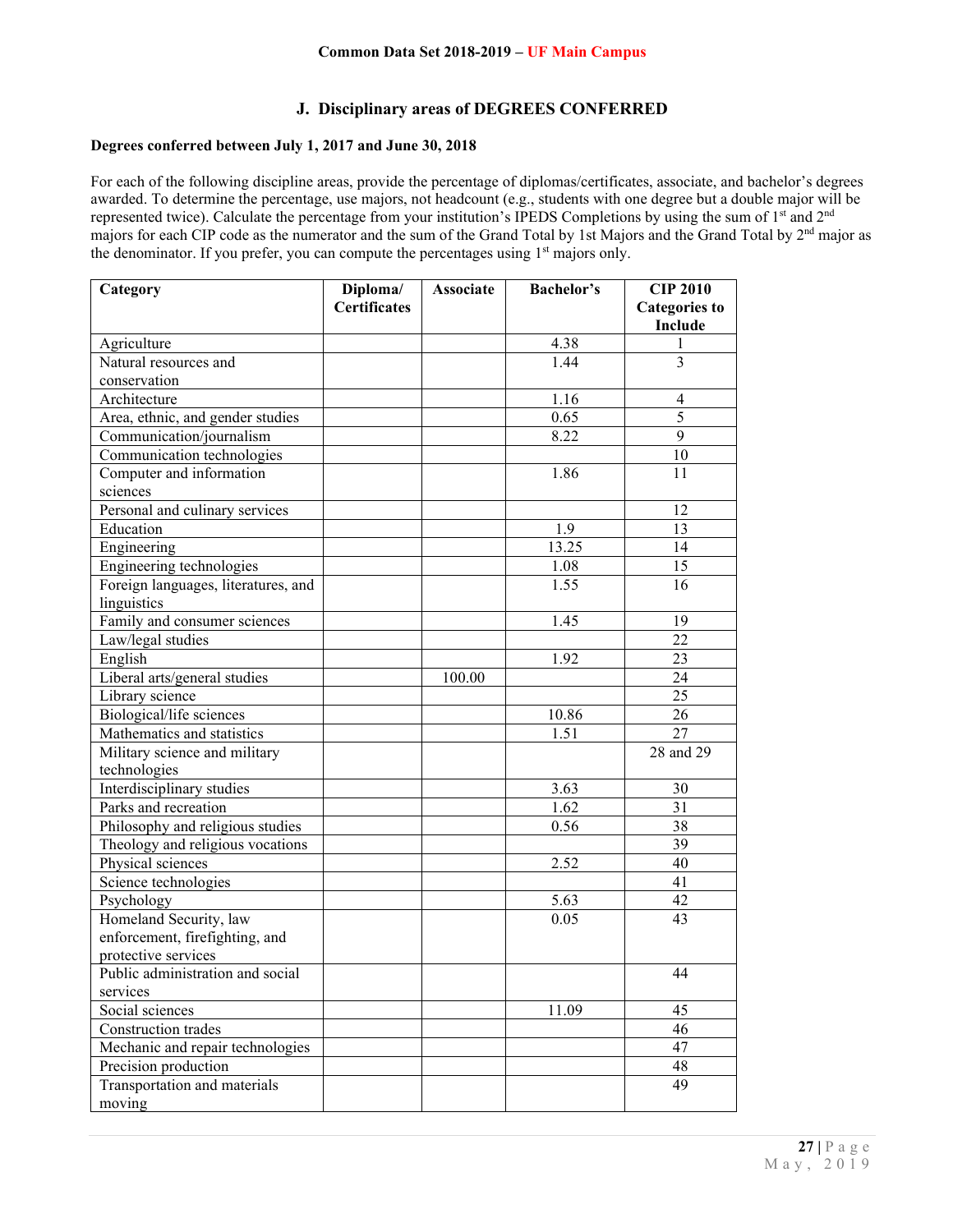| Visual and performing arts                 |      | 2.84  | 50 |
|--------------------------------------------|------|-------|----|
| Health professions and related<br>programs |      | 7.54  |    |
| Business/marketing                         |      | 12.14 | 52 |
| History                                    |      | 1.17  | 54 |
| Other                                      |      |       |    |
| TOTAL                                      | 100% | 100%  |    |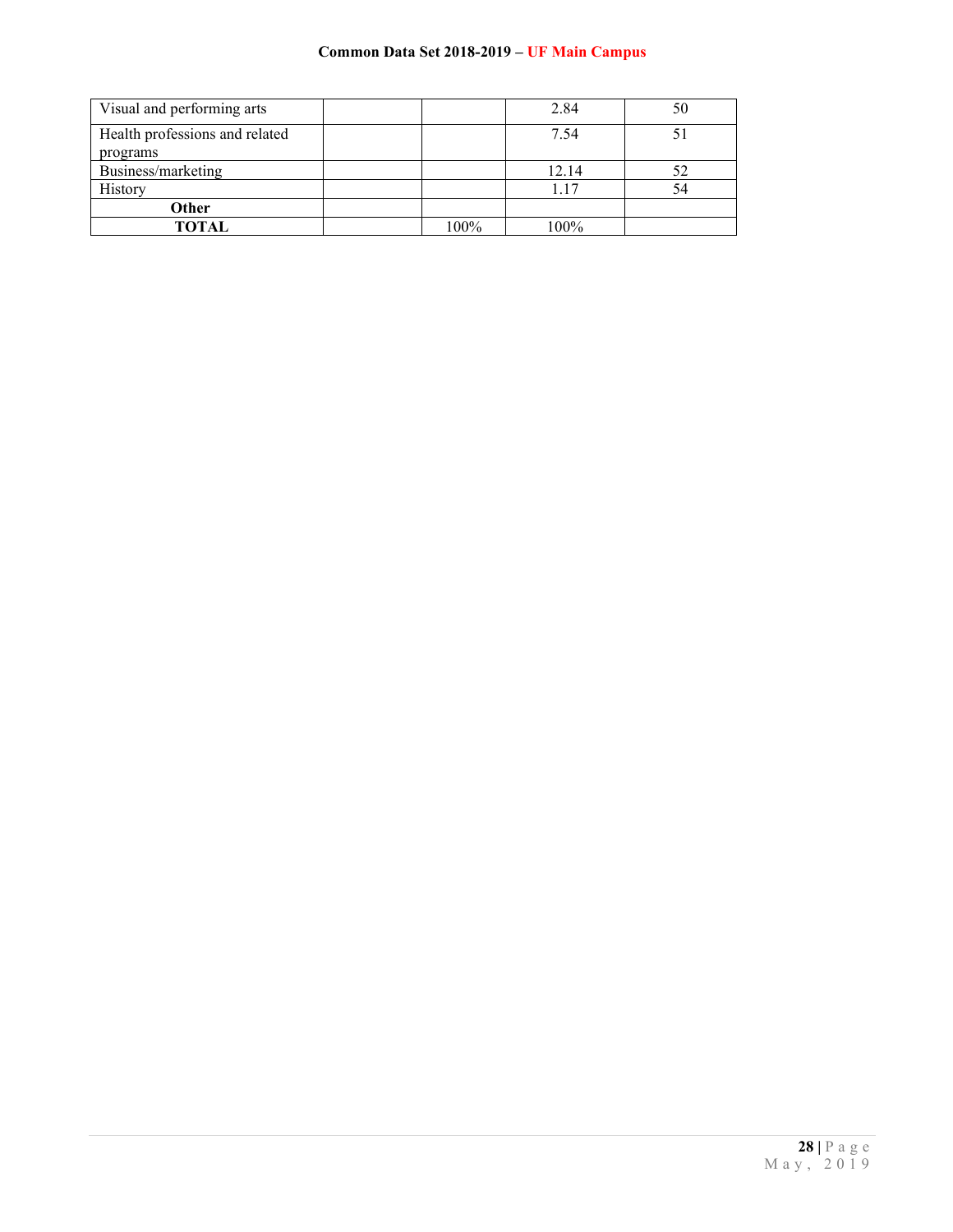## **Common Data Set Definitions**

#### All definitions related to the financial aid section appear at the end of the Definitions document.

♦ Items preceded by an asterisk (\*) represent definitions agreed to among publishers which do not appear on the CDS document but may be present on individual publishers' surveys.

**\*Academic advisement:** Plan under which each student is assigned to a faculty member or a trained adviser, who, through regular meetings, helps the student plan and implement immediate and long-term academic and vocational goals.

**Accelerated program:** Completion of a college program of study in fewer than the usual number of years, most often by attending summer sessions and carrying extra courses during the regular academic term**.**

**Admitted student:** Applicant who is offered admission to a degree-granting program at your institution.

**\*Adult student services:** Admission assistance, support, orientation, and other services expressly for adults who have started college for the first time, or who are re-entering after a lapse of a few years.

**American Indian or Alaska Native:** A person having origins in any of the original peoples of North and South America (including Central America) and maintaining tribal affiliation or community attachment.

**Applicant (first-time, first year):** An individual who has fulfilled the institution's requirements to be considered for admission (including payment or waiving of the application fee, if any) and who has been notified of one of the following actions: admission, nonadmission, placement on waiting list, or application withdrawn (by applicant or institution).

**Application fee:** That amount of money that an institution charges for processing a student's application for acceptance. This amount is *not* creditable toward tuition and required fees, nor is it refundable if the student is not admitted to the institution.

**Asian:** A person having origins in any of the original peoples of the Far East, Southeast Asia, or the Indian subcontinent, including, for example, Cambodia, China, India, Japan, Korea, Malaysia, Pakistan, the Philippine Islands, Thailand, and Vietnam.

**Associate degree:** An award that normally requires at least two but less than four years of full-time equivalent college work.

**Bachelor's degree:** An award (baccalaureate or equivalent degree, as determined by the Secretary of the U.S. Department of Education) that normally requires at least four years but *not* more than five years of full-time equivalent college-level work. This includes ALL bachelor's degrees conferred in a five-year cooperative (work-study plan) program. (A cooperative plan provides for alternate class attendance and employment in business, industry, or government; thus, it allows students to combine actual work experience with their college studies.) Also, it includes bachelor's degrees in which the normal four years of work are completed in three years.

**Black or African American***:* A person having origins in any of the black racial groups of Africa.

**Board (charges):** Assume average cost for 19 meals per week or the maximum meal plan.

**Books and supplies (costs):** Average cost of books and supplies. Do not include unusual costs for special groups of students (e.g., engineering or art majors), unless they constitute the majority of students at your institution.

**Calendar system:** The method by which an institution structures most of its courses for the academic year.

**Campus Ministry:** Religious student organizations (denominational or nondenominational) devoted to fostering religious life on college campuses. May also refer to Campus Crusade for Christ, an interdenominational Christian organization.

**\*Career and placement services:** A range of services, including (often) the following: coordination of visits of employers to campus; aptitude and vocational testing; interest inventories, personal counseling; help in resume writing, interviewing, launching the job search; listings for those students desiring employment and those seeking permanent positions; establishment of a permanent reference folder; career resource materials.

**Carnegie units:** One year of study or the equivalent in a secondary school subject.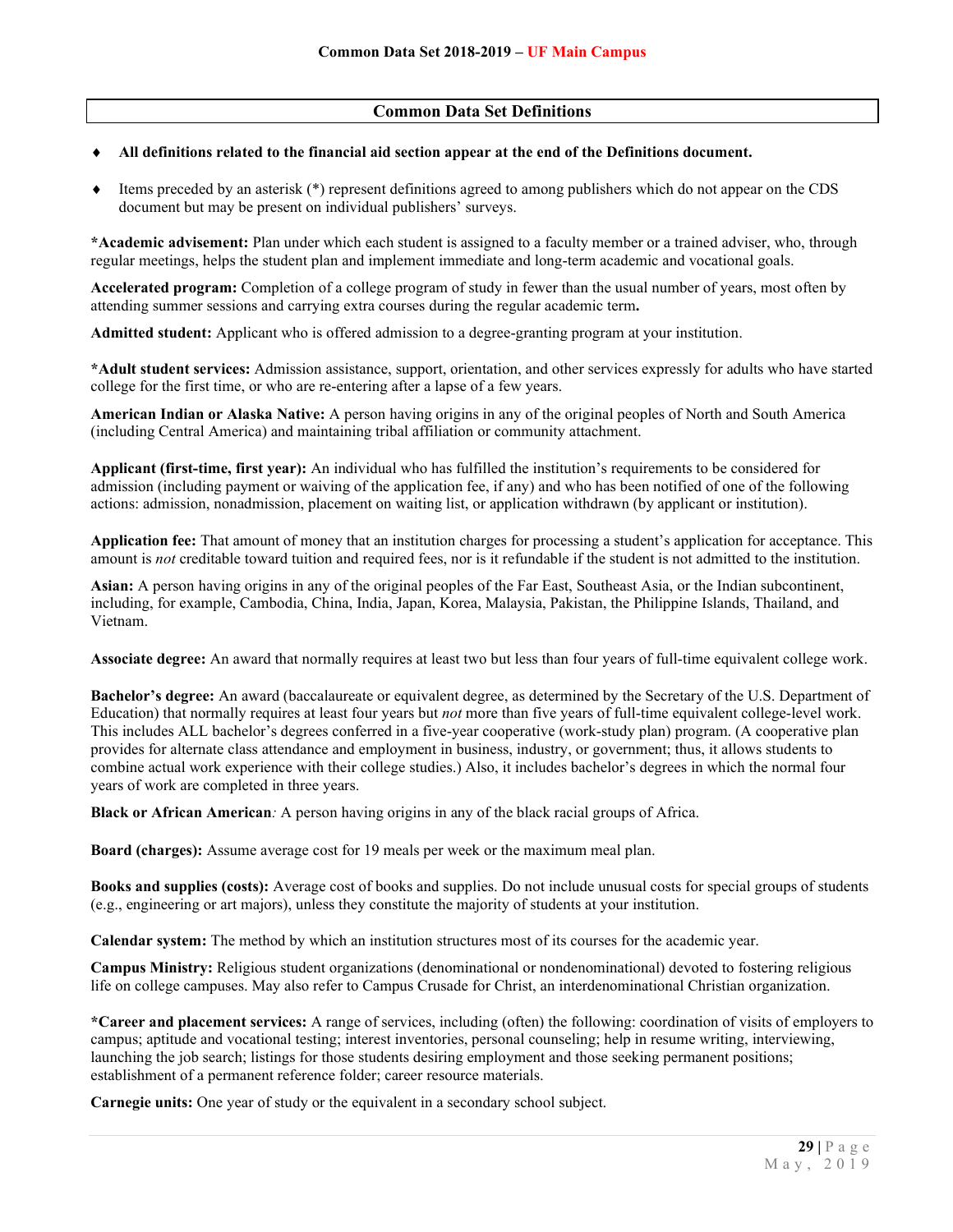#### **Certificate:** See **Postsecondary award, certificate, or diploma.**

**Class rank:** The relative numerical position of a student in his or her graduating class, calculated by the high school on the basis of grade-point average, whether weighted or unweighted.

**College-preparatory program:** Courses in academic subjects (English, history and social studies, foreign languages, mathematics, science, and the arts) that stress preparation for college or university study.

**Common Application:** The standard application form distributed by the National Association of Secondary School Principals for a large number of private colleges who are members of the Common Application Group.

**\*Community service program:** Referral center for students wishing to perform volunteer work in the community or participate in volunteer activities coordinated by academic departments.

**Commuter:** A student who lives off campus in housing that is not owned by, operated by, or affiliated with the college. This category includes students who commute from home and students who have moved to the area to attend college.

**Contact hour:** A unit of measure that represents an hour of scheduled instruction given to students. Also referred to as clock hour.

**Continuous basis (for program enrollment):** A calendar system classification that is used by institutions that enroll students at any time during the academic year. For example, a cosmetology school or a word processing school might allow students to enroll and begin studies at various times, with no requirement that classes begin on a certain date.

**Cooperative education program:** A program that provides for alternate class attendance and employment in business, industry, or government.

**Cooperative housing:** College-owned, -operated, or -affiliated housing in which students share room and board expenses and participate in household chores to reduce living expenses.

**\*Counseling service:** Activities designed to assist students in making plans and decisions related to their education, career, or personal development.

**Credit:** Recognition of attendance or performance in an instructional activity (course or program) that can be applied by a recipient toward the requirements for a degree, diploma, certificate, or other formal award.

**Credit course:** A course that, if successfully completed, can be applied toward the number of courses required for achieving a degree, diploma, certificate, or other formal award.

**Credit hour:** A unit of measure representing an hour (50 minutes) of instruction over a 15-week period in a semester or trimester system or a 10-week period in a quarter system. It is applied toward the total number of hours needed for completing the requirements of a degree, diploma, certificate, or other formal award.

**Cross-registration:** A system whereby students enrolled at one institution may take courses at another institution without having to apply to the second institution.

**Deferred admission:** The practice of permitting admitted students to postpone enrollment, usually for a period of one academic term or one year.

**Degree:** An award conferred by a college, university, or other postsecondary education institution as official recognition for the successful completion of a program of studies.

**Degree-seeking students:** Students enrolled in courses for credit who are recognized by the institution as seeking a degree or formal award. At the undergraduate level, this is intended to include students enrolled in vocational or occupational programs.

**Differs by program (calendar system):** A calendar system classification that is used by institutions that have occupational/vocational programs of varying length. These schools may enroll students at specific times depending on the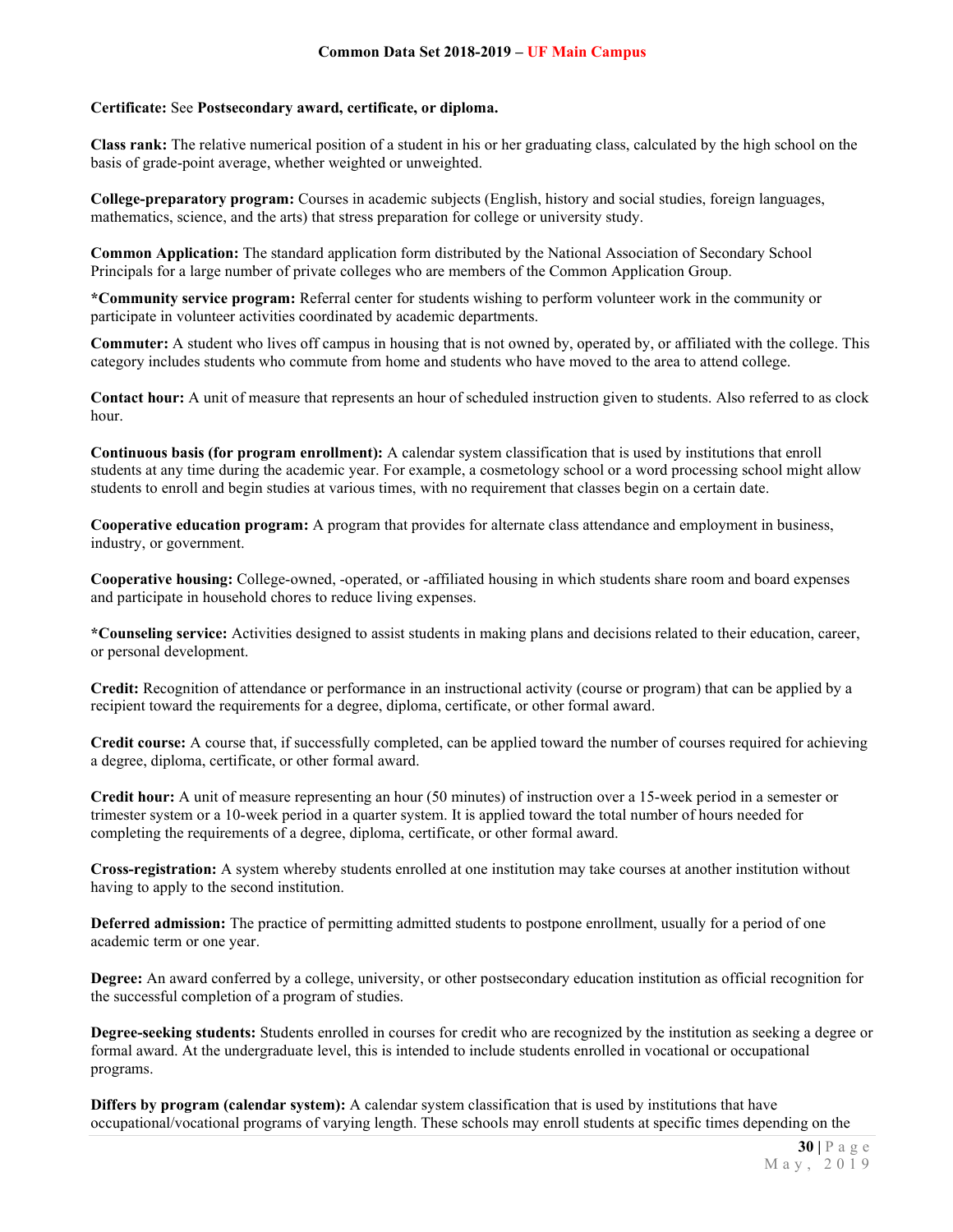program desired. For example, a school might offer a two-month program in January, March, May, September, and November; and a three-month program in January, April, and October.

#### **Diploma:** See **Postsecondary award, certificate, or diploma.**

**Distance learning:** An option for earning course credit at off-campus locations via cable television, internet, satellite classes, videotapes, correspondence courses, or other means.

**Doctor's degree-research/scholarship**: A Ph.D. or other doctor's degree that requires advanced work beyond the master's level, including the preparation and defense of a dissertation based on original research, or the planning and execution of an original project demonstrating substantial artistic or scholarly achievement. Some examples of this type of degree may include Ed.D., D.M.A., D.B.A., D.Sc., D.A., or D.M, and others, as designated by the awarding institution.

**Doctor's degree-professional practice**: A doctor's degree that is conferred upon completion of a program providing the knowledge and skills for the recognition, credential, or license required for professional practice. The degree is awarded after a period of study such that the total time to the degree, including both pre-professional and professional preparation, equals at least six full-time equivalent academic years. Some of these degrees were formerly classified as "first-professional" and may include: Chiropractic (D.C. or D.C.M.); Dentistry (D.D.S. or D.M.D.); Law (L.L.B. or J.D.); Medicine (M.D.); Optometry (O.D.); Osteopathic Medicine (D.O); Pharmacy (Pharm.D.); Podiatry (D.P.M., Pod.D., D.P.); or, Veterinary Medicine (D.V.M.), and others, as designated by the awarding institution.

**Doctor's degree-other**: A doctor's degree that does not meet the definition of a doctor's degree - research/scholarship or a doctor's degree - professional practice.

**Double major:** Program in which students may complete two undergraduate programs of study simultaneously.

**Dual enrollment:** A program through which high school students may enroll in college courses while still enrolled in high school. Students are not required to apply for admission to the college in order to participate.

**Early action plan:** An admission plan that allows students to apply and be notified of an admission decision well in advance of the regular notification dates. If admitted, the candidate is not committed to enroll; the student may reply to the offer under the college's regular reply policy.

**Early admission:** A policy under which students who have not completed high school are admitted and enroll full time in college, usually after completion of their junior year.

**Early decision plan:** A plan that permits students to apply and be notified of an admission decision (and financial aid offer if applicable) well in advance of the regular notification date. Applicants agree to accept an offer of admission and, if admitted, to withdraw their applications from other colleges. There are three possible decisions for early decision applicants: admitted, denied, or not admitted but forwarded for consideration with the regular applicant pool, without prejudice.

**English as a Second Language (ESL):** A course of study designed specifically for students whose native language is not English.

**Exchange student program-domestic:** Any arrangement between a student and a college that permits study for a semester or more at another college **in the United States** without extending the amount of time required for a degree. **See also Study abroad**.

**External degree program:** A program of study in which students earn credits toward a degree through independent study, college courses, proficiency examinations, and personal experience. External degree programs require minimal or no classroom attendance.

**Extracurricular activities (as admission factor):** Special consideration in the admissions process given for participation in both school and nonschool-related activities of interest to the college, such as clubs, hobbies, student government, athletics, performing arts, etc.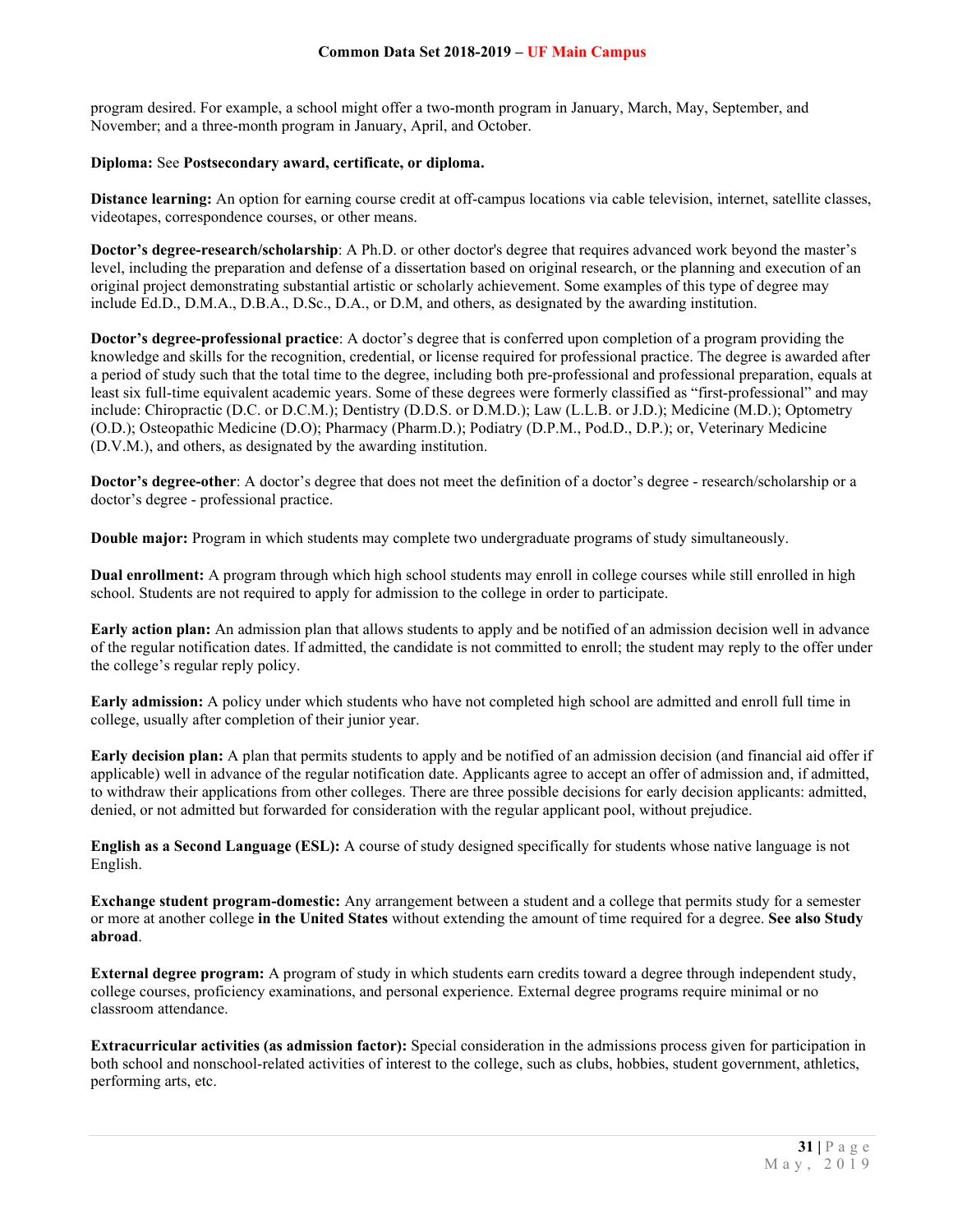**First-time student:** A student attending any institution for the first time at the level enrolled. Includes students enrolled in the fall term who attended a postsecondary institution for the first time at the same level in the prior summer term. Also includes students who entered with advanced standing (college credit earned before graduation from high school).

**First-time, first-year (freshman) student:** A student attending any institution for the first time at the undergraduate level. Includes students enrolled in the fall term who attended college for the first time in the prior summer term. Also includes students who entered with advanced standing (college credits earned before graduation from high school).

**First-year student:** A student who has completed less than the equivalent of 1 full year of undergraduate work; that is, less than 30 semester hours (in a 120-hour degree program) or less than 900 contact hours.

**Freshman:** A first-year undergraduate student.

**\*Freshman/new student orientation:** Orientation addressing the academic, social, emotional, and intellectual issues involved in beginning college. May be a few hours or a few days in length; at some colleges, there is a fee.

**Full-time student (undergraduate):** A student enrolled for 12 or more semester credits, 12 or more quarter credits, or 24 or more contact hours a week each term.

**Geographical residence (as admission factor):** Special consideration in the admission process given to students from a particular region, state, or country of residence.

**Grade-point average (academic high school GPA):** The sum of grade points a student has earned in secondary school divided by the number of courses taken. The most common system of assigning numbers to grades counts four points for an A, three points for a B, two points for a C, one point for a D, and no points for an E or F. Unweighted GPA's assign the same weight to each course. Weighting gives students additional points for their grades in advanced or honors courses.

**Graduate student:** A student who holds a bachelor's or equivalent, and is taking courses at the post-baccalaureate level.

**\*Health services:** Free or low cost on-campus primary and preventive health care available to students.

**High school diploma or recognized equivalent:** A document certifying the successful completion of a prescribed secondary school program of studies, or the attainment of satisfactory scores on the Tests of General Educational Development (GED), or another state-specified examination.

**Hispanic or Latino:** A person of Mexican, Puerto Rican, Cuban, South or Central American, or other Spanish culture or origin, regardless of race.

**Honors program:** Any special program for very able students offering the opportunity for educational enrichment, independent study, acceleration, or some combination of these.

**Independent study:** Academic work chosen or designed by the student with the approval of the department concerned, under an instructor's supervision, and usually undertaken outside of the regular classroom structure.

**In-state tuition:** The tuition charged by institutions to those students who meet the state's or institution's residency requirements.

#### **International student:** See **Nonresident alien.**

**International student group:** Student groups that facilitate cultural dialogue, support a diverse campus, assist international students in acclimation and creating a social network.

**Internship:** Any short-term, supervised work experience usually related to a student's major field, for which the student earns academic credit. The work can be full- or part-time, on- or off-campus, paid or unpaid.

**\*Learning center:** Center offering assistance through tutors, workshops, computer programs, or audiovisual equipment in reading, writing, math, and skills such as taking notes, managing time, taking tests.

**\*Legal services:** Free or low cost legal advice for a range of issues (personal and other).

**Liberal arts/career combination:** Program in which a student earns undergraduate degrees in two separate fields, one in a liberal arts major and the other in a professional or specialized major, whether on campus or through cross-registration.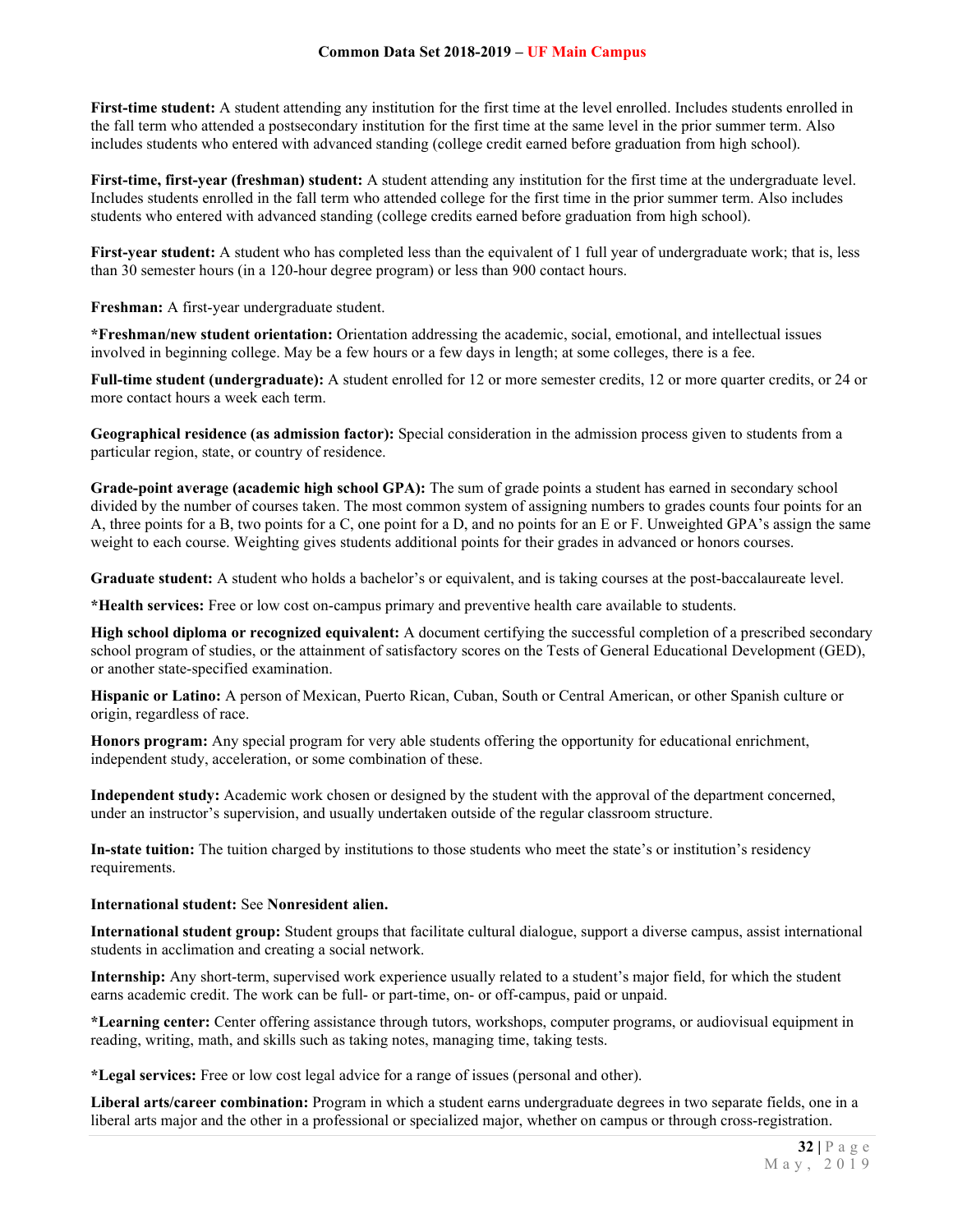**Master's degree**: An award that requires the successful completion of a program of study of generally one or two full-time equivalent academic years of work beyond the bachelor's degree. Some of these degrees, such as those in Theology (M.Div., M.H.L./Rav) that were formerly classified as "first-professional", may require more than two full-time equivalent academic years of work.

**Minority affiliation (as admission factor):** Special consideration in the admission process for members of designated racial/ethnic minority groups.

**\*Minority student center:** Center with programs, activities, and/or services intended to enhance the college experience of students of color.

**Model United Nations:** A simulation activity focusing on conflict resolution, globalization, and diplomacy. Assuming roles as foreign ambassadors and "delegates," students conduct research, engage in debate, draft resolutions, and may participate in a national Model UN conference.

**Native Hawaiian or Other Pacific Islander:** A person having origins in any of the original peoples of Hawaii, Guam, Samoa, or other Pacific Islands.

**Nonresident alien:** A person who is not a citizen or national of the United States and who is in this country on a visa or temporary basis and does not have the right to remain indefinitely.

**\*On-campus day care:** Licensed day care for students' children (usually age 3 and up); usually for a fee.

**Open admission:** Admission policy under which virtually all secondary school graduates or students with GED equivalency diplomas are admitted without regard to academic record, test scores, or other qualifications.

**Other expenses (costs):** Include average costs for clothing, laundry, entertainment, medical (if not a required fee), and furnishings.

**Out-of-state tuition:** The tuition charged by institutions to those students who do not meet the institution's or state's residency requirements.

**Part-time student (undergraduate):** A student enrolled for fewer than 12 credits per semester or quarter, or fewer than 24 contact hours a week each term.

**\*Personal counseling**: One-on-one or group counseling with trained professionals for students who want to explore personal, educational, or vocational issues.

**Post-baccalaureate certificate:** An award that requires completion of an organized program of study requiring 18 credit hours beyond the bachelor's; designed for persons who have completed a baccalaureate degree but do not meet the requirements of academic degrees carrying the title of master.

**Post-master's certificate:** An award that requires completion of an organized program of study of 24 credit hours beyond the master's degree but does not meet the requirements of academic degrees at the doctoral level.

**Postsecondary award, certificate, or diploma:** Includes the following three IPEDS definitions for postsecondary awards, certificates, and diplomas of varying durations and credit/contact hour requirements—

*Less Than 1 Academic Year:* Requires completion of an organized program of study at the postsecondary level (below the baccalaureate degree) in less than 1 academic year (2 semesters or 3 quarters) or in less than 900 contact hours by a student enrolled full-time.

*At Least 1 But Less Than 2 Academic Years:* Requires completion of an organized program of study at the postsecondary level (below the baccalaureate degree) in at least 1 but less than 2 full-time equivalent academic years, or designed for completion in at least 30 but less than 60 credit hours, or in at least 900 but less than 1,800 contact hours.

*At Least 2 But Less Than 4 Academic Years:* Requires completion of an organized program of study at the postsecondary level (below the baccalaureate degree) in at least 2 but less than 4 full-time equivalent academic years, or designed for completion in at least 60 but less than 120 credit hours, or in at least 1,800 but less than 3,600 contact hours.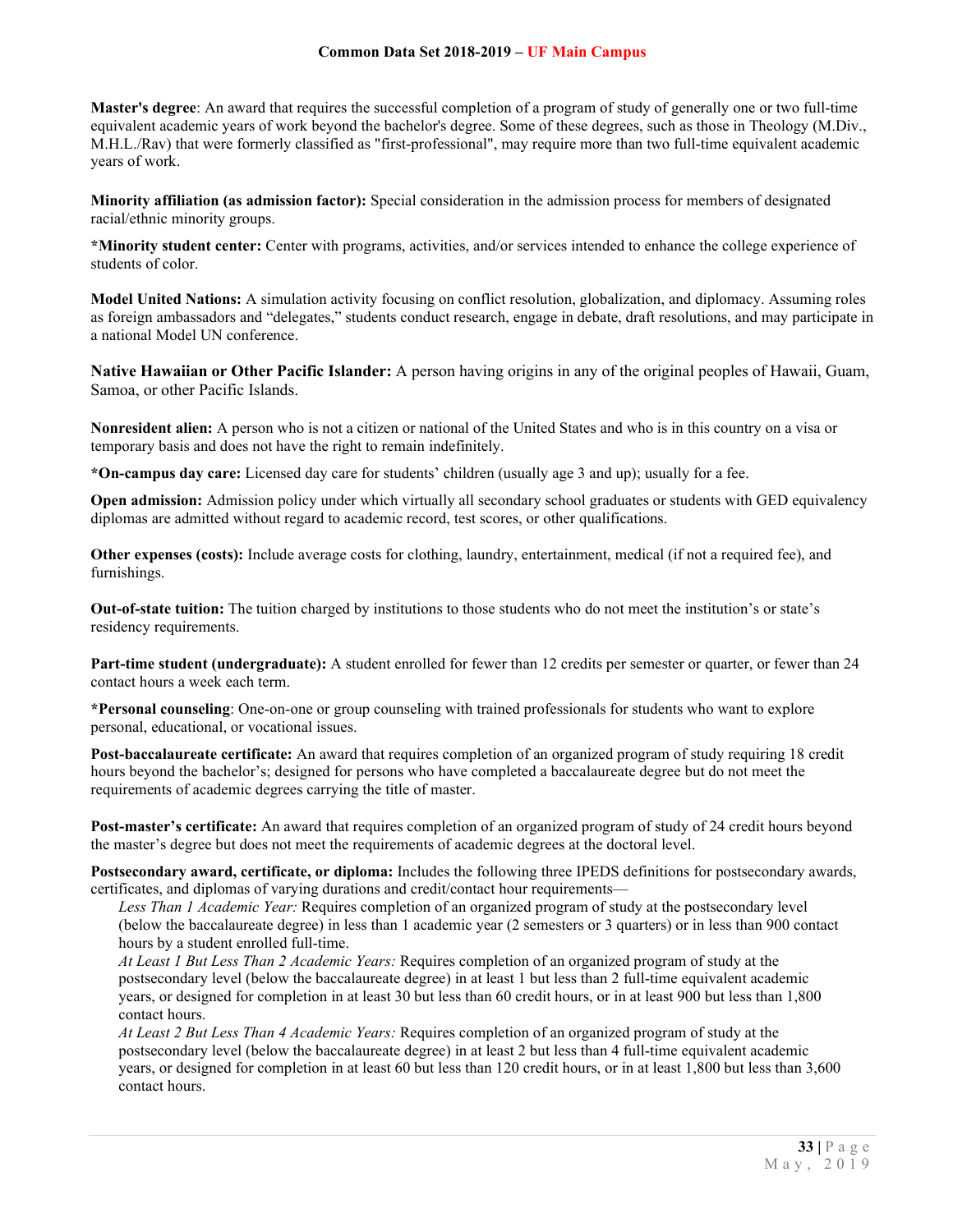**Private institution:** An educational institution controlled by a private individual(s) or by a nongovernmental agency, usually supported primarily by other than public funds, and operated by other than publicly elected or appointed officials.

**Private for-profit institution:** A private institution in which the individual(s) or agency in control receives compensation, other than wages, rent, or other expenses for the assumption of risk.

**Private nonprofit institution:** A private institution in which the individual(s) or agency in control receives no compensation, other than wages, rent, or other expenses for the assumption of risk. These include both independent nonprofit schools and those affiliated with a religious organization.

#### **Proprietary institution:** See **Private for-profit institution.**

**Public institution:** An educational institution whose programs and activities are operated by publicly elected or appointed school officials, and which is supported primarily by public funds.

**Quarter calendar system:** A calendar system in which the academic year consists of three sessions called quarters of about 12 weeks each. The range may be from 10 to 15 weeks. There may be an additional quarter in the summer.

**Race/ethnicity:** Category used to describe groups to which individuals belong, identify with, or belong in the eyes of the community. The categories do not denote scientific definitions of anthropological origins. A person may be counted in only one group.

**Race/ethnicity unknown:** Category used to classify students or employees whose race/ethnicity is not known and whom institutions are unable to place in one of the specified racial/ethnic categories.

**Religious affiliation/commitment (as admission factor):** Special consideration given in the admission process for affiliation with a certain church or faith/religion, commitment to a religious vocation, or observance of certain religious tenets/lifestyle.

**\*Religious counseling:** One-on-one or group counseling with trained professionals for students who want to explore religious problems or issues.

**\*Remedial services:** Instructional courses designed for students deficient in the general competencies necessary for a regular postsecondary curriculum and educational setting.

**Required fees:** Fixed sum charged to students for items not covered by tuition and required of such a large proportion of all students that the student who does NOT pay is the exception. Do not include application fees or optional fees such as lab fees or parking fees.

**Resident alien or other eligible non-citizen:** A person who is not a citizen or national of the United States and who has been admitted as a legal immigrant for the purpose of obtaining permanent resident alien status (and who holds either an alien registration card [Form I-551 or I-151], a Temporary Resident Card [Form I-688], or an Arrival-Departure Record [Form I-94] with a notation that conveys legal immigrant status, such as Section 207 Refugee, Section 208 Asylee, Conditional Entrant Parolee or Cuban-Haitian).

**Room and board (charges)—on campus:** Assume double occupancy in institutional housing and 19 meals per week (or maximum meal plan).

**Secondary school record (as admission factor):** Information maintained by the secondary school that may include such things as the student's high school transcript, class rank, GPA, and teacher and counselor recommendations.

**Semester calendar system:** A calendar system that consists of two semesters during the academic year with about 16 weeks for each semester of instruction. There may be an additional summer session.

**Student-designed major:** A program of study based on individual interests, designed with the assistance of an adviser.

**Study abroad:** Any arrangement by which a student completes part of the college program studying in another country. Can be at a campus abroad or through a cooperative agreement with some other U.S. college or an institution of another country.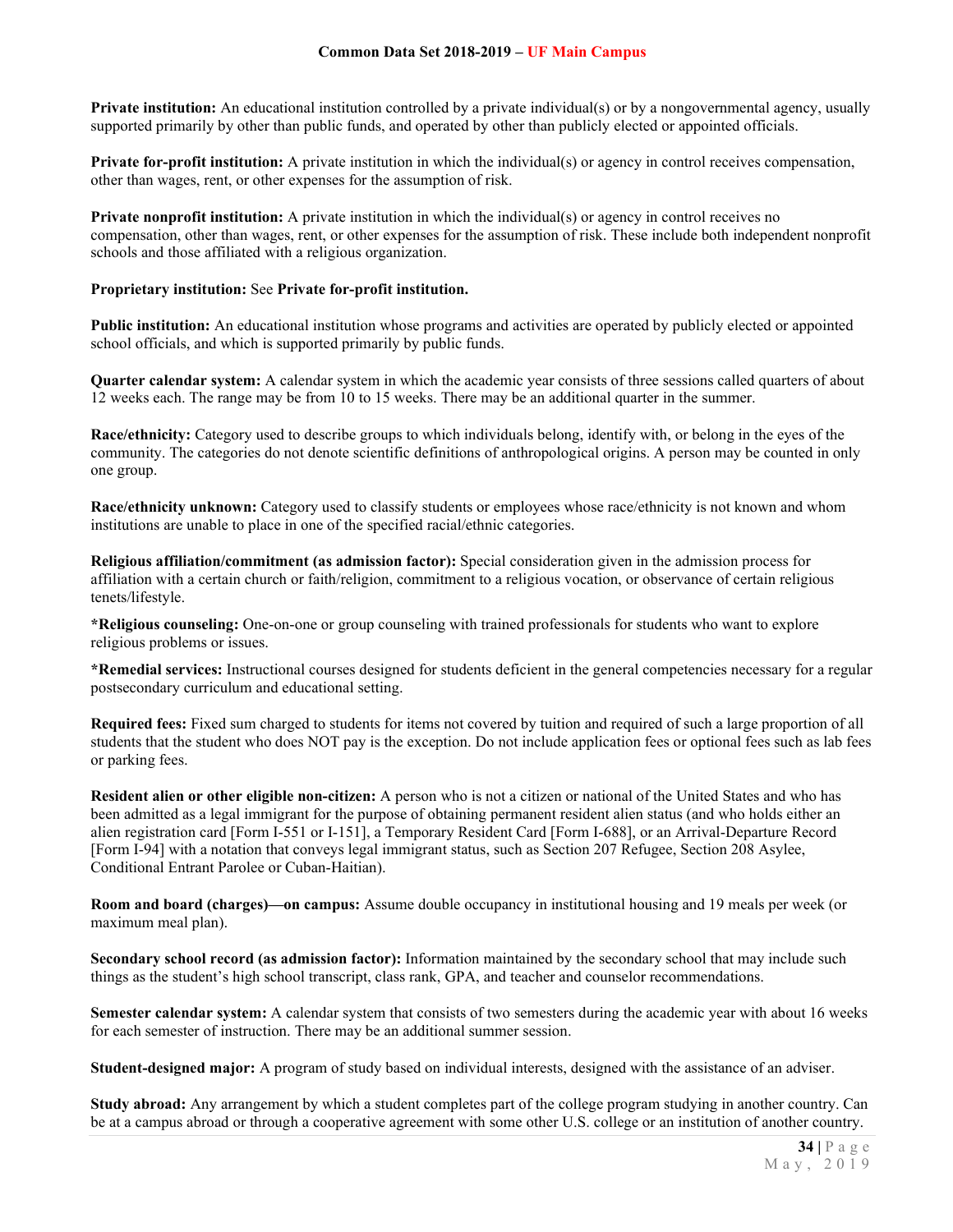**\*Summer session:** A summer session is shorter than a regular semester and not considered part of the academic year. It is not the third term of an institution operating on a trimester system or the fourth term of an institution operating on a quarter calendar system. The institution may have 2 or more sessions occurring in the summer months. Some schools, such as vocational and beauty schools, have year-round classes with no separate summer session.

**Talent/ability (as admission factor):** Special consideration given to students with demonstrated talent/abilities in areas of interest to the institution (e.g., sports, the arts, languages, etc.).

**Teacher certification program:** Program designed to prepare students to meet the requirements for certification as teachers in elementary, middle/junior high, and secondary schools.

**Transfer applicant:** An individual who has fulfilled the institution's requirements to be considered for admission (including payment or waiving of the application fee, if any) and who has previously attended another college or university and earned college-level credit.

**Transfer student:** A student entering the institution for the first time but known to have previously attended a postsecondary institution at the same level (e.g., undergraduate). The student may transfer with or without credit.

**Transportation (costs):** Assume two round trips to student's hometown per year for students in institutional housing or daily travel to and from your institution for commuter students.

**Trimester calendar system:** An academic year consisting of 3 terms of about 15 weeks each.

**Tuition:** Amount of money charged to students for instructional services. Tuition may be charged per term, per course, or per credit.

**\*Tutoring:** May range from one-on-one tutoring in specific subjects to tutoring in an area such as math, reading, or writing. Most tutors are college students; at some colleges, they are specially trained and certified.

**Unit:** a standard of measurement representing hours of academic instruction (e.g., semester credit, quarter credit, contact hour).

**Undergraduate:** A student enrolled in a four- or five-year bachelor's degree program, an associate degree program, or a vocational or technical program below the baccalaureate.

**\*Veteran's counseling:** Helps veterans and their dependents obtain benefits for their selected program and provides certifications to the Veteran's Administration. May also provide personal counseling on the transition from the military to a civilian life.

**\*Visually impaired:** Any person whose sight loss is not correctable and is sufficiently severe as to adversely affect educational performance.

**Volunteer work (as admission factor):** Special consideration given to students for activity done on a volunteer basis (e.g., tutoring, hospital care, working with the elderly or disabled) as a service to the community or the public in general.

Wait list: List of students who meet the admission requirements but will only be offered a place in the class if space becomes available.

**Weekend college:** A program that allows students to take a complete course of study and attend classes only on weekends.

**White:** A person having origins in any of the original peoples of Europe, the Middle East, or North Africa.

**\*Women's center:** Center with programs, academic activities, and/or services intended to promote an understanding of the evolving roles of women.

**Work experience (as admission factor):** Special consideration given to students who have been employed prior to application, whether for relevance to major, demonstration of employment-related skills, or as explanation of student's academic and extracurricular record.